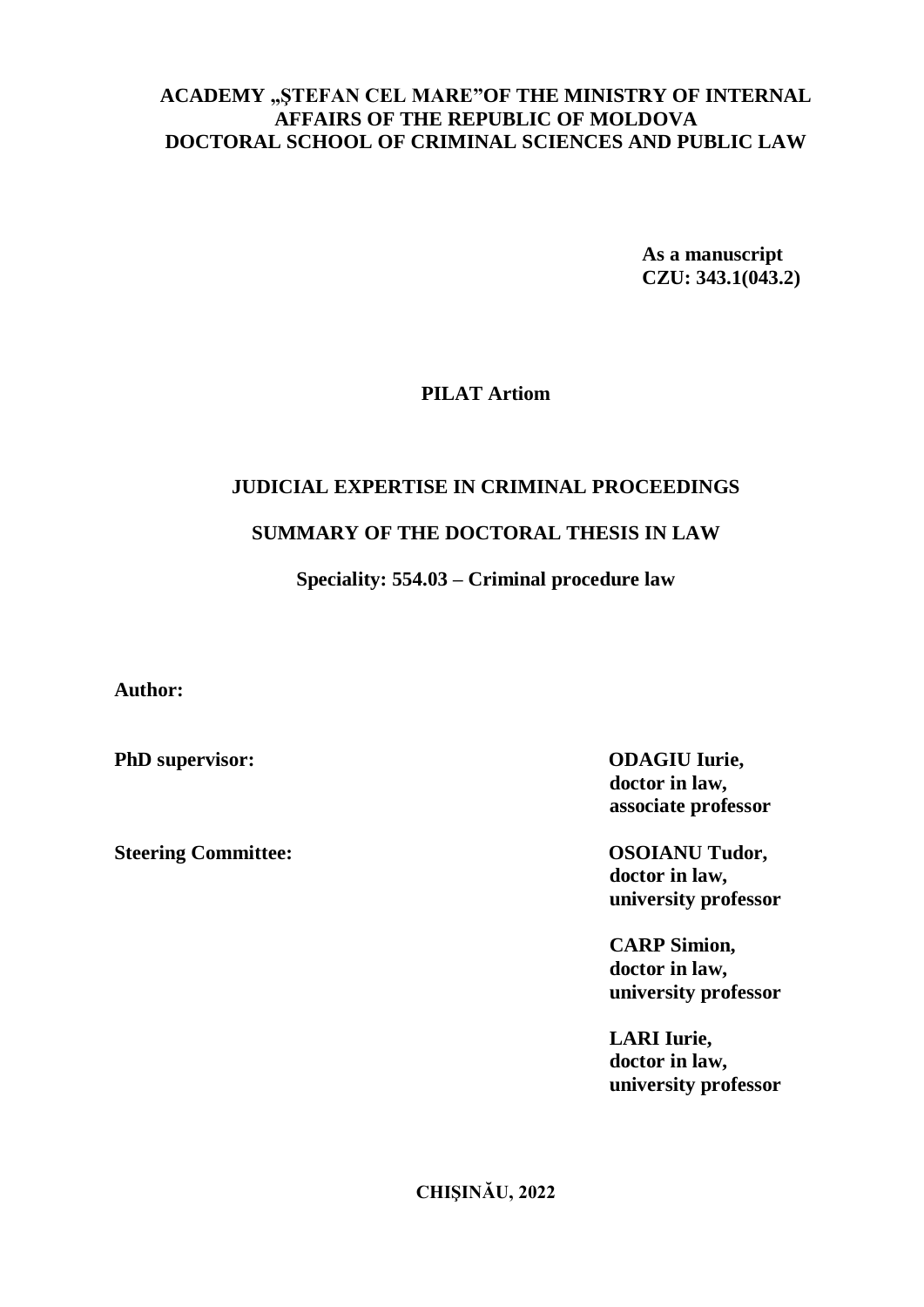The doctoral thesis was elaborated within the Doctoral School of Criminal Sciences and Public Law of the "Stefan cel Mare" Academy of the M.I.A

**Author: PILAT Artiom**

## **PhD supervisor:**

**ODAGIU Iurie,** doctor in law, associate professor, Academy, Stefan cel Mare".

## **Doctoral Committee:**

**1. OSTAVCIUC Dinu**, President of the Doctoral Commission, Doctor of law, Associate Professor, "Ștefan cel Mare" Academy of the Ministry of Internal Affairs;

**2. ODAGIU Iurie**, PhD supervisor, doctor in law, associate professor, Academy, Stefan cel Mare":

**3. OSOIANU Tudor**, official referent, doctor of law, university professor, "Ștefan cel Mare" Academy of the Ministry of Internal Affairs;

**4. DOLEA Igor**, official referent, doctor habilitat in law, university professor, State University of Moldova;

**5**. **GOLUBENCO Gheorghe**, official referent, doctor of law, university professor, Free International University of the Republic of Moldova.

## **Secretary of the Doctoral Committee:**

**GLAVAN Boris, PhD,** associate professor, "Stefan cel Mare" Academy.

The support will take place at **may 27th 2022, at 2:00 PM**, within the "Ştefan cel Mare" Academy of the M.A.I. **(address: Chisinau, 21 Gh. Asachi Street, administrative building, 3rd floor, conference room).**

The abstract and the doctoral thesis can be consulted at the library of the "Ştefan cel Mare" Academy of the MIA of the Republic of Moldova and on the website of the National Agency for Quality Assurance in Education and Research (www.cnaa.md) and on the website of the Doctoral School Criminal sciences and public law (https://academy.police.md/).

**Author: \_\_\_\_\_\_\_\_\_\_\_\_\_\_\_\_\_\_\_\_ PILAT Artiom**

**Secretary of the doctoral committee: \_\_\_\_\_\_\_\_\_\_\_\_\_\_\_\_\_\_\_\_ GLAVAN Boris**

PhD, associate professor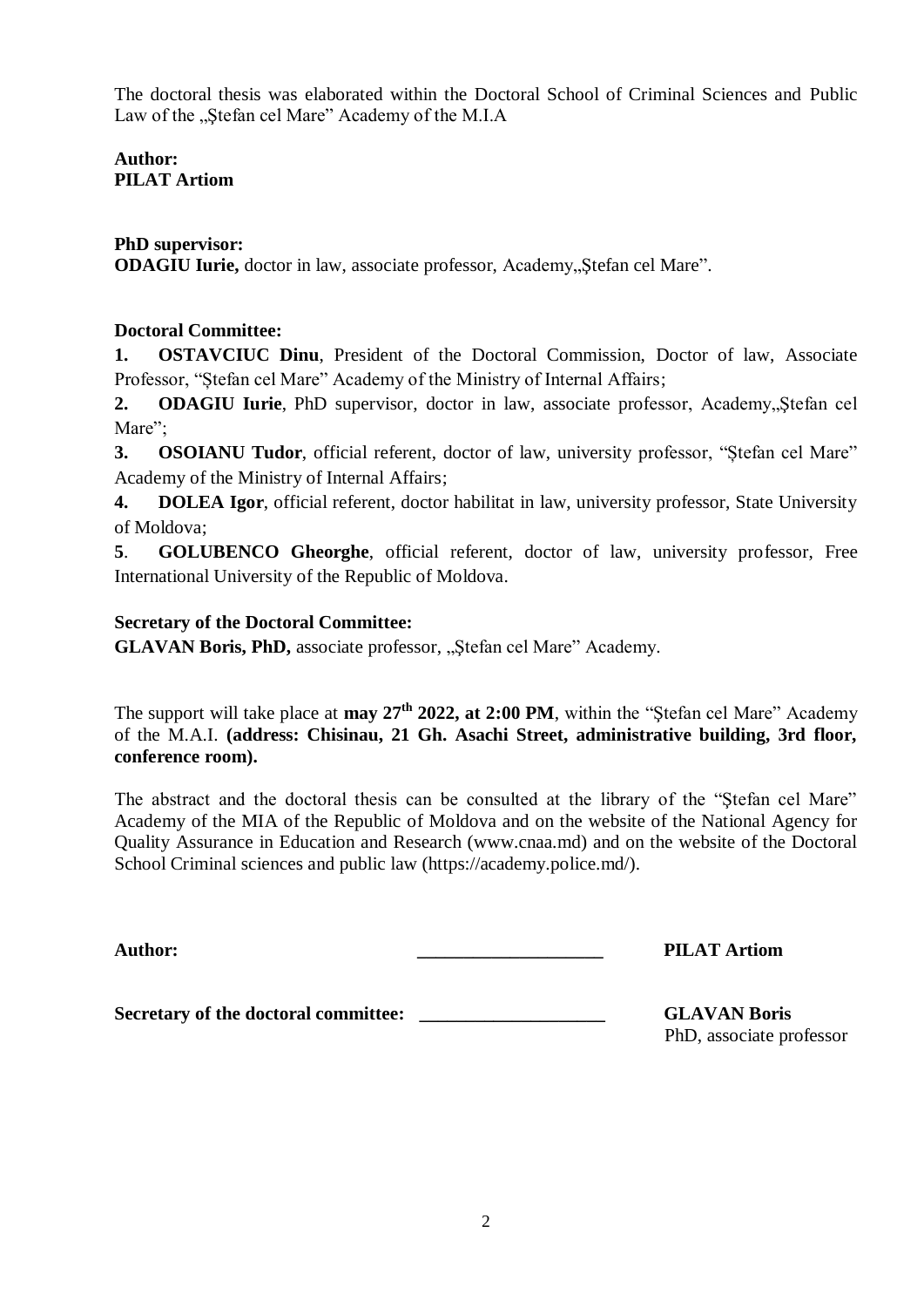### **CONCEPTUAL GUIDELINES OF RESEARCH**

#### **The topicality and importance of the topic addressee**

The complete and objective investigation of the circumstances of the case is a positive obligation of the state, which is carried out only on the condition of cumulative fulfillment of several commitments reflected in the practice of the ECtHR. This obligation of the state is fulfilled through the representatives of the criminal investigation body, the prosecutor, as well as by the court. At the same time, we cannot exclude other people who participate in the criminal process and contribute to its proper conduct.

In the criminal investigation, the criminal investigation body has an active role, which is characterized by its obligation to take all necessary measures to investigate under all aspects, complete and objective, all the circumstances of the case.

In order to fulfill this positive obligation, the criminal investigation body is obliged to undertake certain criminal prosecution actions that will contribute to the clarification of all the circumstances important for the fair settlement of the case. Thus, based on the active role of the criminal investigation body and the prosecutor, as well as their duties, they are entitled to hear witnesses, the injured party, to carry out criminal prosecution actions, such as on-site investigation, search, etc. as well as to order the performance of forensic examinations.

Judicial expertise as a probative procedure in criminal proceedings is the scientific-practical activity that is characterized by conducting methodical research, with the application of special knowledge and technical-scientific procedures to formulate reasoned conclusions about certain circumstances, objects, etc.

The international treaties ratified by the Republic of Moldova, the Constitution of the Republic of Moldova, the Code of Criminal Procedure, as well as other laws, constitute the legal framework that regulates the procedure of disposition and performance of judicial expertise. However, the activity of ordering and carrying out judicial expertise is a complex one, and is not limited only to issuing the order of disposition and drawing up the report of judicial expertise, but it is an activity that has a course within which the rights of the parties must be respected criminal proceedings.

In order to have a probative weight in the criminal process, the technical-scientific development of this institution alone is not enough. No less important is the legal regulation of this institution, which provides sufficient guarantees to the participants in the criminal proceedings in order to achieve its procedural position.

The results of the research carried out in the process of carrying out the judicial expertise are materialized in the forensic report. The forensic report is a means of proof in the criminal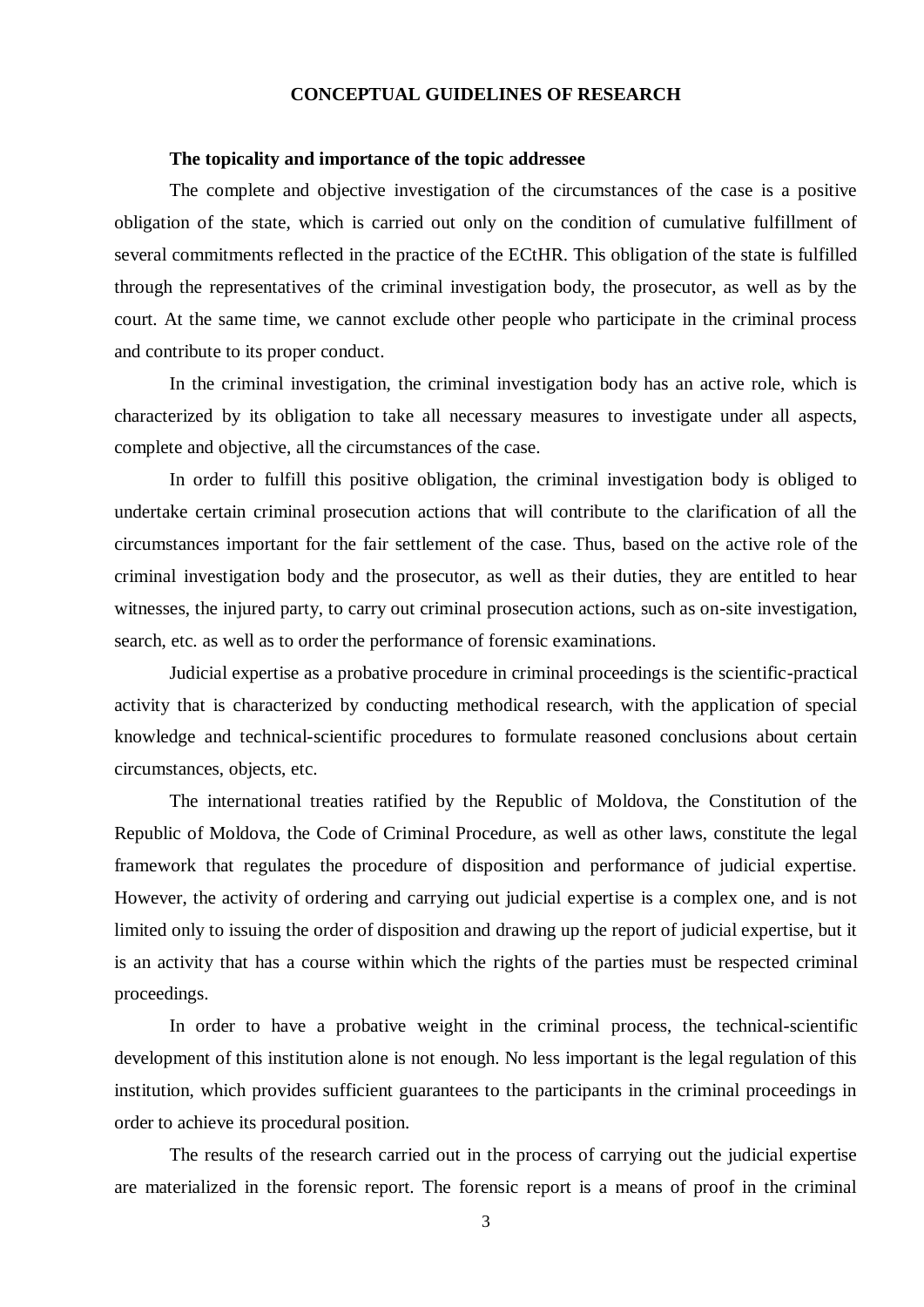proceedings, but obtains probative value not only due to the content of the investigation, but also due to compliance with legal aspects regarding its disposition, performance, and assessment by law enforcement bodies.

In the process of disposing of the forensic examination, informing the parties about its disposition is one of the fundamental guarantees regarding the realization of the right of defense, which as a whole includes both the right to appoint an expert to conduct the investigation and the expert's questions, his recusal, etc.

Likewise, as a result of the forensic examination, the parties will be informed of its results. Informing the parties is an obligation of the authorizing officer of the forensic examination. As a result, the parties are given the opportunity to request repeated, additional expertise or, in some cases, a hearing of the forensic expert.

Proceed to the hearing of the forensic expert in cases where the report of the forensic examination is not sufficiently clear and there is a need for these ambiguities to be explained without the need for additional or repeated forensic examination.

In the same vein, it is not clear whether the statements of the judicial expert constitute a means of proof in the criminal proceedings: based on the provisions of art. 93 CPC, the expert's statements are not a means of proof, not being included in the category of evidence, but the national courts allow the forensic expert to be heard.

### **Description of the research situation and identification of research issues**

A considerable contribution to the study of judicial expertise was made by local and foreign authors, including: Ig. Dolea, T. Osoianu, Iu. Odagiu, L. Luchin, D. Roman, M. Gheorghiță, I. Sedlețchi, M. Poalelungi, C. Rusnac, V. Dongoroz, S. Kahane, C. Bulai, N. Volonciu, I. Neagu, E. Stancu, C. Aionitoaie, V. Berchesan, IL Petruhin, N.A. Gromov, T.V. Sahnova, M.S. Strogovici, R.S. Belkin, Iu.K. Orlov, I.I. Muhin, T.V. Averianova, E.M. Livșiț, V.A. Mikhailov, M. Bowers, J. Hielkema et al.

Despite the fact that the forensic expertise was the object of study of several specialized works, we mention that those procedural problems faced by this institution were tangentially reproduced by the local literature, having only a fragmentary character.

The lack of a scientific-procedural study regarding the judicial expertise in the criminal process creates certain difficulties in the process of disposing of it as well as the appreciation of the report of judicial expertise.

In this sense, we consider that the elaboration of a study under procedural aspect of this evidentiary procedure will contribute to the correct application of the procedural norms that regulate the activity in the field of judicial expertise. Thus, the topic proposed for research is a current one and is of both theoretical and practical importance.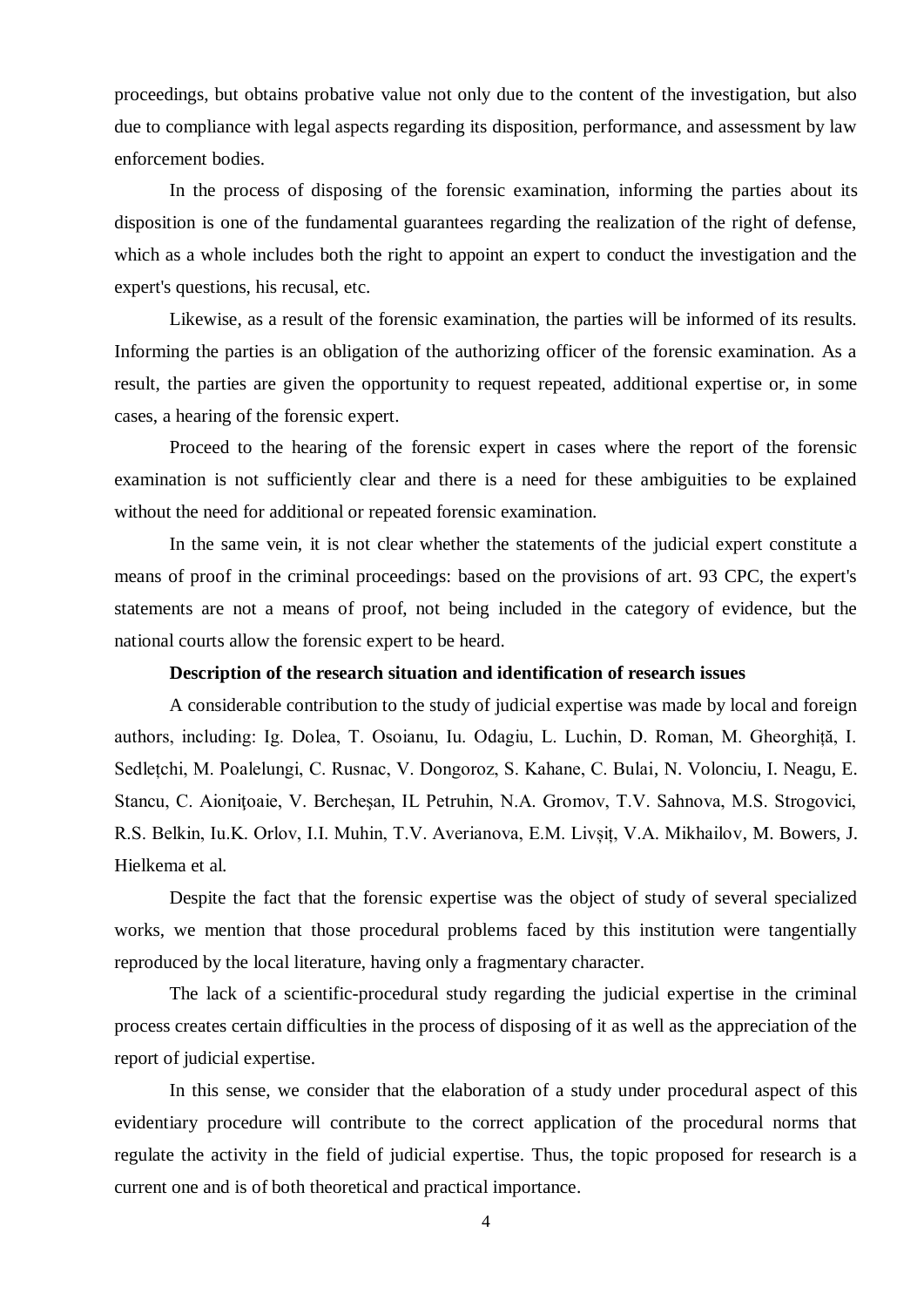The purpose and objectives of the paper are to strengthen the legal provisions governing the activity of the institution of judicial expertise in order to remove the interpretive nature of the procedural rules governing the activity of the institution of judicial expertise and to prevent uneven application of national law on judicial expertise by prosecutors and the courts.

# **Thus, in order to achieve the proposed goal, it is necessary to achieve the following objectives:**

 multispectral analysis of the national normative framework that regulates the field of the institution of judicial expertise within the criminal process;

 research and evolution of scientific materials related to judicial expertise in criminal proceedings;

• identification of the cases that determine the erroneous or arbitrary application of the procedural norms regarding the institution of the judicial expertise;

• the investigation of the criteria for assessing the report of judicial expertise by the criminal investigation body and the court;

 examination of the practice of the Constitutional Court and the Criminal College of the SCJ regarding the practice of applying the legislation regulating the activity in the field of judicial expertise;

• identification of the cases of conviction of the Republic of Moldova to the ECtHR, on the segment of non-compliance with the rights of the parties in case of erroneous disposition or assessment of the forensic report;

 elaboration of the recommendations of *ferenda law* regarding the improvement of the legal framework that regulates the activity of the institution of judicial expertise.

#### **Scientific research methodology**

In order to conduct an objective and multilateral research on judicial expertise in criminal proceedings, a number of research methods have been applied in this paper, including: the logical method (based on inductive and deductive analysis, interpretation of legal rules governing the activity of judicial expertise, etc.), the comparative method (applied for the purpose of studying scientific materials on the institution of judicial expertise published in the Republic of Moldova and other states, as well as the analysis of the laws of other states), the systemic method (applicable for the purpose of researching national and international legal acts containing regulations on the institution of judicial expertise in criminal proceedings), the empirical method (in the process of drafting the work by the author was examined the practice of the ECtHR, the Constitutional Court, the Criminal College of the SCJ, and consulted criminal cases).

**Scientific novelty and originality**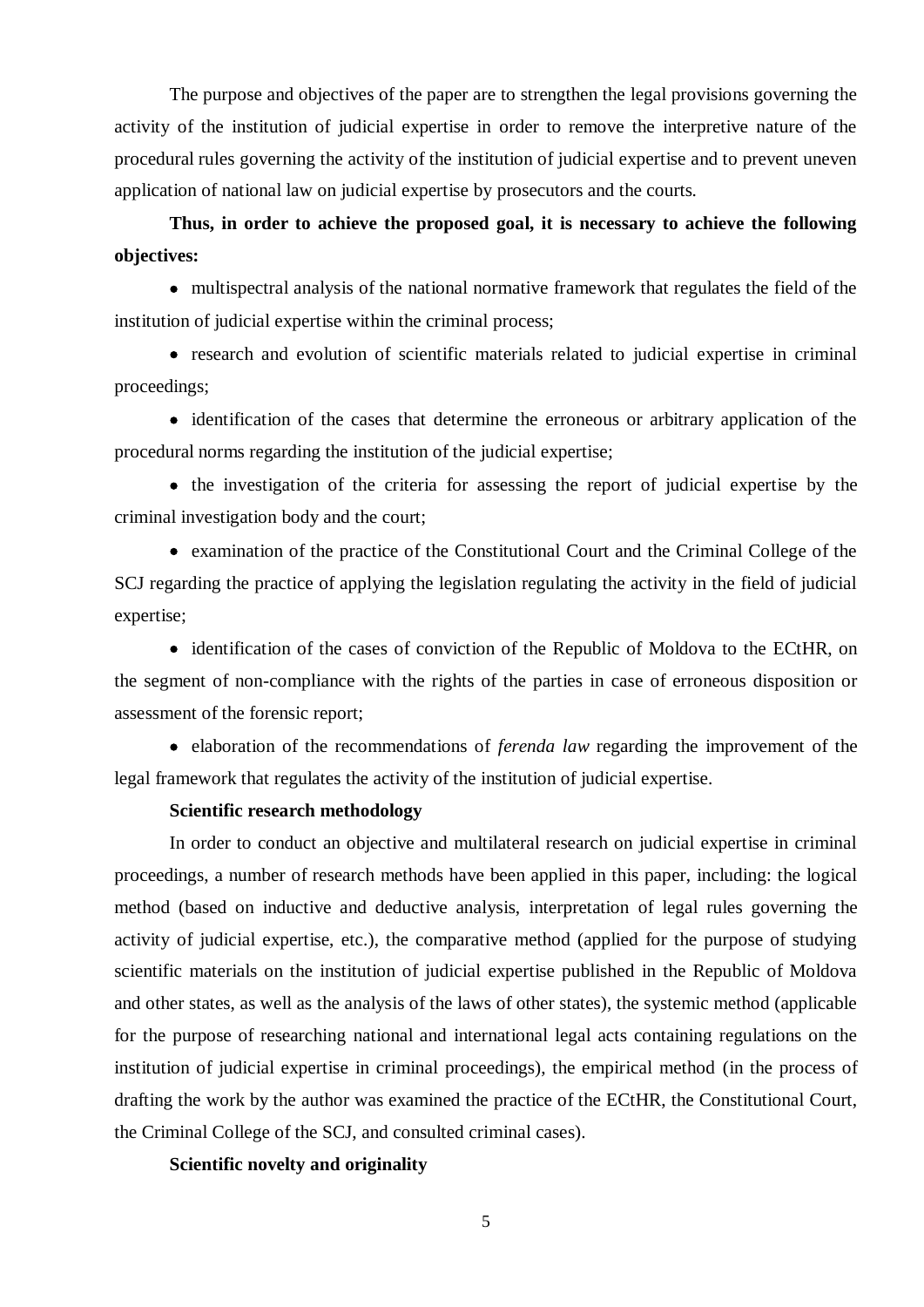This doctoral thesis represents a complex and multiaspective research of the procedural regulations aimed at the institution of judicial expertise. In order to outline some particularities of the application of the criminal procedure norms regarding the judicial expertise, the author examined some doctrinal approaches both national and foreign, and examined the judicial practice of the Criminal College of the SCJ, the Constitutional Court of the Republic of Moldova, and practice CtEDO.

**The elements of scientific novelty are characterized by the following theses of the paper:**

 It was established that the legislator did not reproduce the notion of special knowledge and which knowledge belongs to this category. In the paper I mentioned that the category of special knowledge includes knowledge in the field of technology, art, medicine, craft, etc., which are obtained by a person based on special training and practical activity and which is accessible to a small number of people.

 Some procedural regulations have been identified that affect the right to defense of the suspect. In the text of the law, it is expressly specified which participants in the trial have the right to request the recusal of the suspect, and the forensic expert does not fall into this category; thus, the legislator violates the suspect's right to defense.

• In the cases provided in art. 152 CPC, the forensic expert may be heard regarding the submitted expert report, under the conditions of hearing the witness. In this paper, I have argued the need to include the statements of the forensic expert in the category of evidence, because these statements influence the inner conviction of the judge or the person conducting the criminal investigation, as well as new facts.

• In the present work, it was argued the need to modify the provisions of art. 374 CPC, which regulates the procedure for disposing of judicial expertise in the trial phase. The legislator, regulating the procedure for disposing of judicial expertise in this phase of the criminal process, only referred to the general rules governing the institution of judicial expertise, avoiding addressing the specifics of the trial phase and the principles governing this stage of criminal proceedings.

The scientific novelty of the thesis is also determined by the reasoned formulation of some proposals of the *ferenda law*, which will improve the legal framework of the institution of judicial expertise and will increase the fairness of the criminal process, namely**:**

• To be renamed Section VII of Chap. I of Title I of the CPC in "Judicial Expertise".

 Article 93 para. 2 point 1 of the CPC to be amended in the following wording: the statements of the suspect, the accused, the defendant, the injured party, the civil party, the civilly liable party, the witness, the forensic expert, the specialist.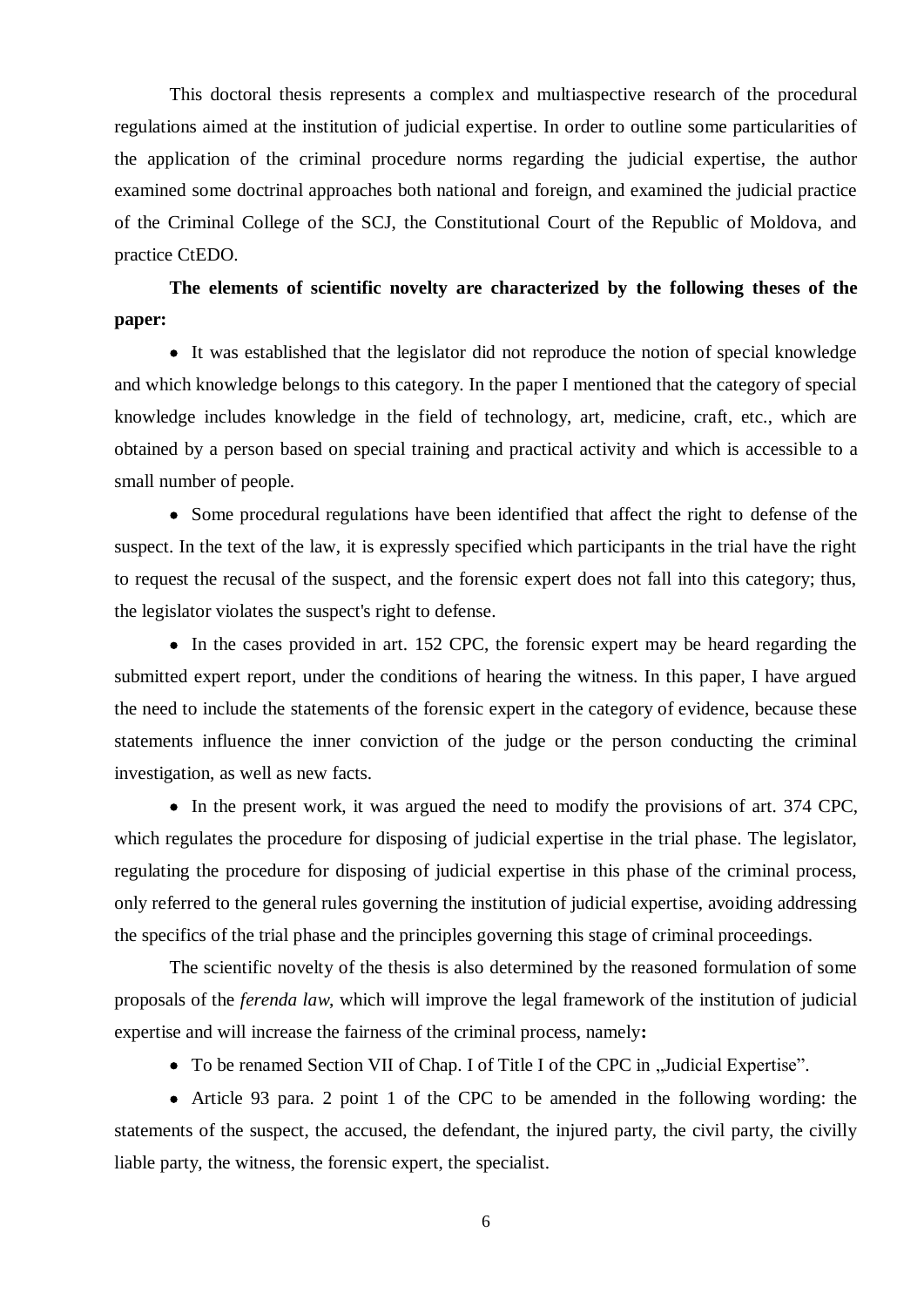Article 57 para. 2 point 5 of the CPC, to be amended in the following wording: cites and hears persons as suspects, injured party, witnesses, forensic expert.

 Article 64 para. 2 point 14 of the CPC, to be amended in the following wording: to request the recusal of the person conducting the criminal investigation, the investigating judge, the interpreter, the translator, the judicial expert.

 Art. 153 CPC, to be completed par. 3 with the following content: In case of deficiencies or ambiguities of the forensic report, the parties to the trial are entitled to participate in the hearing of the expert.

 Art. 374 CPC regulates the procedure for disposing of the judicial expertise in the trial phase. In the given norm, the legislator only referred to the provisions of art. 142-155 CPC, but did not take into account the specifics of the trial phase. In this sense, we are of the opinion that the provisions of art. 374 of the CPC are to be amended in the following wording: The ordering by the court of the performance of the judicial expertise and the hearing of the expert in the court hearing are made in the cases and under the conditions provided in art. 142-155, respecting the principles of directness, orality and adversariality.

#### **The theoretical significance of the work**

Through this doctoral thesis, for the first time after the entry into force of the CPC and the Law of the Republic of Moldova on judicial expertise and the status of judicial expert, a complex and multi-aspect research of judicial expertise in procedural aspects is carried out.

The theoretical importance of the paper concerns all the topics discussed as well as the identification of legal and doctrinal issues, as well as the proposal to solve them in order to prevent any ambiguities faced by participants in the process with the right to dispose and appreciate. forensic report.

The applicative value of the work lies in the formulation of proposals of *law ferenda*, which would allow the improvement of the national legislation in the field and would perfect the application of the law by the criminal prosecution bodies and the courts in the process of ordering and assessing the report of judicial expertise. non-uniform and arbitrary application of criminal procedural legislation.

Also, the study and the proposals of the *law ferenda* can be used to train students of cycles I, II, III of studies in higher education institutions with legal profile, as well as training audiences for continuous training of employees in the field of criminal prosecution, prosecution, courts, as well as within the centers of expertise of the Republic of Moldova.

**The main scientific results submitted for support consist in** revealing the essential features of special knowledge as the inherent part of forensic expertise; the argumentation of the erroneous classification of the judicial expertise in obligatory and optional; arguing the inclusion of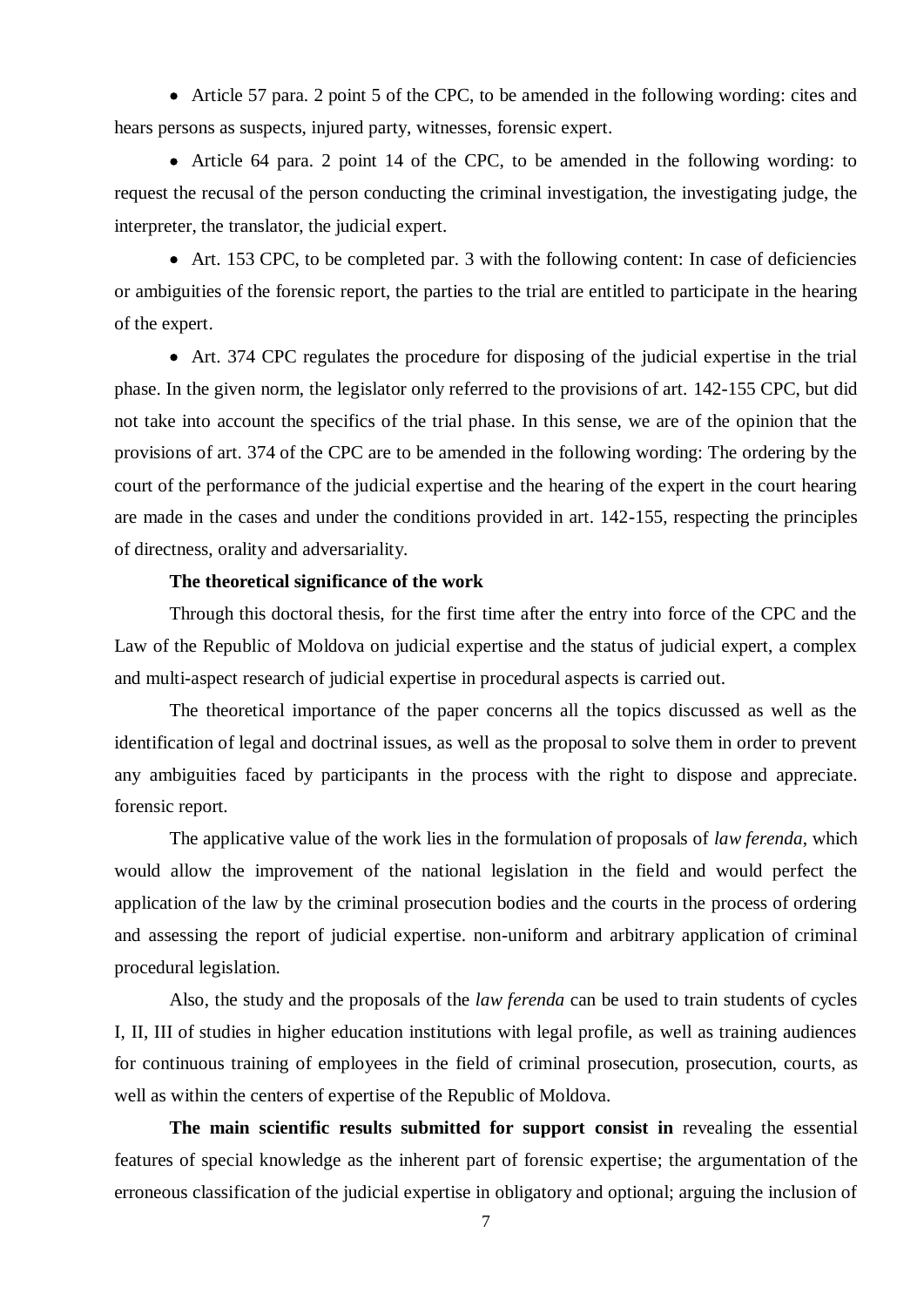the expert's statements in the list of means of proof; modification of art. 374 CPC in accordance with the principles governing the trial phase specified in art. 314 CPP.

#### **Implementation of scientific results**

The legal provisions examined in this paper in conjunction with the scientific-practical material researched, find their applicability in the case of the disposition and assessment of the results of the judicial expertise by the competent state bodies. The scientific results of the study can be used for training in higher education with a legal profile as well as for the continuous training of employees in the field of criminal prosecution, prosecution, courts. Also, the recommendations of *law ferenda* formulated by the author after examining the doctrine and judicial practice of the Criminal College of the SCJ, the Constitutional Court of the Republic of Moldova and the ECtHR, can be used to improve the normative framework in order to respect the fundamental rights and freedoms of the parties. The process of disposing and assessing the results of the forensic examination.

#### **Approval of results**

The results of the research were discussed in multiple national and international scientific forums, as well as international competitions. In this regard, scientific articles on the topic were published in various scientific journals: Scientific Annals of the Academy "Stefan cel Mare" of the Ministry of Internal Affairs of the Republic of Moldova; Law and life; National Law Review, Федеральный научно-практический журнал "Медицинское право" and others.

### **Thesis publications**

16 scientific papers have been published on the topic of the doctoral thesis.

**Keyword:** code of criminal procedure, judicial expertise, ordinance, criminal investigation body, parties to the trial, disposition, conclusion, court, assessment, forensic report, forensic expert.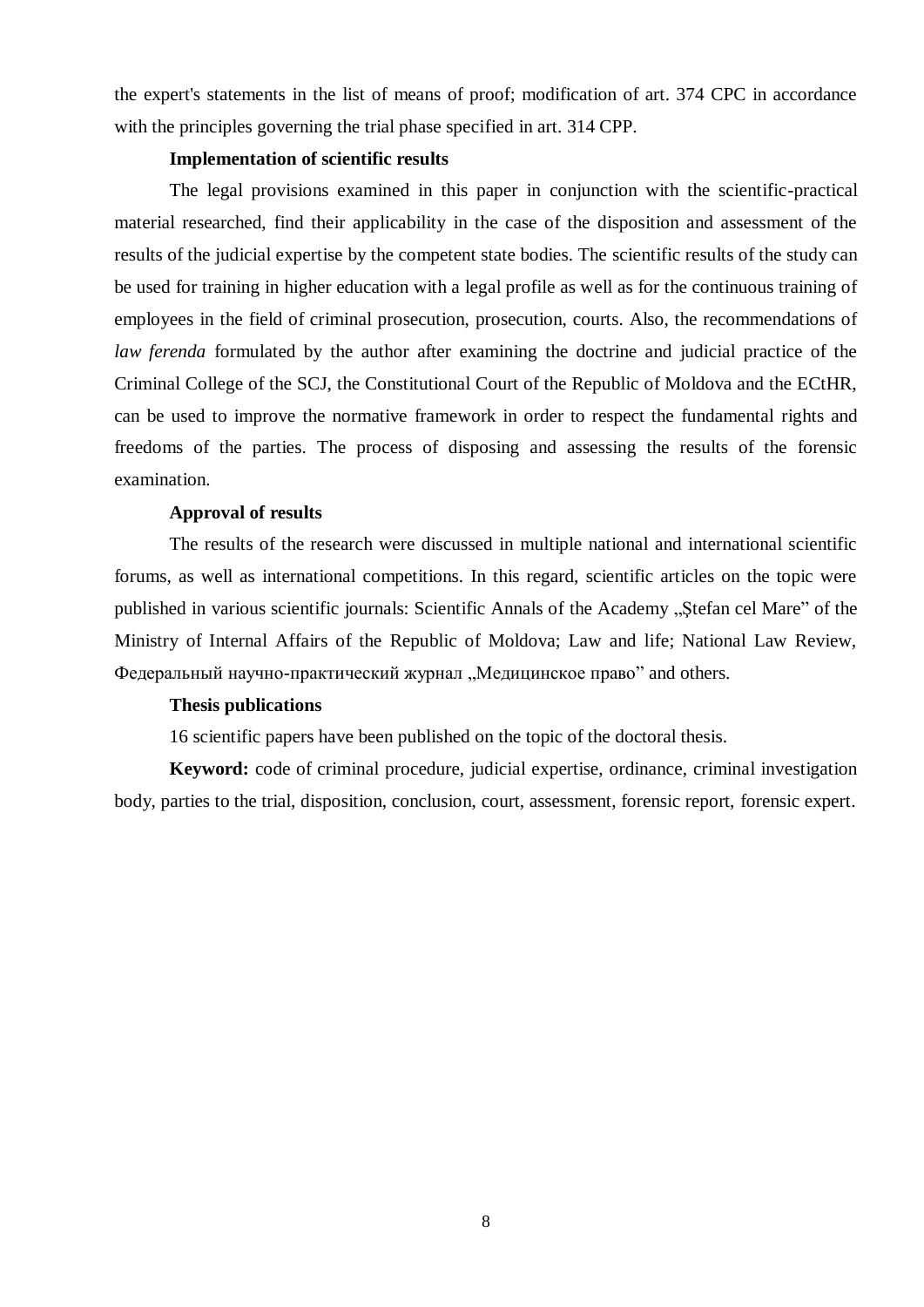### **The content of the thesis**

This thesis consists of an introduction, three chapters divided into twelve paragraphs general conclusions and recommendations, bibliography.

The introduction of the paper is structured from the topicality and importance of the topic, the purpose of the paper, the research objectives, the research hypothesis, the scientific novelty, the synthesis of the research methodology, the theoretical importance and the applicative value of the paper, the summary of the thesis chapters.

**Chapter I** entitled "Doctrinal approaches and the evolution of the normative **framework regarding the institution of judicial expertise"**, composed of the following paragraphs: Evolution of theoretical research on the institution of judicial expertise in the Republic of Moldova; Research of the institution of judicial expertise in the specialized doctrine of other states; The current normative framework that regulates the institution of judicial expertise; Conclusions on Chapter 1.

In the criminal investigation, the criminal investigation body has an active role, which is characterized by its obligation to take all necessary measures to investigate under all aspects, complete and objective, all the circumstances of the case.

Judicial expertise is provided by the competent bodies in cases where special knowledge in the field of science, technology, art, craft or other fields is required for the ascertainment, clarification or assessment of circumstances that may have probative importance for the criminal case.

Some particularities of the forensic expertise were examined in the paper "Theoretical" explanations of the Romanian Code of Criminal Procedure" by the authors V. Dongoroz, S. Kahane, G. Antoniu, C. Bulai. Who stated that "this procedure is used. sometimes to determine whether or not certain material objects contain evidence that is likely to serve as evidence, that is, to disclose data, facts which constitute evidence and can therefore be used as evidence, sometimes to assess the probative value of an existing means of proof or which clarifies any contradictions that exist between two or more means of proof" [23, p. 271].

The specifics of the judicial expertise, as well as other particularities of this institution were analyzed by the author A.R. Shleahov, who states in the paper "Sudanese Expertise: Organization and Proofing" that "judicial expertise is a procedural action consisting in the investigation of the circumstances of criminal procedure by the judicial expert in the field of science, technology, art, craft or in other fields in order to ascertain the circumstances that are important for the criminal case" [69, p. 7].

Authors Iu. Odagiu and L. Luchin in their work "Judicial Expertise" mentioned that "Judicial expertise is a qualified form of using special knowledge. It significantly expands the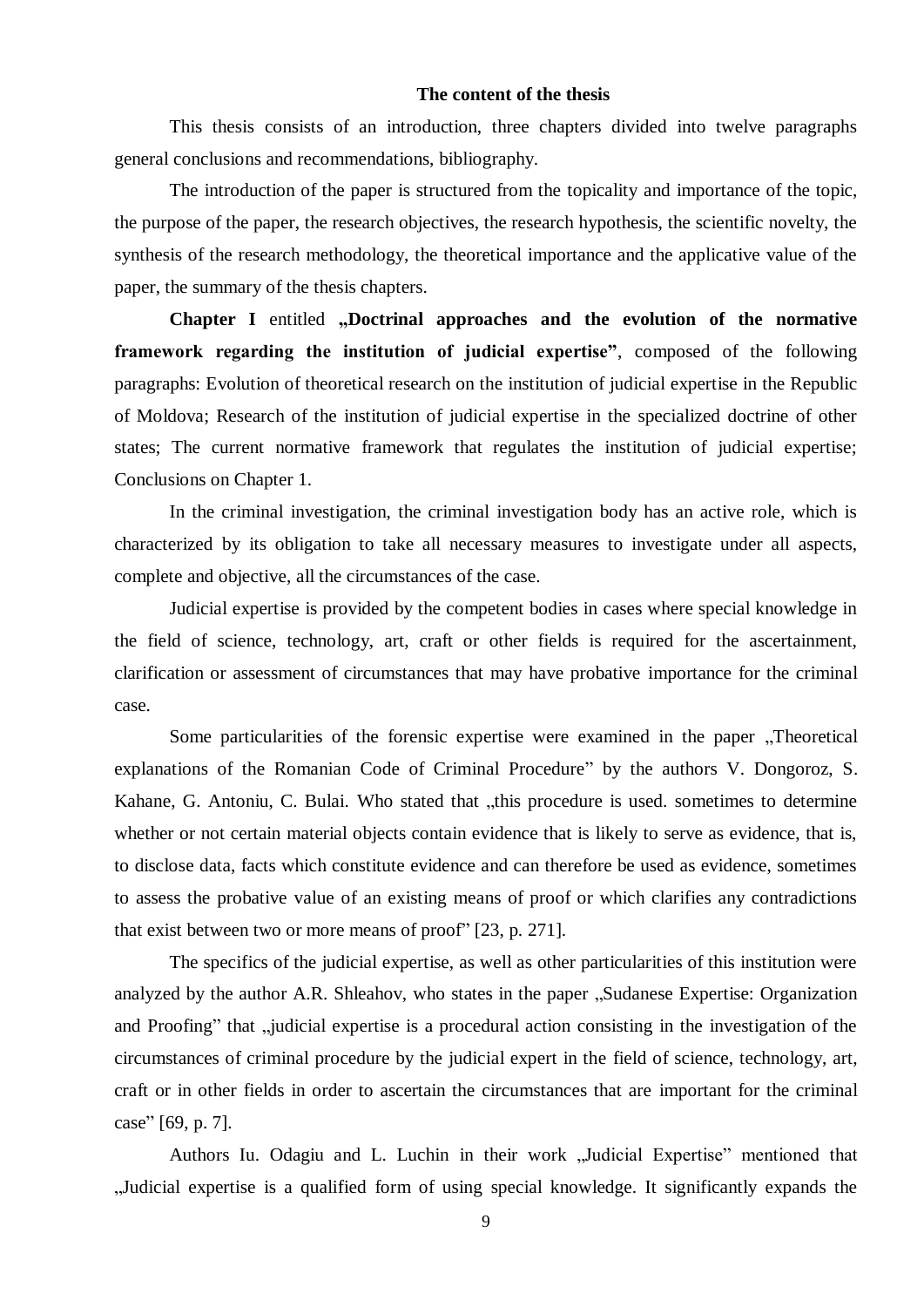possibilities of knowledge of the criminal investigation bodies and of the courts, accepting the use of all scientific means of knowledge" [38, p. 7].

A similar opinion is held by the authors Gh. Golubenco and D. Chiotici in the scientific article "Specialized knowledge" in criminal law of Romania and the Republic of Moldova "which states that specialized knowledge is any knowledge of science, technology, art, craft, other spheres of human activity (except in the field of material and procedural law), obtained as a result of professional training and experience or as a result of occupations and practical experiments, applied for the purpose of solving problems, arising in the administration of justice" [28, p. 105].

Another opinion, in this sense, was expressed by the author E. Baltaga in his doctoral thesis in law , Application of special medical knowledge to the investigation of criminal cases", who reiterated that special knowledge represents  $\alpha$ , a system of scientific-practical knowledge from  $-$  a field or another of science, technology and modern technologies, arts or crafts and skills acquired by a specific person as a result of specialized studies and professional training" [3, p. 63].

Regarding the concept of special knowledge, which is an indispensable part of the forensic expertise, the author M. Gheorghiță also exposed in his work "Treatise on Forensics", who mentioned that, "traditionally, in the legal literature by this notion is meant a system of professional theoretical knowledge and practical skills in a concrete field of science, technology, art or in a trade, acquired through special training and professional experience " [26, p. 690].

The notion of special knowledge was also formulated by the authors of S.V. Kivalov, S.N. Mishenko, D.Iu. Zaharchenko in the work "Уголовный процессуальный кодекс Украины: Научно - практический комментарий". "Special knowledge means knowledge in the field of science, technology, art or craft, obtained as a result of special training or professional experience and which does not fall into the category of professional knowledge of persons who have the competence to accumulate evidence in criminal proceedings" [52, pp. 216].

The same view is held by A.A. Aisman, who states that special knowledge is not accessible to all, the number of people possessing it being limited, is knowledge that does not have the criminal prosecution body, the prosecutor, etc. [71, p. 89].

Therefore, special knowledge is that professional knowledge in the field of science, technology and craft, obtained through professional training, which is used by a forensic expert to conduct a methodical research, reasoned conclusions of which can serve as evidence in a judicial process.

In order to reproduce some individual particularities of the judicial expertise, it is opportune to make a classification of them. The classification of the judicial expertise contributes to the achievement of the purpose of the criminal process as well as contributes to the correct choice of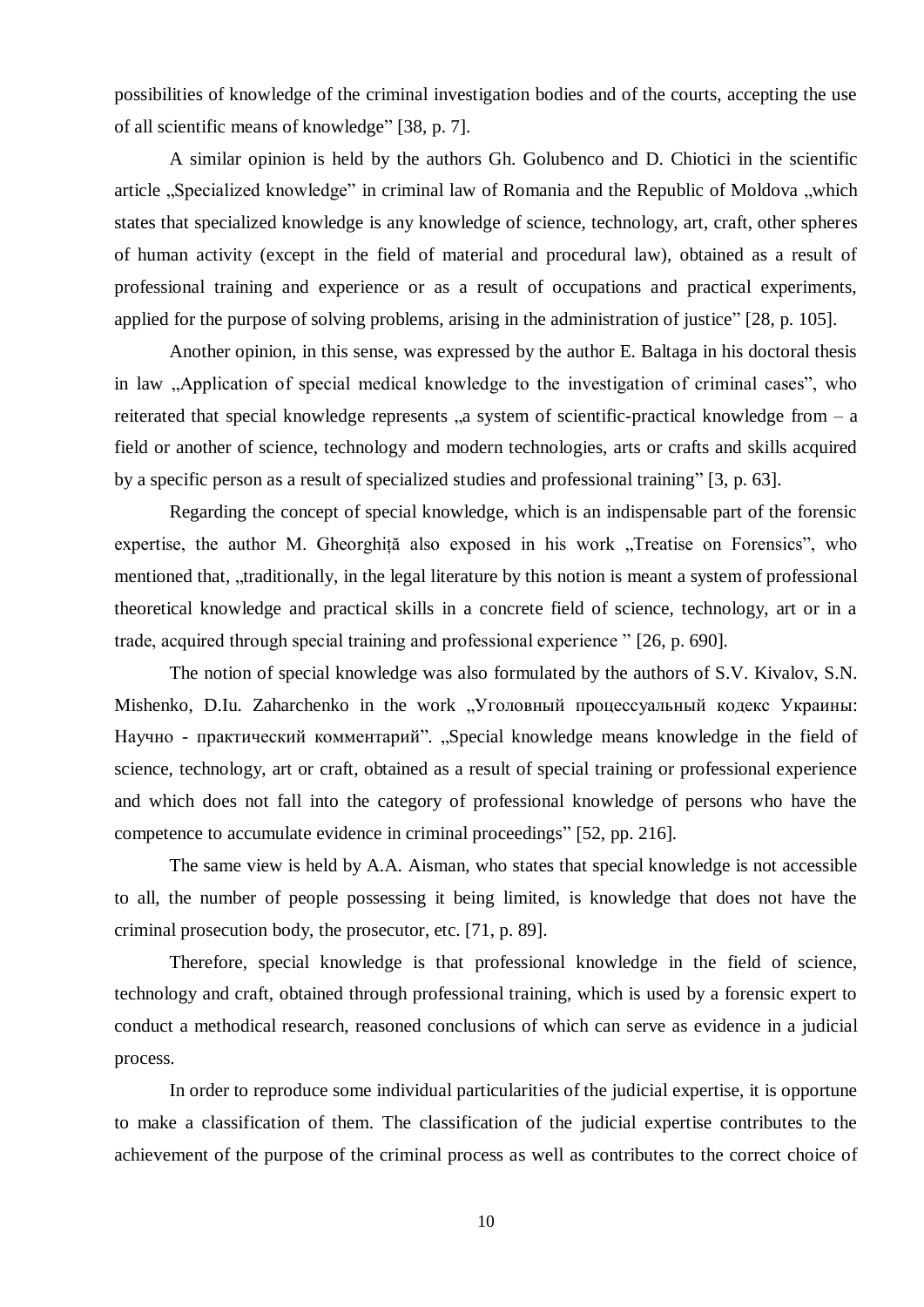the judicial expert, the correct formulation of the questions to be answered by the judicial expert, the correct assessment of the results of the judicial expertise.

In the opinion of the author M. Gheorghită "The problem of classifying judicial expertise has an importance not only theoretical but also practical, in order to determine their methodical, organizational orientation" [26, p. 696], as well as the procedural one. In his work "Treatise on Forensics", the author, as a basis for the classification of expertise, were taken "The object and methodology of research, the division of all expertise into nine classes, namely: forensics; forensic and psychophysiological; transportation engineers; accounting and economic-financial; technological-engineering; techniques; agricultural; ecological; biological and objects of animal or vegetable origin"[26, p. 696].

In turn, the authors Iu. Odagiu and L. Luchin [38, p. 11], in the work "Judicial Expertise" classify judicial expertise according to "fields of science: types, genres, groups and subgroups. Types make up those researches that serve as a source of formation of the theoretical and methodological basis of forensic expertise. The genres differ according to the object and method of the research. Groups are components of gender. They are distinguished by the specificity of the object in the general relations between the type of objects and the methodologies. Subgroups are the component parts of the groups, based on some specific research".

Following the forensic examination, the expert who carried out the investigation will draw up the forensic report.

Authors Ig. Dolea, D. Roman, Iu. Sedletchi et al in the paper "Criminal Procedure Law" states that , the specificity of the expert report prepared by an expert in a field that is not sufficiently known to the prosecuting authority or the court, in the literature the opinion was put forward that the expert would carry out a "scientific trial". In this opinion, the expert report has a higher probative value than the other means of proof" [22, p. 303].

Regarding the "scientific judgment", we mention the opinion of the authors T. Osoianu, Iu. Odagiu, D. Ostavciuc, C. Rusnac, who in the paper "Tactics of criminal prosecution "noted that" judicial expertise does not solve problems regarding the legality or illegality of acts committed by individuals or legal entities" [40, p. 323].

Regarding the features of the forensic report, the author Gh. Mateuţ stated in the manual "Criminal procedure. The General Part", thus, the judicial expertise represents the technical research undertaken by the expert, after which he reaches conclusions regarding the issue that must be clarified for the settlement of the case by a criminal investigation or jurisdiction body, as the case may be. These conclusions are nothing more than the evidence to be used in the process of establishing the truth, and the expert report in which they are contained is the means of proof [35, p. 429]. In this regard, the author A.V. Cudreavteva in the article "Заключения и показания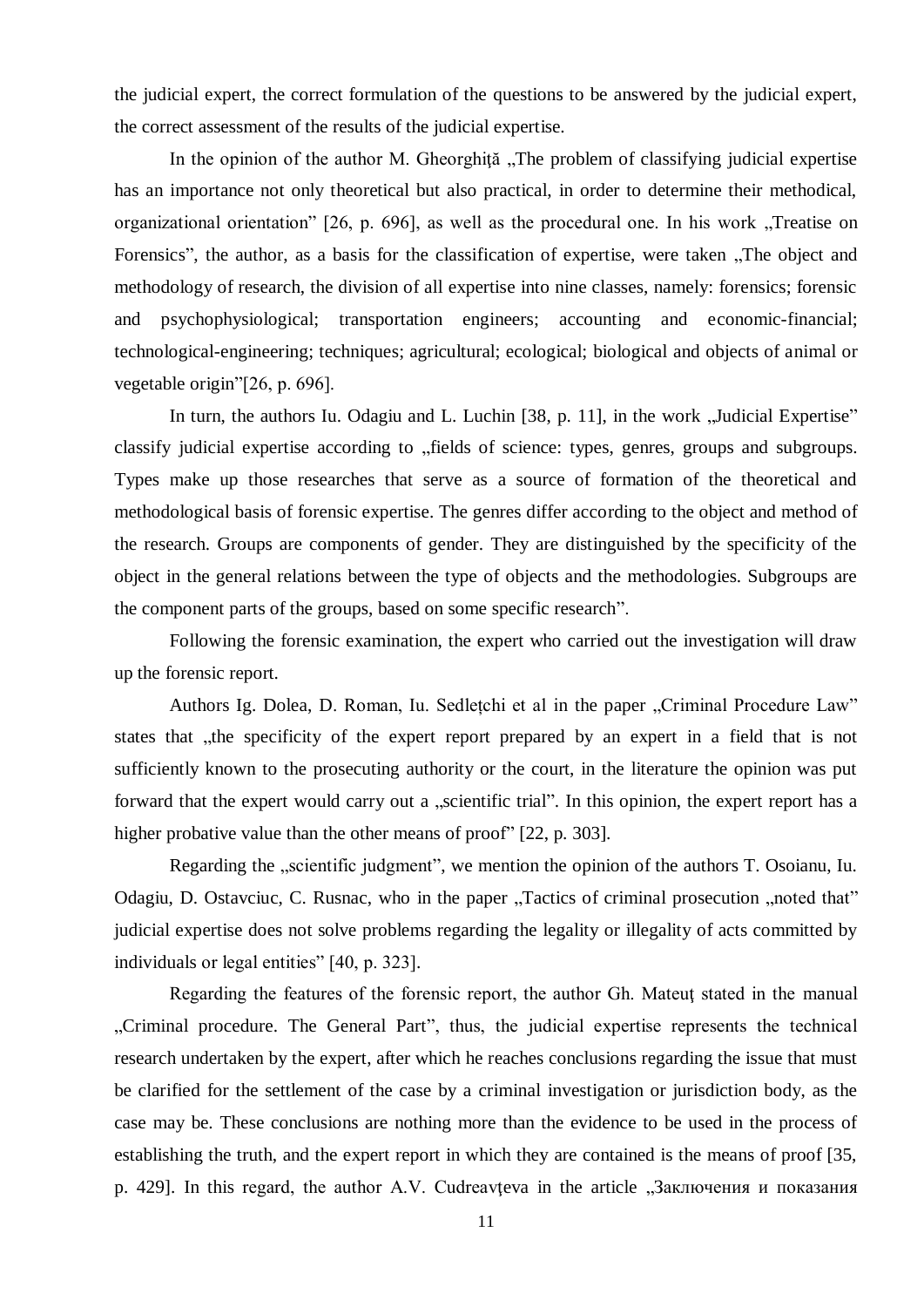специалиста как вид доказательств в уголовном процессе России" the specialist and the specialist are necessary. The forensic expert as a result of conducting an investigation, applying special knowledge, formulates the conclusions in the specialty in which he is authorized, regarding certain facts, circumstances, material objects, phenomena and processes, the body and the human psyche. The main premise is the information on the criminal case, the second premise is the special knowledge of the specialist, following the application of which a conclusion is reached [55, p. 56].

A similar position was put forward by the author V.M. Bîcov in the work "Заключение и показание специалиста как новый вид доказательств", which states that the specialist, as a rule, is limited only to the examination of the objects presented.

Therefore, the forensic report is the act in which the forensic expert materializes his conclusions following the investigation, and which is composed of three parts: introductory, descriptive and conclusions. Despite the fact that the forensic report materializes in the forensic report and the conclusions reached by the forensic expert, this means of proof is to be assessed equally with the other means of proof, the results of the repeated forensic examination have the same probative value as and the results of previous expertise and are assessed in conjunction with other evidence.

The process of disposing of the forensic expertise is worth paying attention to, as well as the formulation of the questions to be submitted to the experts. In this regard, the authors V. Cuşnir and V. Rusu, in the scientific article "Judicial expertise and technical-scientific findings in criminal proceedings", stated that "when formulating questions it is necessary to take into account the requirements that must be meet these:

Emphasis is also placed on the quality of the materials submitted for examination. In this sense, ensuring the quality of the materials sent for expertise is the basic premise of obtaining the expected results by administering this means of proof. In order to carry out the work indicated by the judicial body, the expert will usually have to have at his disposal, on the one hand, the traces, the objects that constitute material means of proof, and on the other hand, the comparison models. The materials subject to expertise must be representative and sufficient in quantity and quality. All the materials and objects they need to carry out the work in the best conditions are made available to the experts. When a new expertise is ordered, the criminal investigation body is obliged to check the bodies of the offenses that will be subject to it, to ascertain whether they have not undergone changes during the first examination, changes that could mislead the expert, and if so, to assess the extent to which the conclusions can be influenced by them [31].

Following the examination of the forensic report, the parties are entitled to submit requests for the hearing of the forensic expert. Regarding the hearing of the forensic expert, the author D. Gherasim stated that in the scientific article "Peculiarities of hearing the expert in the judicial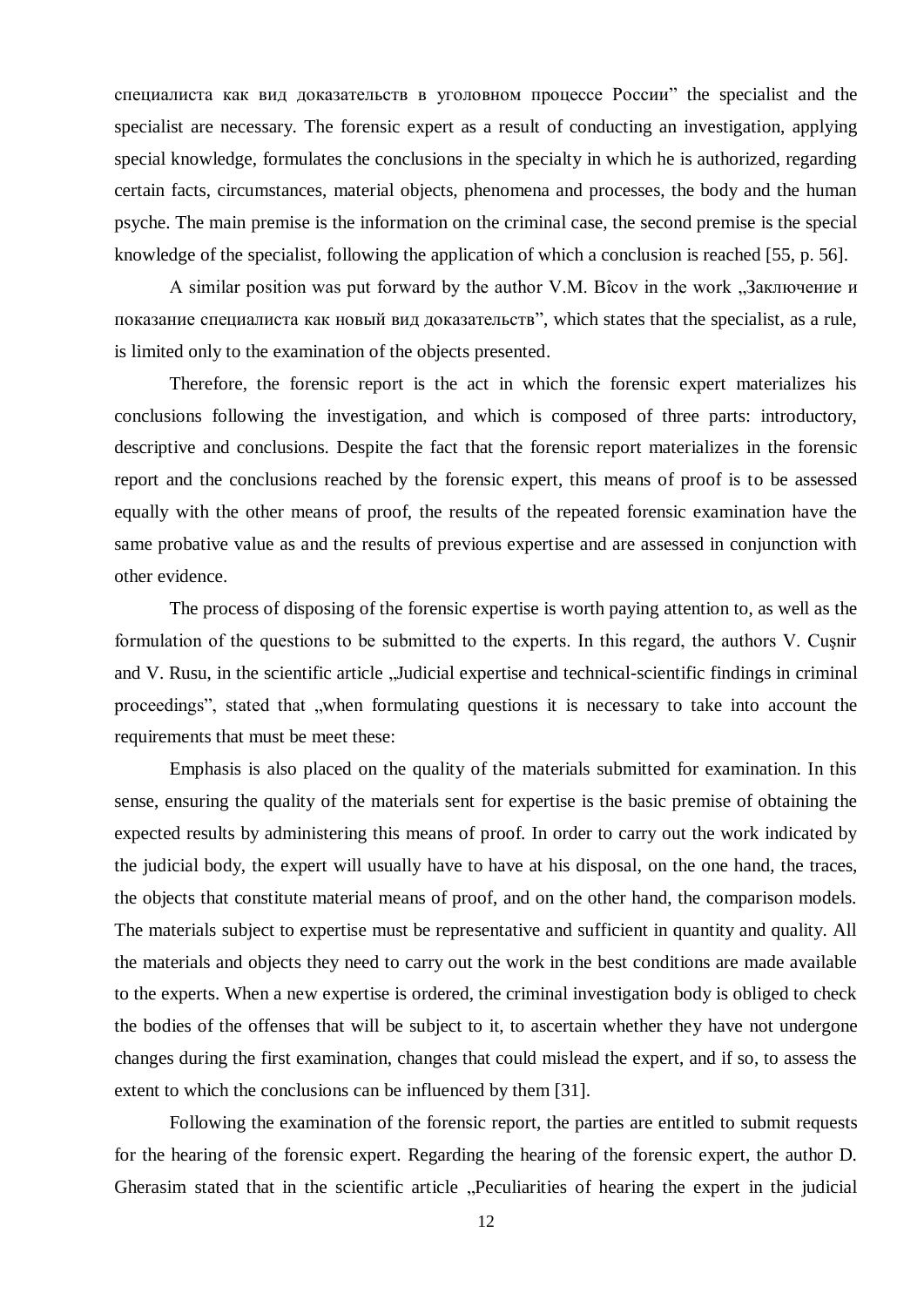investigation" he noted that "in the process of verbal hearing of the expert can be identified by experts will prove to be incomplete, insufficiently clear or contradictory "[27, p. 271].

The same opinion is supported by Ig. Dolea the grievance that states that "The condition of the need to hear the expert is the ambiguity of the report, or certain deficiencies. These vices, as the author mentions, must not be of a nature that would require additional expertise"[21, p. 524].

In some cases, the experts heard differ significantly from the opinion expressed in the expert report. "In such cases, the prosecuting authority or the courts must verify the reasons which led to the discrepancies between those indicated in the expert report and the statements of the expert heard" [40, p. 323].

Regarding the probative value of the statements of the judicial expert, the author L. Furnică maintains the opinion that "the local legislator did not grant probative value to the statements of the judicial expert, based on the provisions of art. 93 CCP. Considering that the data that are not collected through the evidence cannot serve as evidence in the criminal case, we conclude that the expert's statements have no probative value in the criminal case and must be neglected by the court in ruling sentence. At the same time, the expert's statements can be seen as an integral part of the expert report and thus can be included in the category of evidence, being attributed to the expert report. However, the expert's statements do not refer to the merits of the case, they are necessary if the expert report is not clear or has some shortcomings, the removal of which does not require further investigation, or the need to specify the methods applied by expert or some notions [25, p. 627].

However, there is no uniform position in the doctrine and literature on the role of the head of the institution of judicial expertise in criminal proceedings. In this regard, the author Dulov A.V. mentions that the head of the institution of judicial expertise is a procedural consultant of the authorizing officer in the process of ordering and conducting judicial expertise [51, p. 131].

The opinion of the author A.V. Dulov was criticized by A.I. Paliaşvili in the work "экспертиза в суде по уголовным делам"  $[60, p. 73]$ , who thinks that following the granting of the head of judicial expertise of such rights, his position will be confused with the function of the prosecuting officer.

In the work "Правовые основы организации и деятельности судебно-экспертных учреждений СССР" [69, p. 25], the author A.V. Shleahov claims that the head of the forensic institution is entitled to check the quality of the objects received during the investigation. We do not support the opinion of the author A.V. Shleahov regarding the fact that the head of the forensic institution is entitled to check the quality of the objects received in the investigation, as the objects arrive packaged and sealed and it is necessary for the forensic expert to determine their condition in order to prove their quantity and how they were packaged.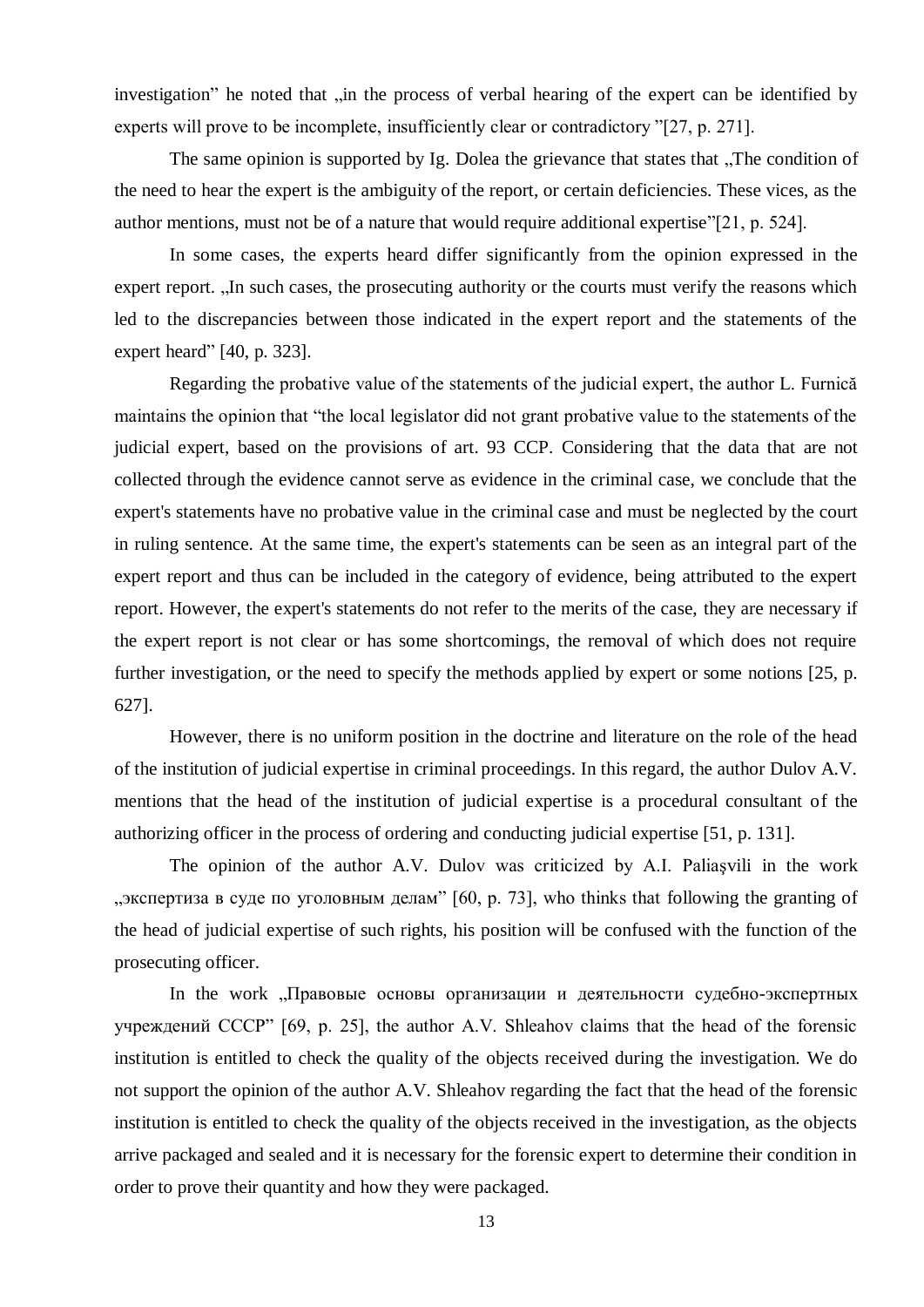Regardless of the fact that the criminal investigation body has a positive obligation to investigate all the circumstances of the case, also ordering the performance of judicial expertise as well as the performance of other criminal prosecution actions, thus ensuring the right to an effective investigation. Unlike the criminal investigation body, the court has a passive role, but in order to clarify the circumstances of the case, at the request of the parties, it may order the performance of the judicial expertise.

**Chapter II**, entitled **"Judicial expertise - probation in criminal proceedings**", presents the analysis of the concept of judicial expertise, the report of judicial expertise as evidence in criminal proceedings, also by the author was a correlation between technical and scientific findings or forensic and forensic report. The author also examined legal issues regarding the assessment of the forensic report.

Due to the considerable progress of society in various fields of science, technology and, last but not least, information, the possibilities of those evidentiary proceedings that were traditionally used by law enforcement, such as the hearing of the suspect, the experiment in criminal proceedings, even on-the-spot research, in some cases, could not already provide a broader, more objective and multi-faceted range of all the circumstances of the case.

In this regard, we mention that the statements of the suspect, the witness or the injured party, the minutes of the criminal prosecution actions, in conjunction with other means of proof, are necessary in the examination of the criminal case, this means of evidence is practically found in the content. investigation of any criminal case. In this regard, we consider that it is necessary to broaden the evidence base in the process of examining the criminal case, first of all by attaching to the criminal case those means of evidence which have an individual probative value and contribute to the verification of evidence, including the suspect's statements the injured party, etc. The report of judicial expertise in conjunction with other means of proof would effectively contribute to solving this obstacle in achieving the purpose of the criminal proceedings.

In the opinion of the author A.A. Aisman, special knowledge is not accessible to all, the number of people who possess it is limited, it is knowledge that does not have the criminal prosecution body, the prosecutor, etc. [71, p. 89]. We presume that the criminal investigation body or the prosecutor possesses this special knowledge, and this does not exclude the fact of having a judicial expertise and conducting the investigation by a competent person.

We mention the opinion of the author E.Iu. Samuticeva, which he presented in his doctoral dissertation "Заключения эксперта и его оценка в уголовном процессе. (сравнительноправовое исследование)", that the essence of special knowledge in the Anglo-Saxon and Roman-German law system is identical, the element that characterizes them is the lack of knowledge in the given field of the person conducting the criminal investigation [62, p. 57].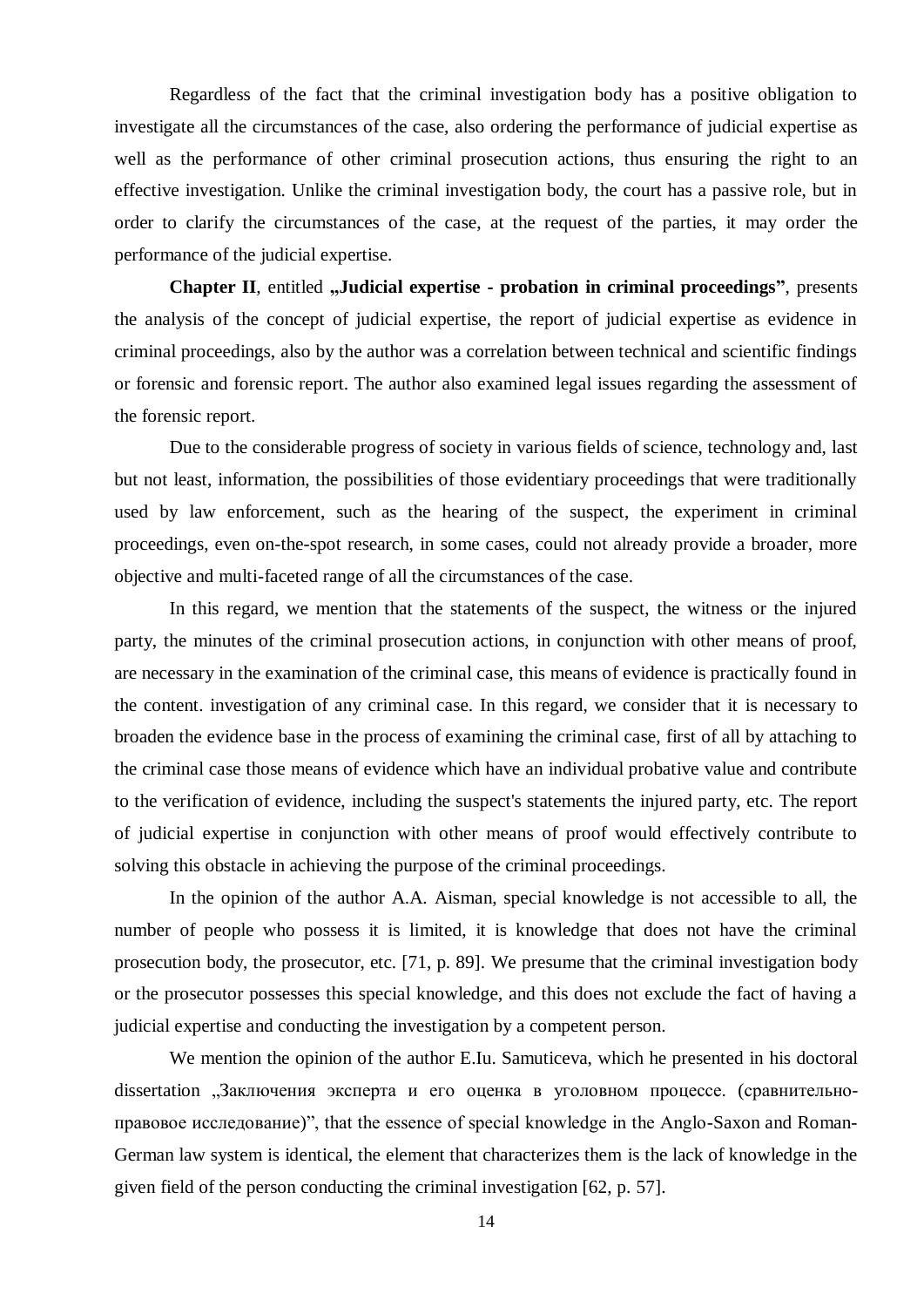In the criminal proceedings of Germany, the category of special knowledge possessed by the persons invited to the trial includes knowledge and experience in the field of science, art or craft, which is not possessed by the person prosecuting or examining the case in court. judgment, but this knowledge is necessary for solving some questions about the case [4, p. 147].

Likewise, US law offers the possibility of applying special knowledge in criminal proceedings. Despite the fact that the Federal Evidence Rules do not define the term of special knowledge, but examining the provisions of art. 702, we deduce that special knowledge represents knowledge in different fields (science, technique or others) or skills obtained as a result of professional training [63, p. 109].

The similar definition of special knowledge is given in the English doctrine, the emphasis being placed both on the theoretical knowledge obtained and on the professional experience of the competent person [43, p. 298].

In Anglo-Saxon criminal proceedings, it is necessary that the information provided by the person with special knowledge should not be part of the spectrum of knowledge held by the court, so the information will be obtained from the application of special knowledge.

Various opinions are expressed in the literature on the essential features of forensic expertise, in most cases they coincide, but we found that specialists in the field do not attribute the procedural independence of the expert and personal responsibility for deliberately false conclusions to the essential features of this institution. we do not support the opinion that the judicial expert does not benefit from the procedural independence, the judicial expert is independent and will formulate his conclusions only on the basis of the research carried out, based on the principle of objectivism. At the same time, in case of drawing up an intentionally false conclusion, the judicial expert may be held criminally liable in accordance with the provisions of art. 312 of the Criminal Code.

The problem of classifying forensic expertise began in the 1950s and 1960s and, as we have seen, is still unresolved. The opinions of specialists in the field are diverse and the common denominator, regarding the classification of expertise, has not been identified. At the same time, we recognize that, due to technical and scientific progress, new fields of science, technology, new research methods appear, which contributes to the impossibility of listing all forms of forensic expertise.

The current law on judicial expertise and the status of the judicial expert provides for a classification of judicial expertise that is contrary to the Code of Criminal Procedure. Therefore, art. 27 of the Law on judicial expertise and the status of the judicial expert provides for the classification of judicial expertise according to the following criteria:

 $\bullet$ . The consecutive performance of the expertise;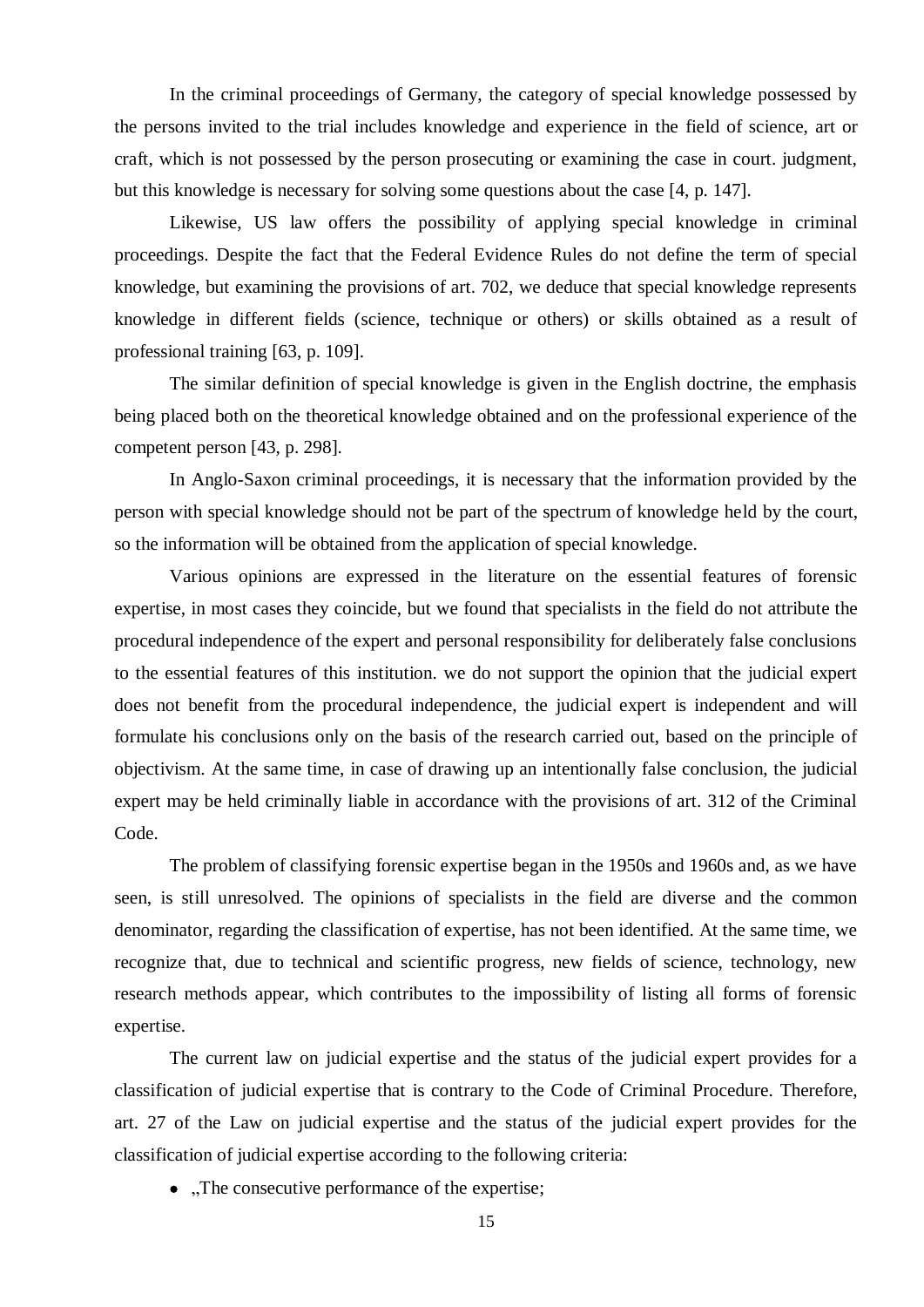- The volume of research:
- The number of experts who participated in the research;
- The number of scientific fields applied to the performance of the expertise" [34].

The Code of Criminal Procedure classifies judicial expertises according to the same criteria as the Law on Judicial Expertise and the status of the judicial expert, but, depending on the classification criterion, the expertise are classified differently. The Code of Criminal Procedure provides for the following expertise: expertise in the commission, complex expertise, additional expertise, repeated expertise.

Proceeding from the Government Decision no. 195 of 24.03.2017 [30] on the approval of the Nomenclature of forensic expertise, forensic expertise is classified by: field (traditional forensic, chemical-forensic, biological, economic-engineering, technical-engineering, psychological-judicial, psychiatric-legal), type of expertise judicial expertise (dactyloscopic expertise; expertise of materials and substances; biological expertise, etc.), specialty of forensic expertise (expertise of digital footprints, palmar and planting; expertise of white weapons; ecological expertise of vibrations and background vibrations).

According to the provisions of art. 93 CPC, the forensic report is a means of proof in the criminal process. It is not correct to state that the forensic report is evidence in the criminal proceedings, the evidence is precisely that element of information (information) that is materialized in this report following the investigation by the forensic expert.

We consider that no evidence in the criminal process is superior to the other evidence, the assessment of the evidence must be based on the legal provisions: their relevance, conclusion and usefulness. The evidence must also be assessed according to its veracity. Truthfulness is the attribute, the character of what that which is true, that is, that which is in accordance with the truth, true and real. The veracity of the evidence can be characterized as a correspondence of the date of fact examined by the criminal investigation body or the court that proves it this time, but, as a whole, all the evidence is appreciated from the point of view of their corroboration [21, p 545].

The author Gh. Mateuţ defines the expertise report as a means of proof provided by the CPC, and the expert becomes a privileged and essential interlocutor of the criminal process bodies. Recourse to the expert is currently a common procedure [35, p. 629].

The growing complexity of criminal cases, especially in the economic and financial sectors, is forcing criminal jurisdictions to turn to experts more frequently than ever before. The frequency of recourse to experts depends on the evolution of criminal justice itself [2, p. 40].

In terms of comparative law, we note that the Criminal Procedure Law of Ukraine defines the forensic report as an act in which the investigations are described and the conclusions are formulated, following the conduct of the investigation, the answer to the questions submitted by the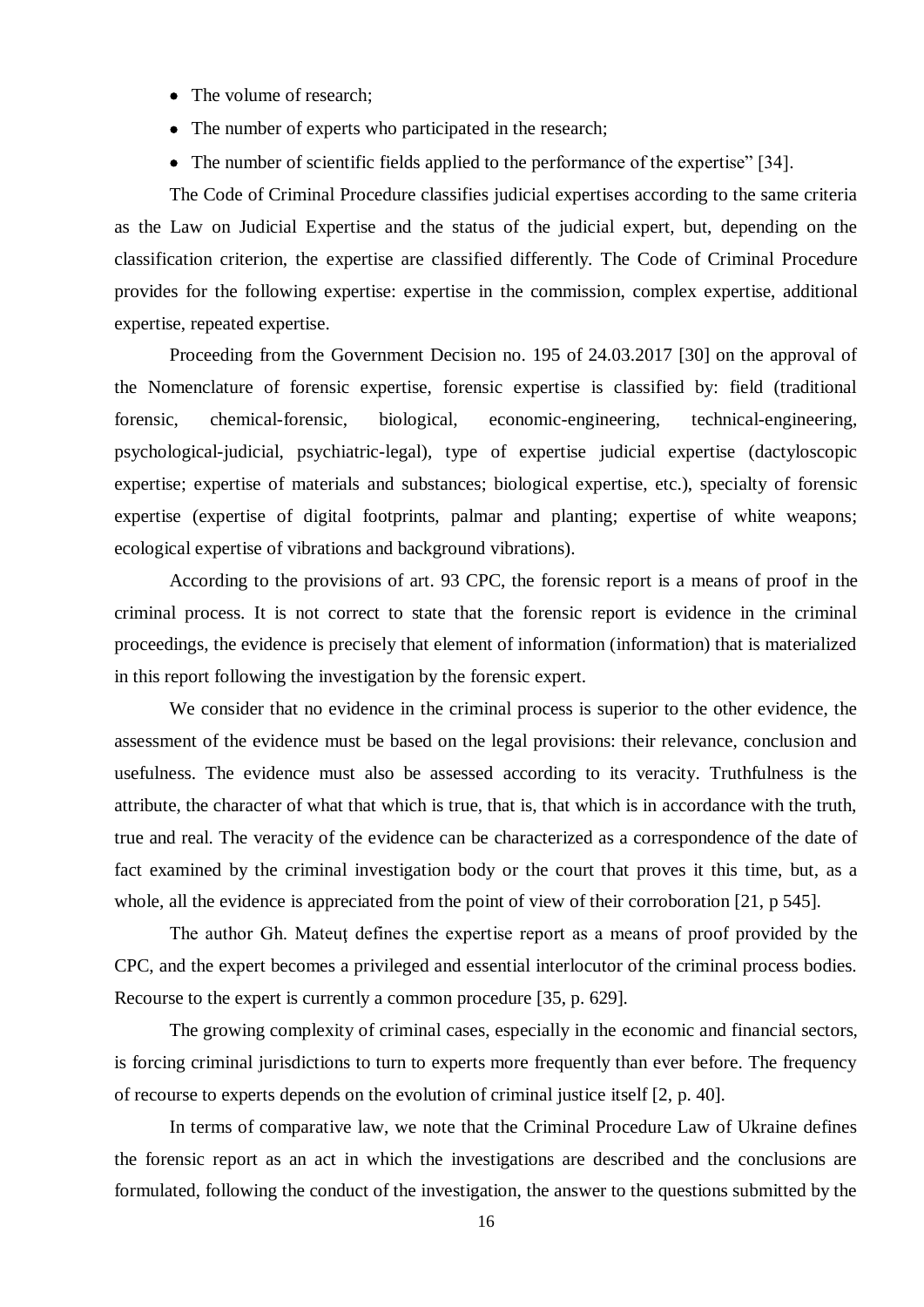authorizing officer. A similar definition of the forensic report can be found in the legislation of the Russian Federation [65].

According to art. 4 of the CPC of the Netherlands, an expert report means the act in which the results of the research carried out based on the indications of the competent bodies are materialized, which are carried out on the basis of the professional competences of the expert [32].

In the criminal law of Northern Ireland, England and Wales, the forensic report is characterized as a report by a person with special knowledge, who submits statements on questions to which he is competent to answer [64, pp. 35].

In the criminal proceedings of the Russian Federation, Ukraine, France and the Netherlands, the report of the forensic report obtained after the investigation in the criminal investigation phase or the trial phase is considered as an independent means of proof and may be the basis of the sentence acquittal or conviction, issued by the court.

At the same time, German criminal law does not provide the status of an independent means of proof to the forensic report. In this regard, we note that the forensic report obtains probative value only if the expert who conducted the investigation was present at the trial of the case and submitted statements on the report submitted.

Compared to the other means of proof, the forensic report has certain individual characteristics that distinguish it from the other means of proof [53, p. 112].

The substantive and formal conditions of the forensic report are provided both in the Code of Criminal Procedure of the Republic of Moldova, the Law on Judicial Expertise and the status of the forensic expert as well as in internal normative acts of forensic institutions. The content of the expert report must be clear and explicit to all participants in the criminal proceedings.

The forensic report as well as the technical-scientific or medico-legal finding, according to art. 93 The CPC is a means of proof which, inter alia, possesses some similar features. For this reason, it is necessary to establish common features as well as to identify those criteria that differentiate these two means of proof.

The inclusion by the legislator of the technical-scientific or medico-legal finding in the category of evidence in the criminal process has aroused some confusion among both theorists and practitioners. Examining the legal provisions that regulate the procedure for drawing up the report of technical-scientific or medico-legal finding in which the results are materialized.

To the finding, we deduce that the institution of the technical-scientific or medico-legal finding is not regulated sufficiently clearly, and allows an extensive interpretation of the legal provisions.

In the process of conducting the forensic examination, the legislator expressly provided that the expert applies special knowledge, but in case of technical-scientific or medico-legal finding the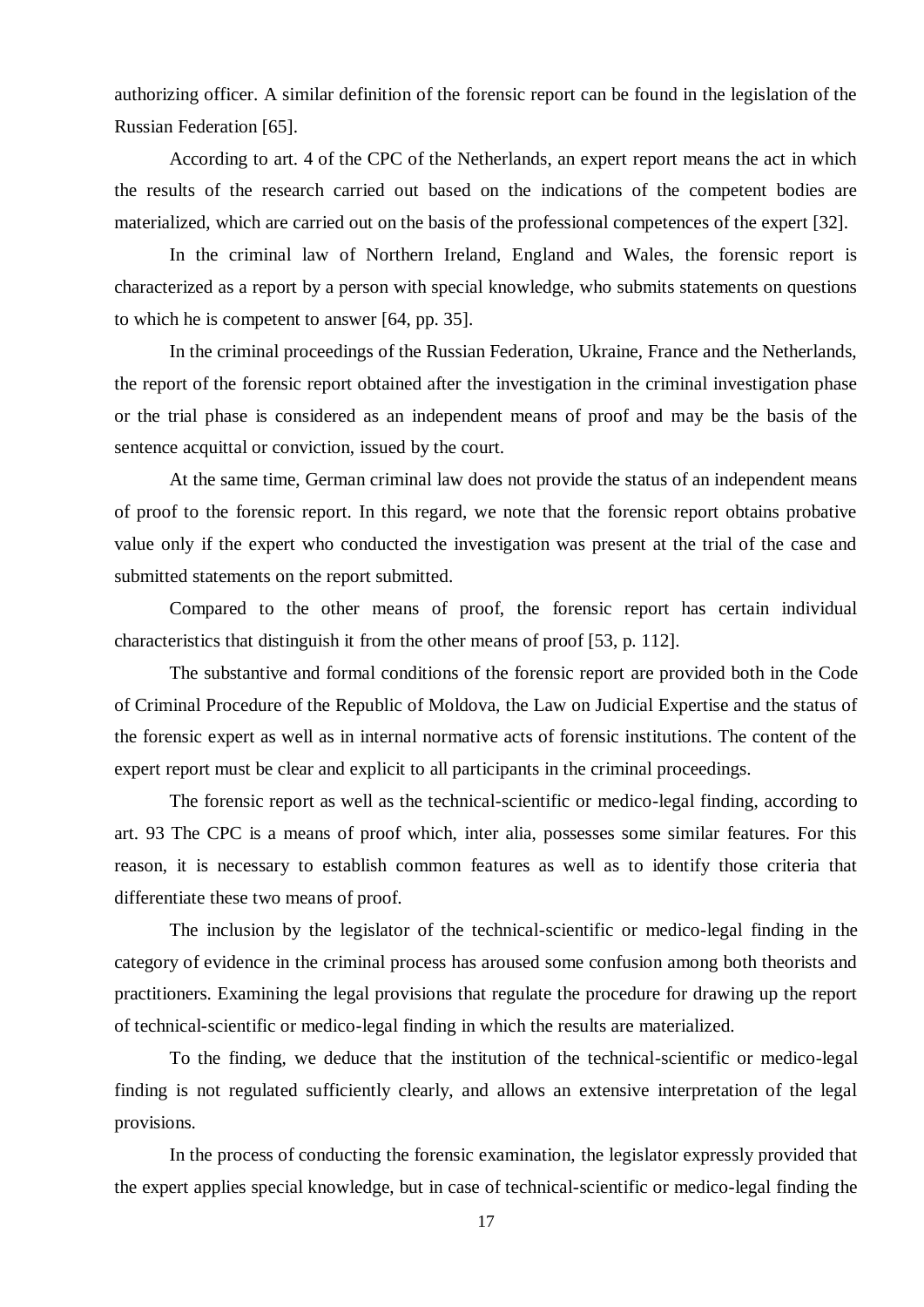legislator stipulates that the criminal investigation body, the finding body or the court may use the knowledge of a specialist it is specified what the nature of this knowledge is.

If the norm that regulates the conditions for carrying out the technical-scientific or medicolegal finding does not expressly specify the fact that the specialist will apply or will not apply special knowledge, in his turn art. 87 para. 2 The CPC expressly provides that the specialist must have sufficient knowledge and special skills to provide the necessary assistance to the criminal investigation body, prosecutor, investigative body or court, but not to conduct an investigation, as in the case of judicial expertise.

A provision diametrically opposed by the legislator provided in art. 6 pt. 43 CPC defining the specialist as a person who has a thorough knowledge of a discipline or a certain problem and is involved in criminal proceedings, in the manner provided by law, to help establish the truth.

Proceeding from the above, we notice a discrepancy between the legal norms that regulate the institution of technical-scientific or medico-legal finding.

In addition to such an ambiguous regulation, the legislator did not provide the structure of the report of technical-scientific or medico-legal finding, or the structure of this report is identical to that of the forensic report, but we also did not identify a regulation which will provide an answer to this question.

Analyzing the provisions of the Code of Criminal Procedure, we conclude that the procedure for drawing up the report of technical-scientific or medico-legal finding was not reflected in the law, which raises many questions both in its assessment and in the investigation of the report. of technical-scientific finding in the court.

Therefore, we mention that the structure of the report of technical-scientific or medico-legal finding, the procedure for its preparation, verification, assessment and use in criminal evidence is not clear, which negatively influences the probation process.

Regardless of the legal regulations of each piece of evidence provided by the criminal procedure code, the criteria for assessing them are identical and are to be observed both by the criminal investigation body and by the courts.

In this regard, we note that in the opinion of the author I.I. Muhin, the appreciation of evidence is the intellectual activity, performed in certain logical forms, as a logical process to establish the presence and interaction between evidence [58, p. 97], establishing their role and content, the sufficiency and use of evidence to solve important circumstances for the just settlement of the case.

Regarding the assessment of the evidence in the criminal process, the Criminal College of the SCJ also stated: ", the assessment of evidence is one of the most important moments of the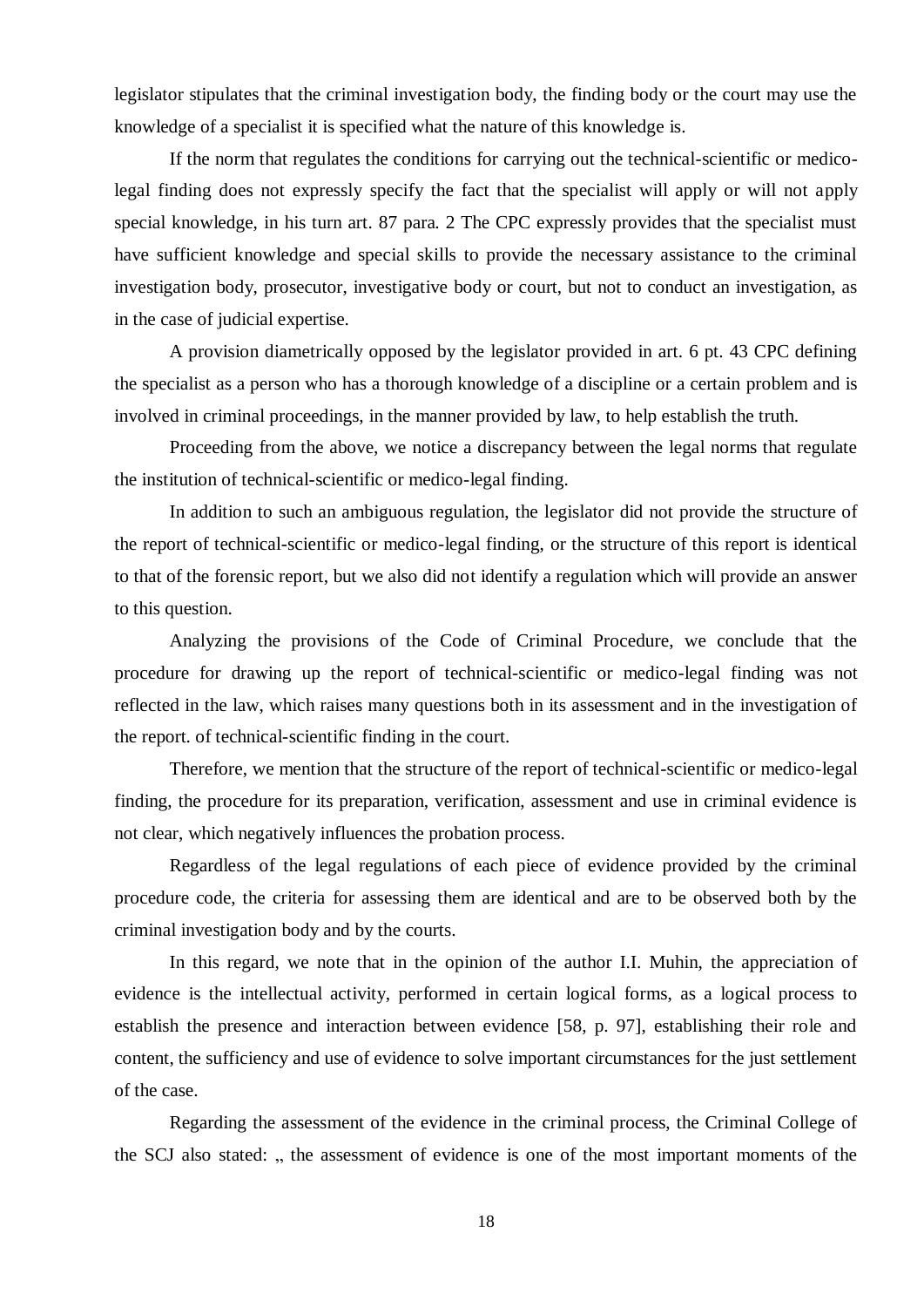criminal process, because the entire workload of the parties in the process, focuses on the solution that will be given as a result of this activity "[17].

One of the guarantees of the correct and objective assessment of the evidence is the impartiality and procedural independence of the prosecuting officer, the prosecutor and the judge. The legislator acknowledges that in the process of assessing the evidence an important role is played by the personality of the judge and the criminal investigation officer. For this reason, one's own conviction, formed after researching all the evidence administered, which has in its content and psychological aspect, is an essential element in assessing the evidence.

His own conviction, as a basis for assessing the evidence, arises from the examination of all the evidence in terms of its corroboration. It was through his own conviction that the theory of free appreciation of evidence was put forward.

His own conviction is the influence of the personality of the criminal investigation officer, the judge on the process of assessing the evidence. For this reason, one's own conviction is examined from several points of view: gnoseological, procedural, as well as psychological. We consider that in the process of assessing the evidence, the basic aspect is occupied by the psychological aspect.

We support what was stated by the author Iu.V. Korenevski, who believes that in the criminal proceedings, the prosecuting officer, the prosecutor and the judge, based on the evidence administered, create a mental image, an alleged image of the place where the crime was committed, and remain face to face with the image they created. Each of them has to make a decision: is the image created correct, does this image correspond to reality, are the conclusions he reached correct? There is no objective criterion in the process of assessing evidence, because the circumstances of the case are known only on the basis of the evidence administered and the image created on the basis of them [54, p. 154].

The Constitutional Court of the Republic of Moldova also commented on the intimate conviction of the judge. "The Court notes that the free assessment of the evidence is closely linked to the rule of investigation in all respects, complete and objective of the circumstances of the case and the evidence [29].

We also identify the term self-conviction in the criminal procedural laws of France, Ukraine, Germany, the Netherlands, etc.

In the current French Code of Criminal Procedure, the term "self-conviction" is used several times. After examining the criminal case in court, before retiring to the deliberation room, the chairman of the hearing asks the members of the jury if they have created their own conviction after examining the case [50, p. 278].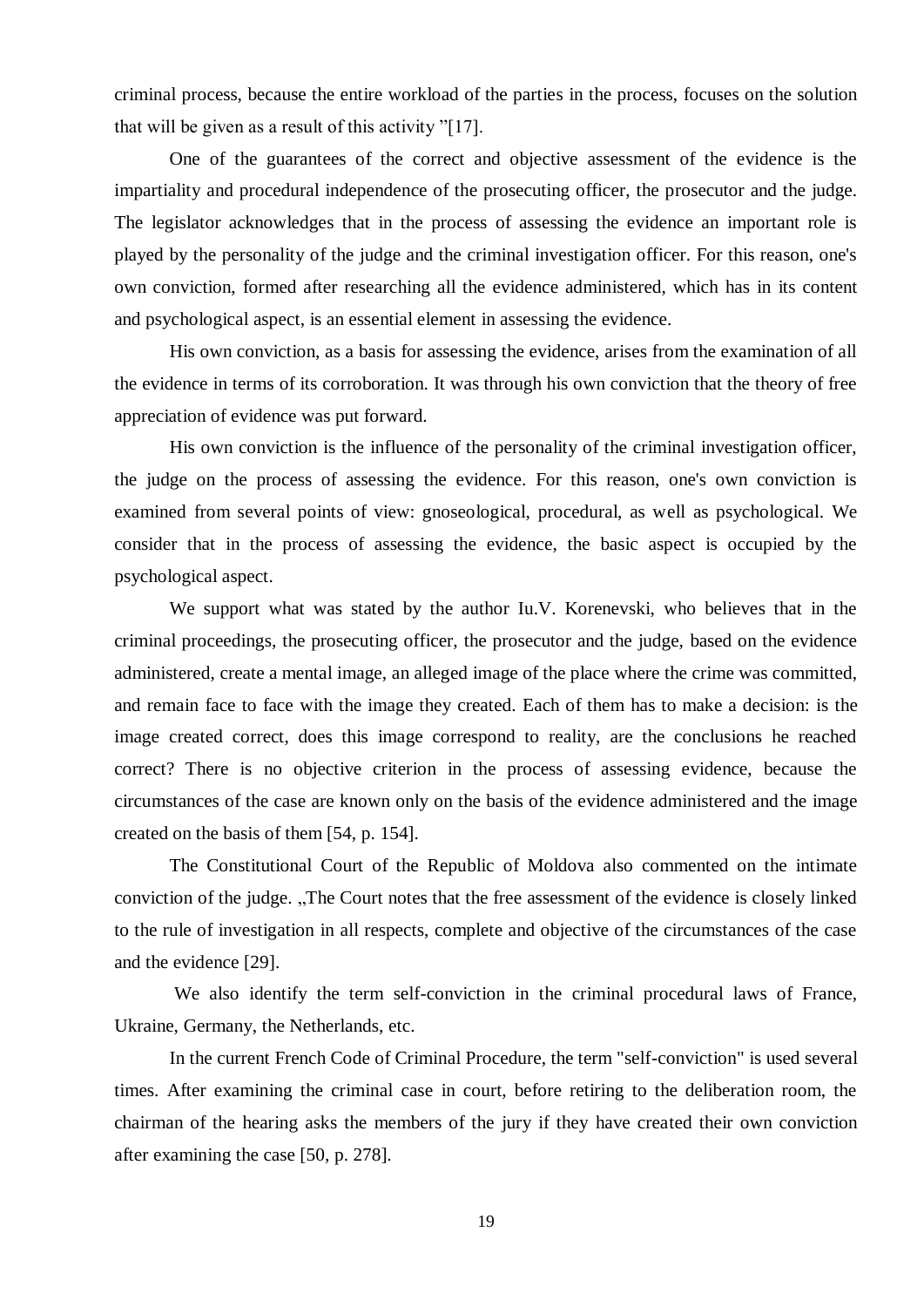In the criminal proceedings in the Netherlands, the judge's "own conviction" is limited to certain legislative conditions. For example, a person cannot be convicted solely on the basis of statements by which he has pleaded guilty, etc.

"Self-belief" is also an element of the process of assessing evidence in German law. This principle is provided in art. 264 of the German CPC. The respective norm refers to the activity of the court, the appreciation of the evidence based on one's own conviction also takes place in the prejudicial stages of the criminal process [67, p. 75].

Based on the above, as well as the essence and concept of the forensic report, we consider it necessary to establish and examine the criteria for assessing the forensic report, defining elements of the forensic report, after which the competent bodies his.

**Chapter III**, entitled **"Disposal of judicial expertise in criminal proceedings**" composed of the following paragraphs: Procedure for disposing of judicial expertise in the criminal investigation phase; Disposal of forensic expertise and investigation of the forensic report in the trial phase; Conclusions in Chapter 3.

The disposition of the judicial expertise consists of a set of actions undertaken by the criminal investigation body or the court in order to respect the fundamental rights and freedoms of the parties to the trial.

The use of this institution in the prosecution or trial of the case contributes to the resolution of certain circumstances, the resolution of which is not possible without the application of special knowledge.

The disposition of the judicial expertise constitutes a procedural action that can be carried out only on the basis of certain grounds with the observance of the conditions provided by the criminal procedural law [42, p. 558].

The factual basis for the disposition of judicial expertise consists in clarifying or evaluating the circumstances that may be of probative importance for the criminal case, but this requires specialized knowledge in the field of science, technology, art, craft or other fields. The clarification of some circumstances that may be important in the criminal case results from a set of evidence administered. Author A.P. Ryakov reiterated that the factual basis for disposing of the expertise

Judicial evidence is the evidence administered in compliance with the legal provisions, the investigation of which, with the application of special knowledge in the field of science, technology, art and craft, contributes essentially to identifying the factual elements that are necessary for the fair settlement of the case [61, p. 77].

Judicial expertise may not be ordered when special knowledge is not required to clarify or assess the circumstances. The same opinion is supported by the author T. Osoianu [39, p. 76].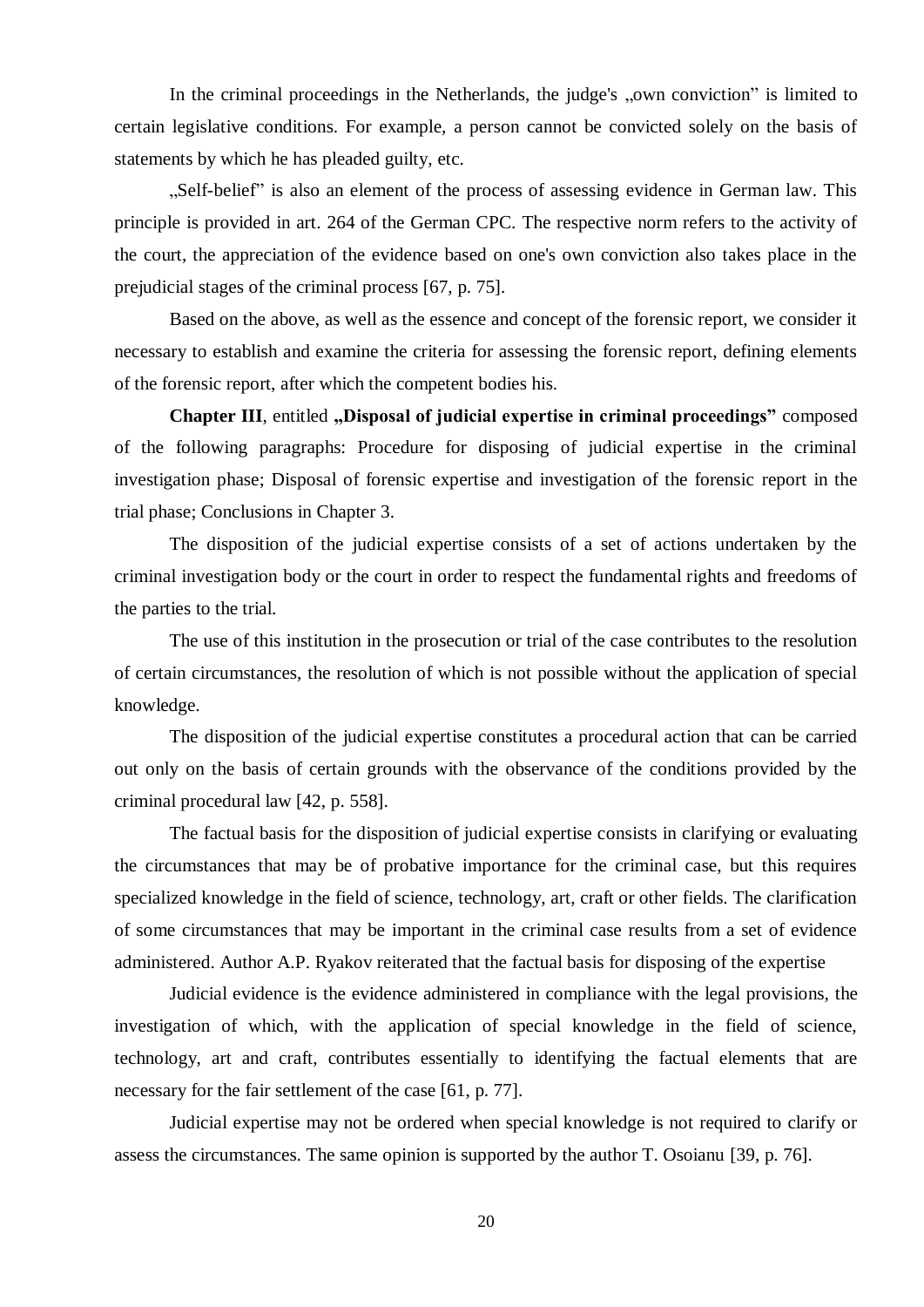The legislator does not expressly stipulate at what stage of the criminal investigation the judicial expertise must be ordered, such a question is one of the tactical field: thus, the time of disposing of the judicial expertise is conditioned by the circumstances of each case.

At the same time, from a procedural point of view, it is important that the forensic examination be ordered at the appropriate time (the appropriate time is set by the authorizing officer), so that it takes a long time, which negatively affects compliance with the reasonable time of prosecution.

The Code of Criminal Procedure of the Russian Federation and Ukraine does not stipulate the obligation of the authorizing officer to set the deadline for conducting the forensic examination. At the same time, the Law on Judicial Expertise of the Russian Federation provides for certain deadlines for conducting judicial expertise with the possibility of extending them [66].

The criminal procedural legislation of the Netherlands, France and Germany obliges the authorizing officer of the judicial examination to set the time limit for its execution. The French Code of Criminal Procedure also provides for the possibility of extending the time limit for carrying out judicial expertise on the basis of the expert's request. If the expert did not carry out the expertise within the set time, he will be replaced by another expert and will also present his explanations as well as the objects that were submitted for research. Article 77 of the German Code of Criminal Procedure provides for a pecuniary penalty if the expert refused to perform or did not comply with the deadline.

US criminal law does not provide for the term of the forensic examination. Usually, the deadline is set after consulting one of the parties with the expert who will conduct the research [5, p. 82].

The head of the institution of judicial expertise is entitled to set the deadline for conducting the investigation. Taking into account the provisions of art. 251 CPC, all actions performed after the expiration of the established term are null and void. We are of the opinion that from a tactical point of view, in order to exclude any procedural sanction, the time limit for carrying out the forensic examination should be reasonable, on the grounds that the legal basis for carrying out the forensic examination is individual in each case.

In this sense, we mention the Decision of the Romanian Constitutional Court which reiterates that the criminal process involves the development of an activity composed of a succession of acts regulated by the law of criminal procedure, which requires that, in disciplining procedural and procedural acts, be taken into account by the time element [20].

Therefore, among the conditions required by law for a procedural act or procedure to be valid, there is also the condition regarding the time in which the act must be performed. Thus, the time frame within which or the deadline by which certain activities or acts may be or must be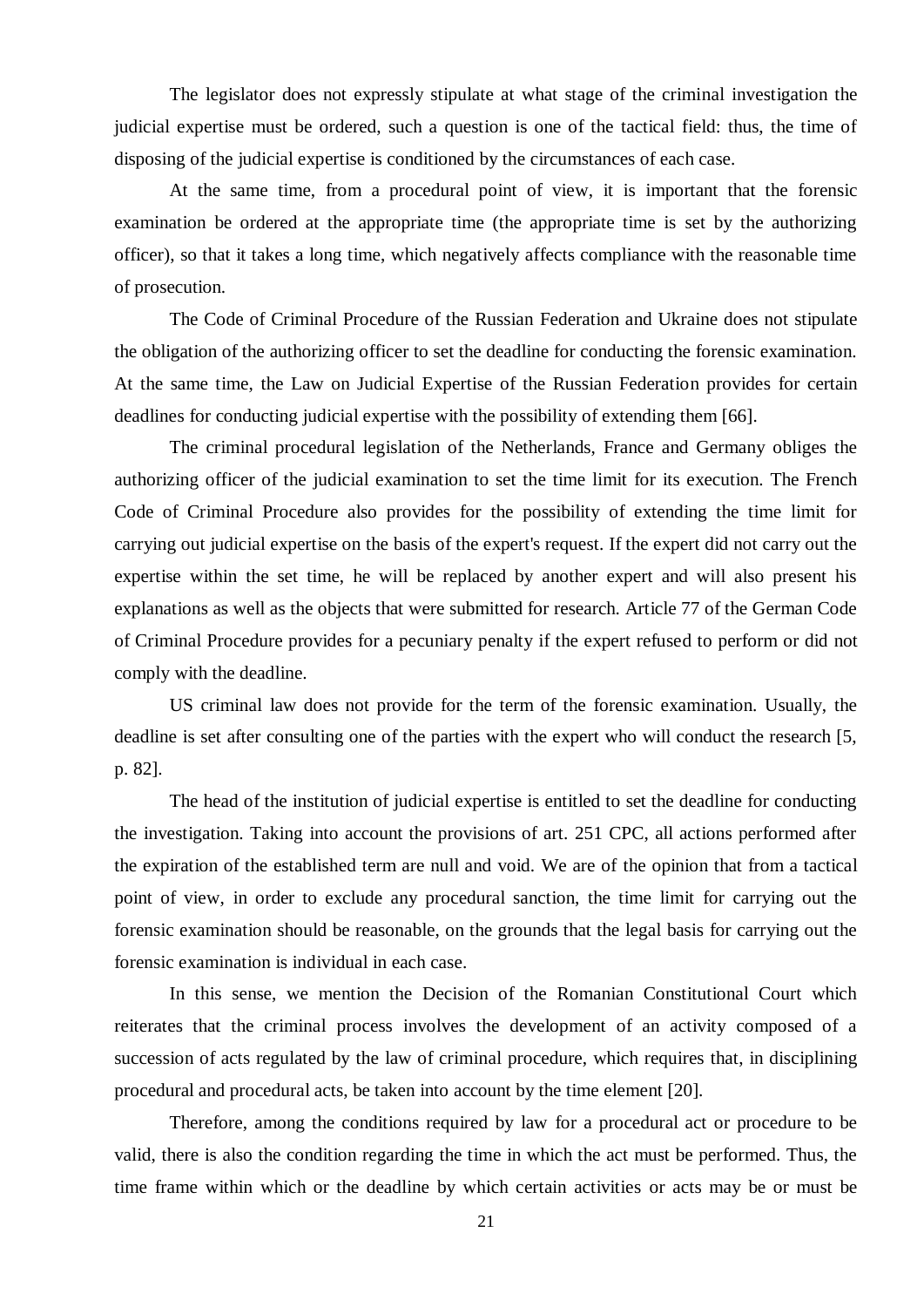performed in the criminal proceedings must be fixed in such a way that the proceedings maintain an accelerated pace, but without impeding the finding of truth or observance the rights of the parties.

Thus, in order to be able to carry out the judicial expertise, it is necessary the existence of two grounds: legal and factual. The legal basis represents the criminal act committed, the moment when the criminal procedural relations arise, but the presence of the legal basis alone is not enough. It is not necessary to apply special knowledge in any case, therefore, the emergence of the need to apply special knowledge in different fields is the factual basis of the disposition of judicial expertise.

We already deduce the type of forensic expertise to be ordered based on the factual basis, which is individual in each case.

A similar opinion was expressed by the authors C. Aioniţoaie, V. Bercheşan, I.N. Dumitrascu ...In case of legal basis, we do not concretely establish the type of judicial expertise to be ordered, in case of investigation the crime differs from case to case in relation to the nature of the traces and material means of evidence discovered during the investigation of the place where the crime was committed" [1, p. 134].

The authors E.M. Livsit and V.A. Mikhailov reiterates that "Non-compliance with the procedural provisions regarding the disposition and performance of judicial expertise is qualified as a violation of the criminal procedural law, the results of which cannot be based on a conviction or other decisions" [56, p. 36].

The representatives of the criminal investigation body do not comply everywhere with the provisions of the Code of Criminal Procedure. Thus, "the court found that the criminal investigation officer did not take into account the provisions of art. 145 para. (1) The CPC found that in the process of disposing of the forensic examination, the right of the defense person, the right to ask questions to the expert, the completion or modification of these questions, as well as the right to request the appointment of a certain expert were violated" [24].

According to the provisions of art. 145 CPC, the parties to the trial will be informed about the disposition of the judicial expertise until the necessary materials for the performance of the judicial expertise are sent. Notification of the parties about the performance of the forensic examination after sending the necessary materials, excludes the possibility of appointing an expert or requesting the performance of the forensic examination in a certain institution of expertise or asking additional questions to the forensic expert [59, p. 172].

In the practical activity, the criminal case often includes two or more persons with the status of suspect, and the case is not clear which suspects will be notified of the order of disposal of the judicial expertise. In such situations there is no single opinion, some consider it necessary to notify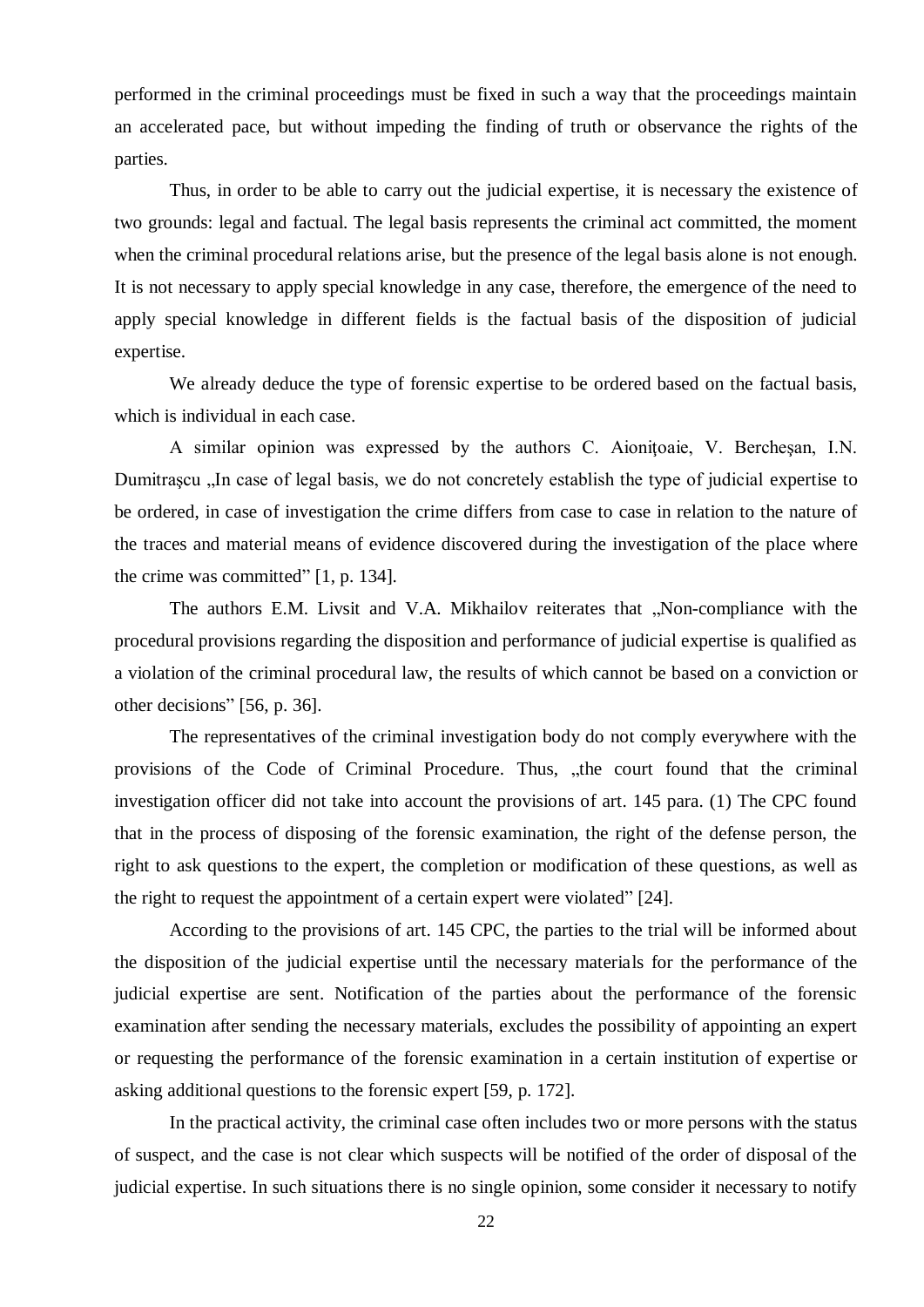all persons concerned in the process, others reduce the number of persons to be notified of the order of disposal of judicial expertise.

At the same time, we consider that informing all the suspects, the accused, about the disposition of the judicial expertise is not a necessary one, because this procedure requires additional time and contributes to the violation of the reasonable term. In this regard, we reiterate that in the process of disposing of the forensic examination will be informed only those suspects who are related to the circumstances of the case to be established following the expertise or whose samples will be used in the investigation.

Violation of the legal provisions regarding the disposition procedure and assessment of the forensic report was the object of examination in the practice of the ECtHR, here we mention: Ciobanu v. Republic of Moldova; Tomac v. Republic of Moldova; Dogotar v. Republic of Moldova; The case of H.L. v. Great Britain; Luberti v. Italy, etc.

The order of disposal of the forensic examination is mandatory both for the forensic expert and for the head of the forensic institution, but in judicial practice there were situations when the forensic officer appointed an expert at the request of the parties, but the head of the forensic institution did not take in the calculation and did not appoint the expert requested by the parties.

The disposition of the judicial expertise represents a procedural obligation of the body and of the prosecutor if the explanation of some circumstances requires the application of special knowledge. Judicial expertise is also ordered in favor of the suspect, the accused in order to respect the principle of equality of arms.

In the provisions of art. 142 para. (2) of the CPC, it is mentioned that the parties, on their own initiative and on their own account, are entitled, through the criminal investigation body, the prosecutor or the court, to submit to the public institution of judicial expertise / office of judicial expertise a request for a forensic examination to establish the circumstances which, in their opinion, could be used to defend their interests [14].

In judicial practice, the question of the constitutionality of the expression ,, and on one's own account" has been debatable. In this regard, on August 17, 2018, the Constitutional Court of the Republic of Moldova was notified regarding the unconstitutionality of the text "and on its own account" from article 142 par. (2) of the Code of Criminal Procedure [19], regarding which the Constitutional Court of the Republic of Moldova was exposed.

Therefore, in order to ensure the validity of the forensic report, the authorizing officer will determine whether the forensic laboratory and the forensic expert comply with the requirements established by law. Due to non-compliance with the imposed conditions, the forensic report will not be admitted and will be excluded from the file.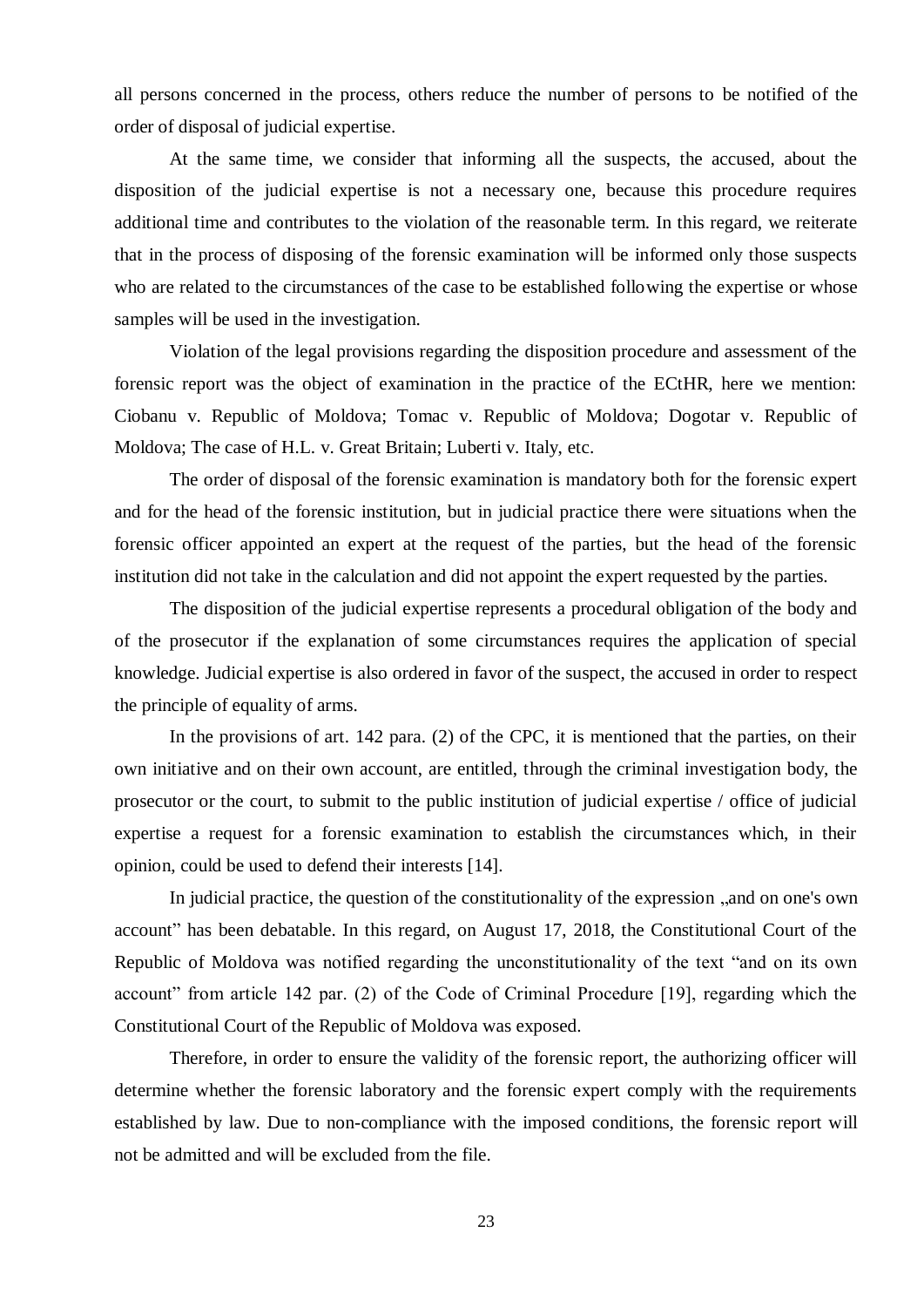In addition to the requirements established by the judicial expert or the forensic laboratory provided by the law on judicial expertise and the status of the judicial expert, the criminal procedural legislation provides for certain cases of incompatibility of the judicial expert. Therefore, at the disposal of the judicial expertise, the authorizing officer will obligatorily check whether or not there are cases of incompatibility of the judicial expert.

One of the essential requirements for the proper conduct of criminal justice is the full trust that litigants must have in criminal justice. "The lack of confidence in the way officials perform their duties shakes the authority of criminal judgments and undermines the prestige of the judicial bodies of criminal justice. Therefore, for the situations in which the presumption of impartiality and objectivity would be questioned, the legislator provided the appropriate procedural remedies such as: incompatibility, recusal and abstention" [36, p. 293].

Regarding the incompatibility of the expert, the ECtHR has commented in the case of Sara Lind Eggertsdottir v. Iceland [12].

The national judicial practice knows the cases when the parties to the trial have had their right to challenge the judicial expert violated. The competent authorities shall provide the parties with information on the judicial expert following the investigation. In the criminal case 202008041, on October 12, 2020, the forensic examination was ordered. On the same day, the defense counsel signed the notification report regarding the disposition of the forensic expertise in charge of CML. In the minutes, both the defense counsel and the suspect M.V. requested that additional medical documents of a primary nature be made available to the expert, which formed the basis of the Extrajudicial Expertise Report no. 202002P258 of September 1, 2020 as well as the appointment of an independent expert, according to art. 145 CPC, but did not receive any answer according to art. 246 CPP. Judicial expertise report no. 202002D1886 of October 20 was notified to the parties on November 6, 2020, and the corresponding report was drawn up indicating that the parties have the right to request the recusal of the expert (post factum) [45].

The legislator stipulates that the judicial expertise be ordered and performed in the trial phase of the criminal process.

The independence, impartiality and immovability of the judge are expressed by their observance of the principle of adversarial proceedings, including in the case of the need to carry out judicial expertise or the hearing of the judicial expert in the trial of the case.

The procedure for disposing of the judicial expertise in the trial phase is regulated by the provisions of art. 374 of the CPC Here, the local legislator did not bother to examine the features of the trial phase, the conditions in which it takes place and the principles governing this stage of the criminal process, but simply indicated that the judicial expertise in the trial phase will be ordered in the cases and conditions provided in art. 142-155 CPP. On the other hand, the specifics of these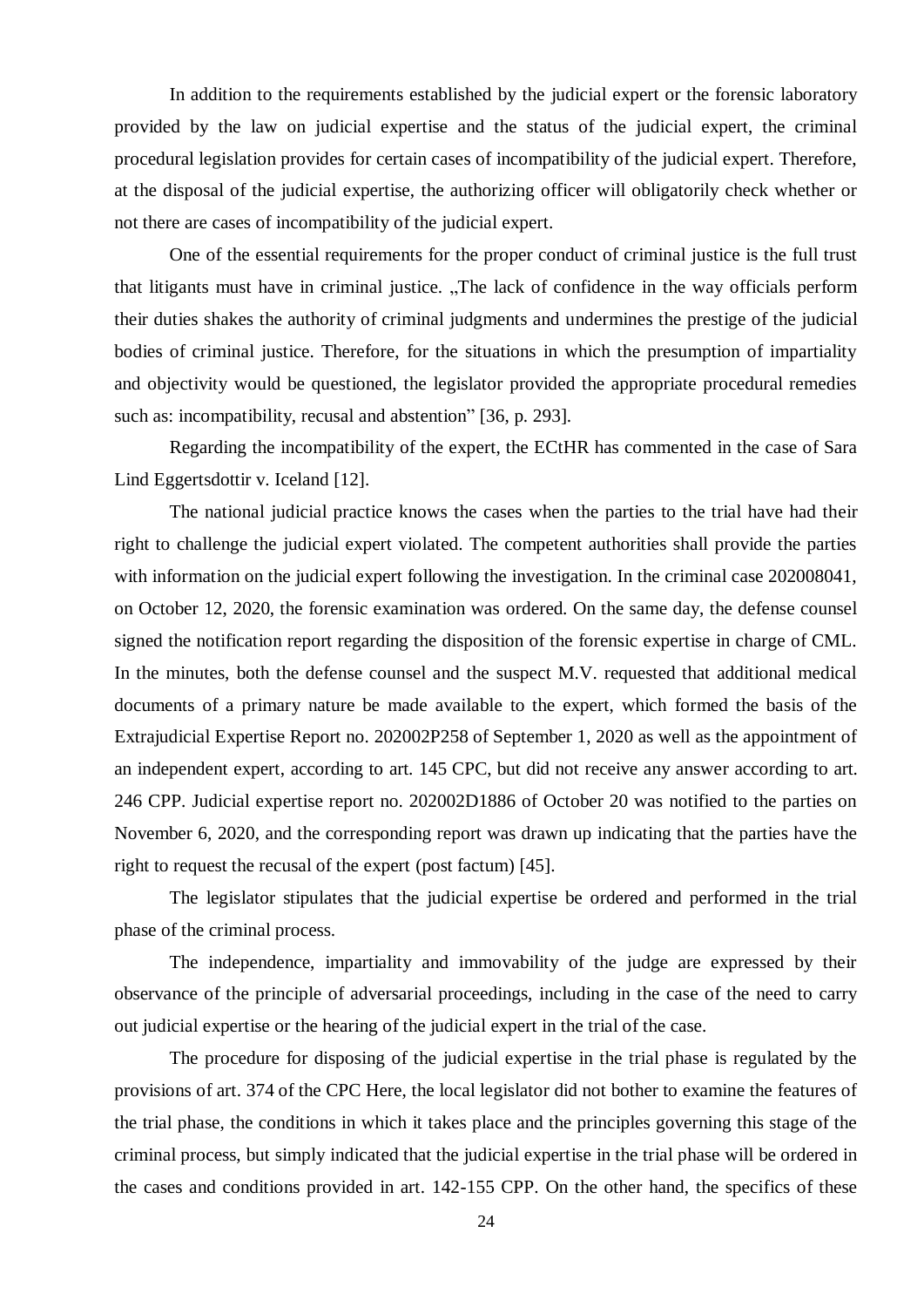two phases of the criminal process are diametrically opposed. The court hearings are public (except for the cases provided in art. 18 CPC), respecting the principles of orality, directness, publicity and adversariality. These principles, which underlie the trial of the case, differentiate the procedure for disposing of judicial expertise in the trial phase from the procedure for disposing of expertise in the criminal investigation phase.

In turn, the following features are specific to the criminal investigation phase [41, p.127].

In addition to these essential features of the criminal investigation, the criminal investigation body has an active role, which is manifested by its obligation to take measures provided by law to investigate under all aspects, completely and objectively, all the circumstances of the case. Therefore, we support the opinion that the procedure for disposing of the judicial expertise provided by art. 142-155 is expressly provided for the criminal investigation body and is specific only for the criminal investigation phase.

The procedure for disposing of the expertise in the trial phase is an individual one, which essentially differentiates from criminal prosecution. First of all, the court does not have an active role, therefore, the judicial expertise in this phase of the criminal process will be ordered only at the request of the parties to the trial, not ex officio. Likewise, in the provisions of art. 374 The CPC does not regulate the procedure for examining the application regarding the disposition of the judicial expertise and what is the procedure for communicating the parties about the fact of disposing of the expertise.

In this sense, we are of the opinion that the provisions of art. 374 CPC does not meet the requirements of a fair trial and to avoid an ambiguous interpretation we believe that the text of the rule should be amended.

The purpose of the judicial expertise in the trial phase is to resolve by the expert some ambiguities, the solution of which requires the application of special knowledge in various fields of science, art, technology or craft, which arise in the examination of the criminal case.

The legislator offers the possibility to the parties to submit the requests regarding the hearing of the judicial expert or the disposition of the judicial expertise, during the preliminary hearing, but, from a tactical point of view, we consider that the requests regarding the hearing of the judicial expert or the disposition of the judicial expertise courts.

In order to admit or reject the request of the parties for the disposition of judicial expertise, it is necessary for the court to examine all admissible evidence, but in the preliminary hearing the court cannot rule on the admissibility of certain evidence, the Constitutional Court notes that "The examination of evidence in contradictory conditions is reserved for the stage of judicial investigation [18].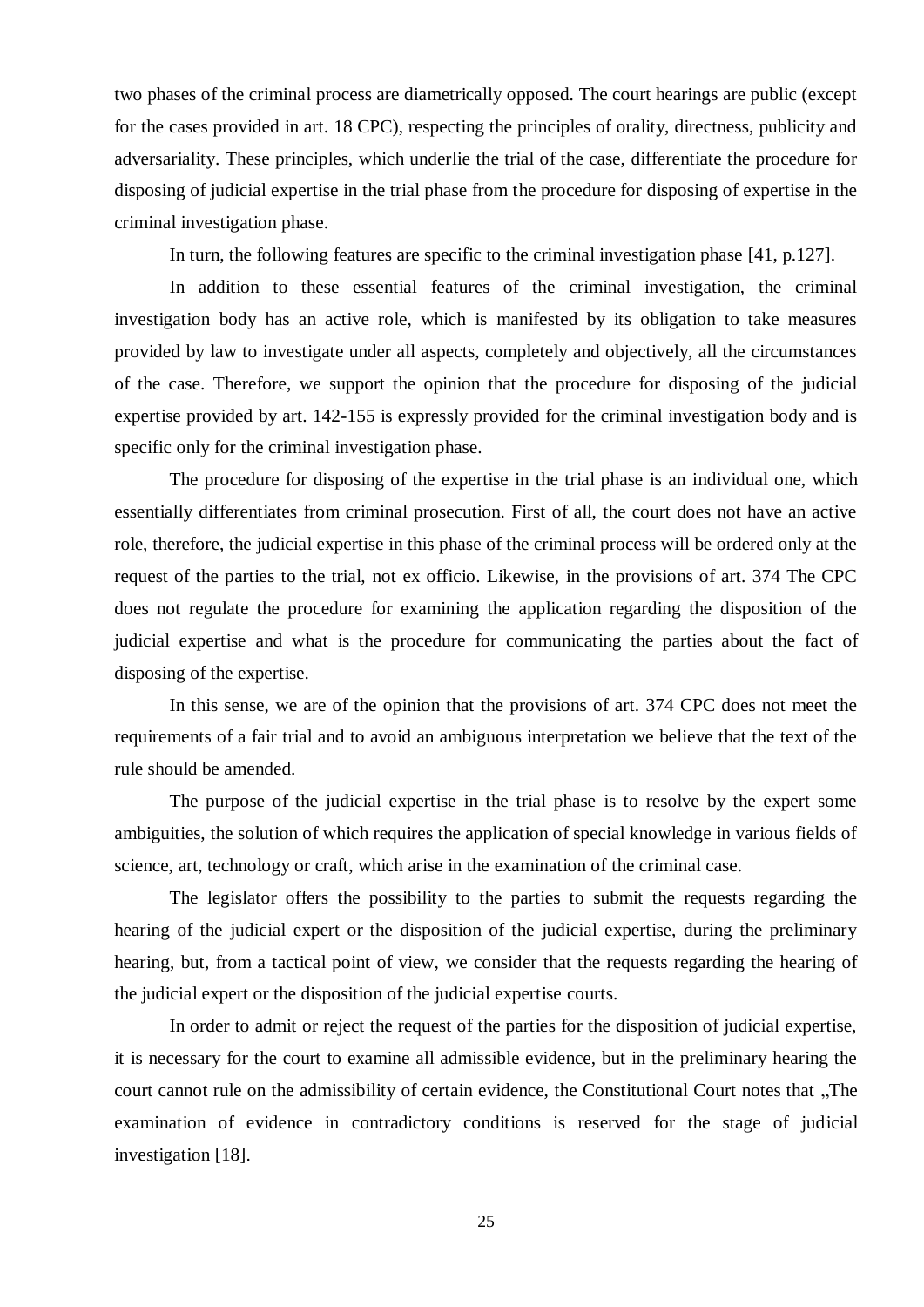The legislator obliges the parties to the trial to present the list of evidence that they intend to investigate in the trial of the case, including those that have not been examined in the criminal investigation. Thus, the parties will indicate the list of evidence that they intend to investigate in the judicial investigation: the hearing report of the judicial expert, the forensic report, etc.

"Failure to present the list of evidence will make it impossible to examine the evidence in the judicial investigation. However, if the party who invokes the fact of the discovery after the stage of filing the criminal case, there will be no impediment to examine the given evidence" [21, p. 956].

The court, after hearing the views of the parties, shall decide on the relevance of the evidence proposed by the parties, and shall order that any of them be presented at the trial. At the trial of the case on the merits, the party to the trial may repeatedly request the presentation of evidence recognized as irrelevant at the preliminary hearing.

In the preparatory part of the hearing, the chairman of the hearing establishes the identity and competence of the judicial expert, explains his rights and obligations, and warns the judicial expert of the criminal liability he bears for intentionally making false statements. In accordance with art. 363 CPC, the president of the court hearing establishes only the identity and competence of the judicial expert, but in the preparatory part of the court hearing the president of the court hearing will explain the right of refusal of the judicial expert, but to exercise this right it is necessary to inform information on the activity of the judicial expert.

In this regard, we support the position of the author A.I. Paliaşvili, who states that it is not enough for the parties to be informed only of the identity and competence of the judicial expert, but also of the information concerning his place of work (the case of Sara Lind Eggertsdottir v. Iceland [12]), his position, degree especially the scientific title, studies, etc. [60, p. 73].

In the case of Mirilashvili v. The Russian Federation, the European Court of Human Rights found that in the criminal investigation phase it was ordered to conduct the forensic examination in the phonoscopic commission. The group, consisting of three forensic experts, was provided with samples of the applicant's voice in Russian. The experts searched the audio recordings, in which discussions were recorded in Georgian. Two of the three experts on the committee who did not speak Georgian found that the voice belonged to the applicant. In turn, the Georgian-speaking forensic expert, included in the Committee of Experts, concluded that the voice did not belong to the applicant [11].

The judicial investigation investigates all the evidence presented by the parties, including the reports of the forensic examination carried out in the criminal investigation phase. The court, having examined and assessing all the evidence presented as a whole by the parties at their request, may order the performance of the forensic examination. The effectiveness of the judicial expertise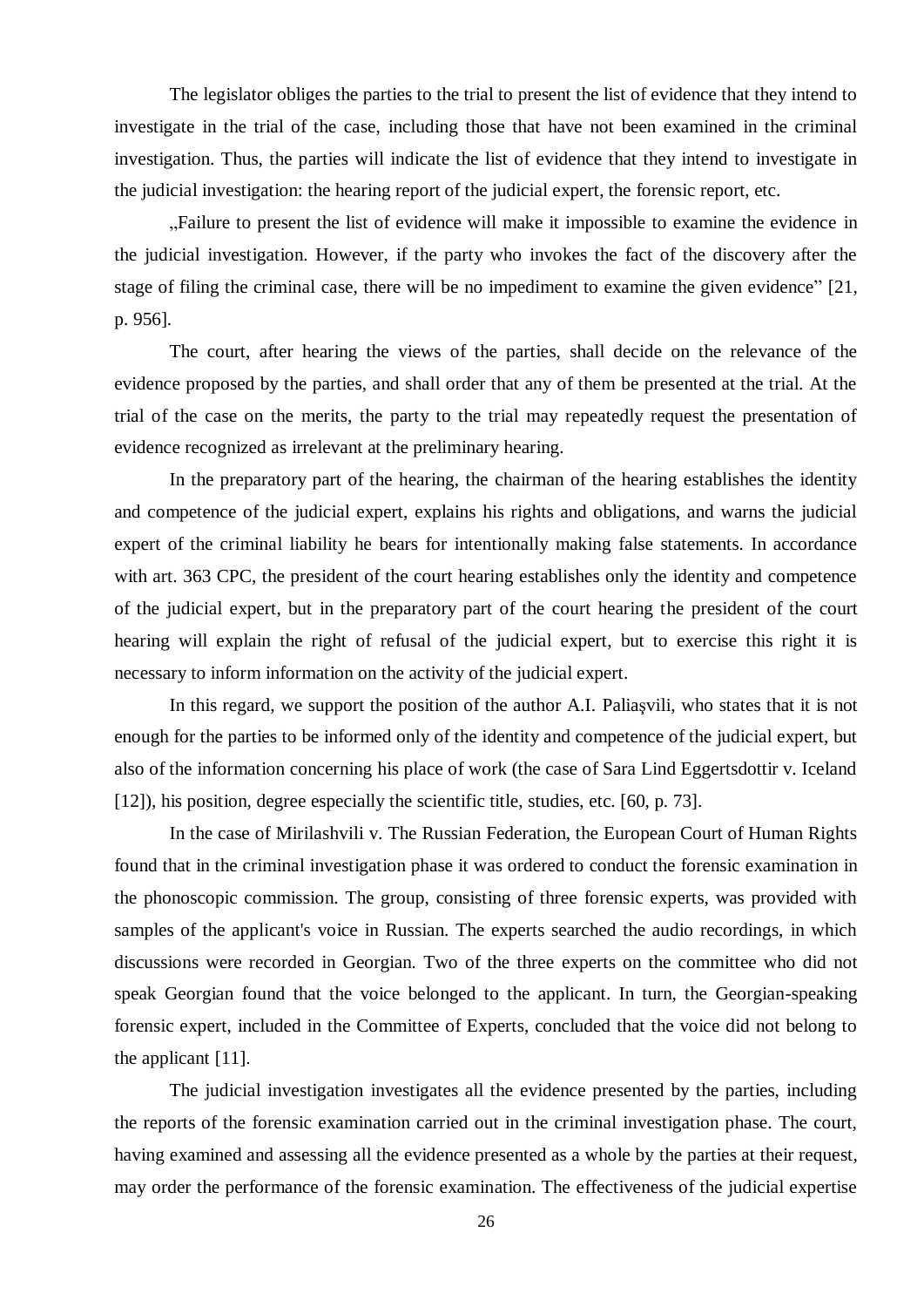ordered in the trial phase is directly proportional to the ability of the president of the court hearing to perceive not only the purpose of this evidentiary procedure, but also to understand the specifics of this means of proof, compared to other means of evidence examined in the judicial investigation.

In this regard we mention the opinion of the author V.M. Bozrov, who classifies the procedure for ordering the judicial expertise in stages, emphasizing the powers of the court in the process of disposing, conducting and assessing the report of judicial expertise [47, p. 26].

Author D.A. Harcenko states that the basis for dividing the activity of ordering and conducting judicial expertise into stages is characterized by the objectives of each stage [68, p. 153].

In the course of the investigation, the court will investigate all the evidence presented by the parties to the trial. However, due to its passive role, the court is not ex officio entitled to order the performance of the forensic examination or to state in advance the admissibility of the forensic report carried out in the criminal investigation phase.

In this regard, we will refer to the conclusion issued by the Chisinau Court, based in Buiucani, regarding the request for recusal of the judge who, after withdrawing from the deliberation chamber in order to pronounce the sentence, resumed the judicial investigation, exposing himself to the violation of the procedure disposition of the judicial expertise, which was ordered and carried out until the beginning of the criminal investigation. In this case, the judge questioned ex officio the opportunity to perform the repeated expertise on the grounds of procedural defects that affected the report of the primary expertise, commenting in advance on the admissibility of this evidence, calling it irrelevant [33].

"Within the judicial investigation, each party to the trial is entitled to submit the request for the performance of the forensic examination. The request for request regarding the performance of the judicial expertise it is formulated in writing, indicating the facts and circumstances subject to the finding and the objects, materials to be investigated by the expert" [14].

Requests will be substantiated, and if new evidence is requested, the facts and circumstances to be proved will be indicated, the means by which such evidence may be administered, the location of such evidence, and the identity of the experts will be indicated and their address if the party cannot ensure their presence in court [14].

The European Court of Human Rights, which stated in the case of Вrandstetter v. Austria [7] that "The court on the basis of the request of the defense party is not obliged to order an additional, repeated examination, or appoint another expert to conduct the forensic examination if the primary expert report supports the allegations made by the prosecution. Thus, the fair trial does not only refer to the acceptance of the requests submitted by the parties, but the rejection of the requests submitted must be grounded and argued".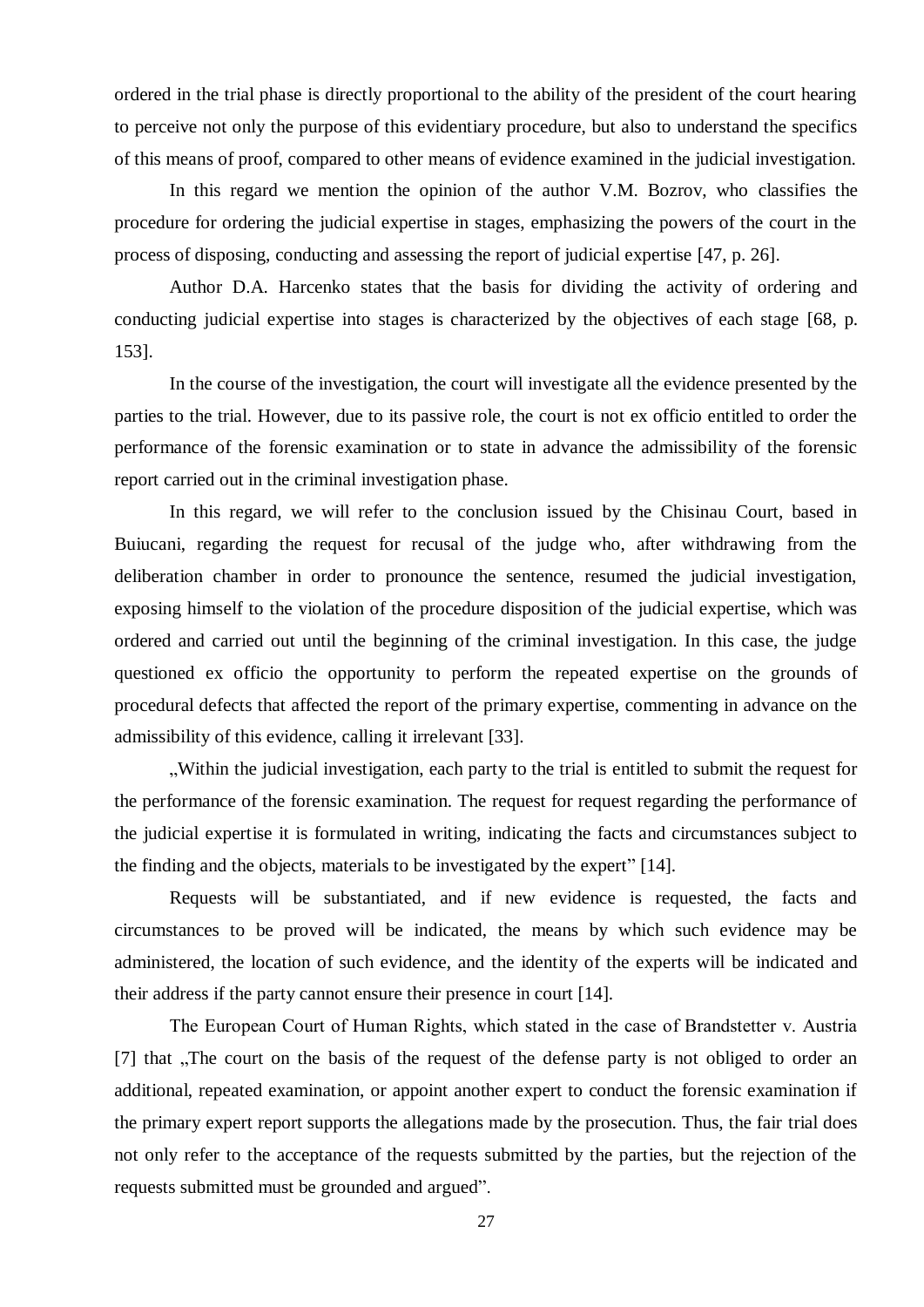In the process of resolving the requests submitted regarding the disposition of the judicial expertise, the court will evaluate the contribution of the decision regarding the ordering of the performance of the judicial expertise on the settlement of the criminal case; what circumstances are to be established following the performance of the forensic examination; is special knowledge required to establish such circumstances; the circumstances established following the performance of the forensic examination will contribute to the elimination of some shortcomings; Can applications be made?

Regarding the obligation to examine the requests or approaches submitted by the parties to the trial, the Criminal College of the SCJ was also exposed, which reiterated that the appellate court did not comment on the approach, thus admitting the error provided in art. 427 para. (1) point 6) Code of Criminal Procedure. However, according to the minutes of the court hearing in the appellate court, from June 25, 2019, September 17, 2019 and October 8, 2019, there is no statement or solution of the defense action on which the appellate court was to state its reasons, after case its admission or rejection, respecting the principle of adversariality [16].

Therefore, the violation of the procedure for examining the defense's approach was the ground for quashing the decision of the appellate court.

Author V.A. Mikhailov, mentioned that the court will order the performance of the judicial expertise, in the situation where it was necessary to perform the expertise in the criminal investigation phase but in certain circumstances it was not ordered or in the situation when new circumstances were identified on the case. to be clarified [57, p. 164].

The literature has outlined the opinion that if the forensic examination was performed in the criminal investigation phase, it will not already be performed in the trial phase [72, p. 45].

We do not support what Iu.K. Yurkov, considering that forensic expertise is an activity in which certain objects, phenomena, etc. are investigated, but for the investigation of which special knowledge is required. Similarly, if an object has been the subject of an expert's examination, it could be further investigated or repeated if new circumstances are found in the trial, but this rule is not absolute, the court is entitled to refuse the expertise, but its refusal must be argued.

Author Ig. Dolea reiterates that in the "examination of the case on the merits or on appeal, the court may order the performance of the expertise, if following a request or request of the parties it will be found that certain circumstances have not been established in the prosecution, and without finding them impossible to resolve of the cause" [21, p. 1015].

Therefore, if certain circumstances are found in the trial of the case, the solution of which requires the application of special knowledge, each party to the trial, both the prosecution and the defense will submit a request for the disposition of judicial expertise. "The request for the performance of the forensic examination shall be made in writing, indicating the facts and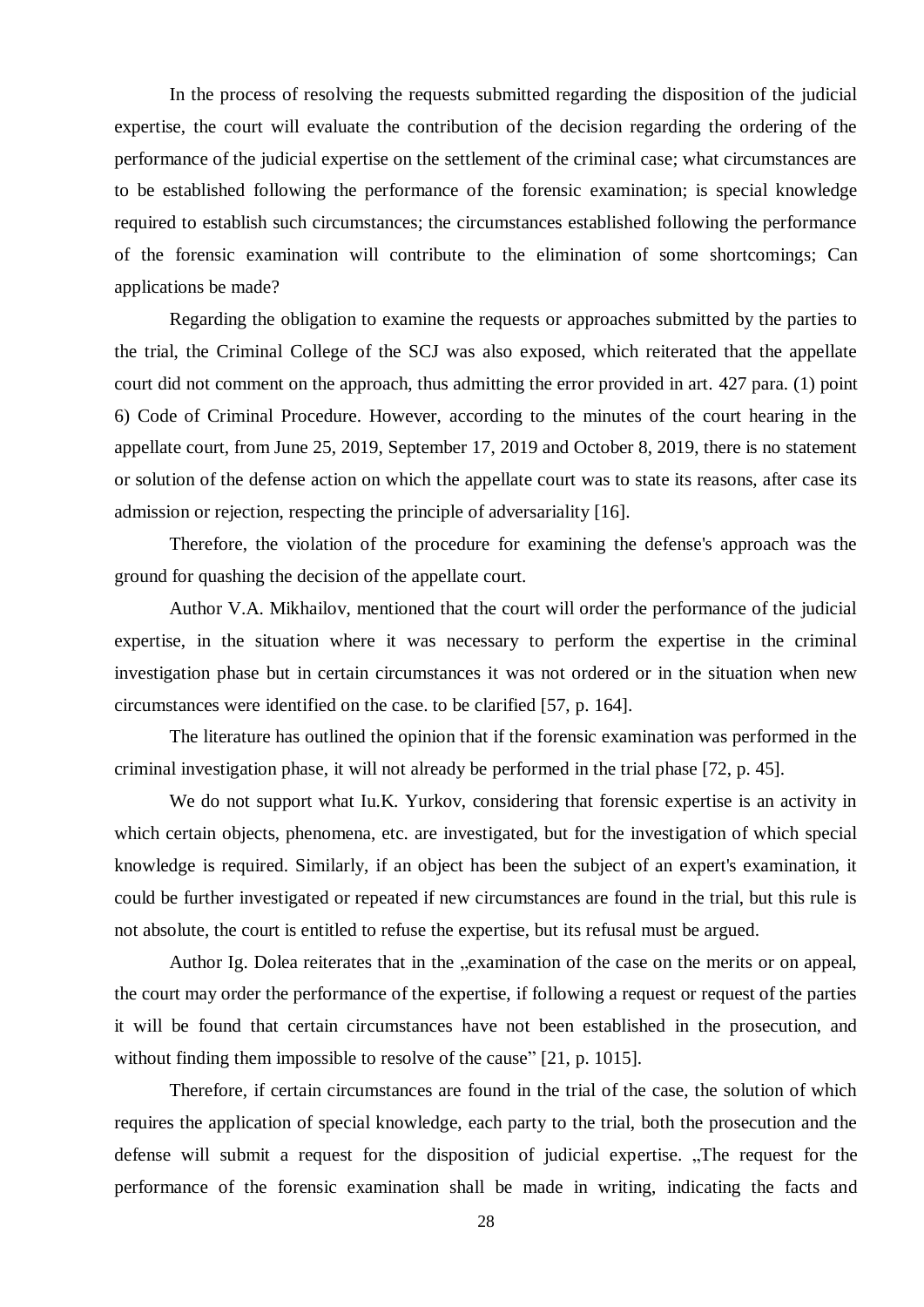circumstances subject to the finding and the objects, materials to be investigated by the expert" [14].

Following the submission of the request for the disposition of the judicial expertise, the judge listens to the opinion of the parties regarding the need to carry out the judicial expertise. The opposing party shall be required to be aware of the request for the ordering and conduct of the forensic examination, and shall state its merits.

In the opinion of the authors E. Stancu and T. Manea "when ordering the judicial expertise, it is important to pay attention to the way of formulating the questions to which the expert will answer. One of the main causes of reaching erroneous or scientifically unfounded conclusions is the superficiality in setting the objectives of the expertise, not to mention the situations in which these objectives are left to the discretion of the expert" [46, p. 116].

Establishing the possibility of appointing an expert recommended by the parties, as well as addressing the questions posed by the parties even during the criminal investigation, in accordance with the provisions of art. 145 of the CPC, the contradictory nature of the expertise has been legislated, with procedural law in line with ECtHR case law in Mantovanelli v. France [10], according to which , respect for the right to a fair trial presupposes the right of the parties to express their views before the formulation of the expertise report, the simple possibility granted to discuss the conclusions of the expertise not being sufficient to satisfy the exigencies of art. 6 EARLY" [40, p. 313].

The national practice also knows cases of violation of the rights of the parties to dispose of the expertise [44].

In the case of Ciobanu v. The Republic of Moldova "The applicant was refused the appointment of an expert recommended by her, in order to participate in the performance of the expertise, in this case the European Court found a violation of art. 2 ECHR from a procedural point of view" [8].

The appointment by the parties of a recommended expert as well as the submission, modification or completion of questions contribute to the observance of the right to defense as well as to the equality of arms in criminal proceedings. Regarding the importance of the forensic report, the ECtHR also stated in the case of Beraru v. Romania [6].

Following the deliberation, the judge or the president of the panel will announce whether the request is admitted or rejected. Regardless of whether it was admitted or rejected, the judge will argue the decision. In case of admitting the request, the judge, following the information of the parties, will send the conclusion of the disposition of the expertise and the objects to be submitted to the investigation to the institution of expertise.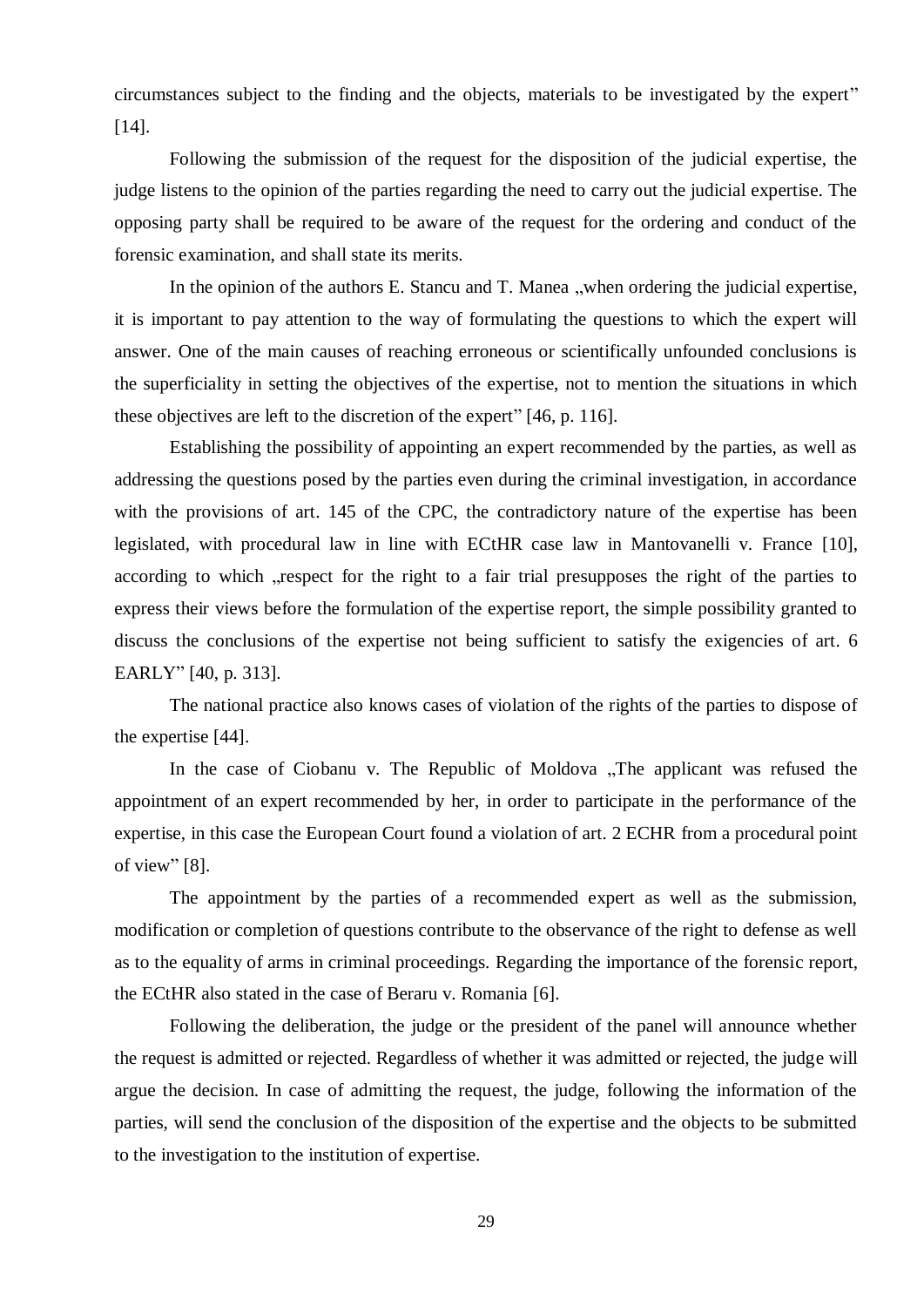Following the investigation, the forensic expert will present his findings to the authorizing officer in a forensic report. During the court hearing, the minutes of the full or partial reading of the procedural actions confirming circumstances and facts ascertained by search, search, on-the-spot investigation, body examination, reconstitution of the deed, carrying out special investigative measures, technical-scientific finding are given and forensic, the report of forensic examination and other means of evidence, as well as the documents attached to the file or presented at the court hearing, if they are exposed or they confirm circumstances that are important in the case [14].

The time and place when the report of the forensic examination will be made known and in which the sequence will be given to the reading in conjunction with the other means of proof are established by the court. The forensic report shall be made public to the parties, which may be read in whole or in part.

As a rule, the court reads only the conclusions of the expert report, but the parties to the trial may request the court to acquaint themselves with the other parts of the expert report.

The parties to the trial and the court do not have special knowledge in this regard, in order to clarify some particularities of the report of the forensic report, the court will summon and hear the judicial expert who carried out the investigation and will hear him in the conditions of hearing the witness.

The author D. Gherasim states that "In the process of verbal hearing of the expert can be found the need to order and perform a new expertise, if the report submitted by experts will prove to be incomplete, insufficiently clear or contradictory" [27, p. 71].

The same opinion was expressed by the author Ig. Dolea, who mentions that "The condition" of the expert's hearing is the ambiguity of the report, or certain deficiencies. These vices, as the author mentions, must not be of a nature that would require additional expertise" [21, p. 524].

Author S.F. Bicicov states that the ambiguity of the forensic report implies the need to argue the research methodology used by the forensic expert as well as the technical means used in the investigation by him [49, p. 66].

We support what was stated by the author S.F. Bicicov, considering that the argumentation of the methodology used to carry out the investigation can be interpreted only by the forensic expert who carried out the investigation, and possesses special knowledge.

In some cases, the experts heard differ significantly from the opinion expressed in the expert report. In such cases, the prosecuting authority or the courts must verify the reasons which led to the discrepancies between those indicated in the expert report and the statements of the expert heard [40, p. 323].

In order to support the above, we will refer to the case of Ghimp and others v. the Republic of Moldova [9]. Doctor I.C. was part of the first commission of forensic doctors who, after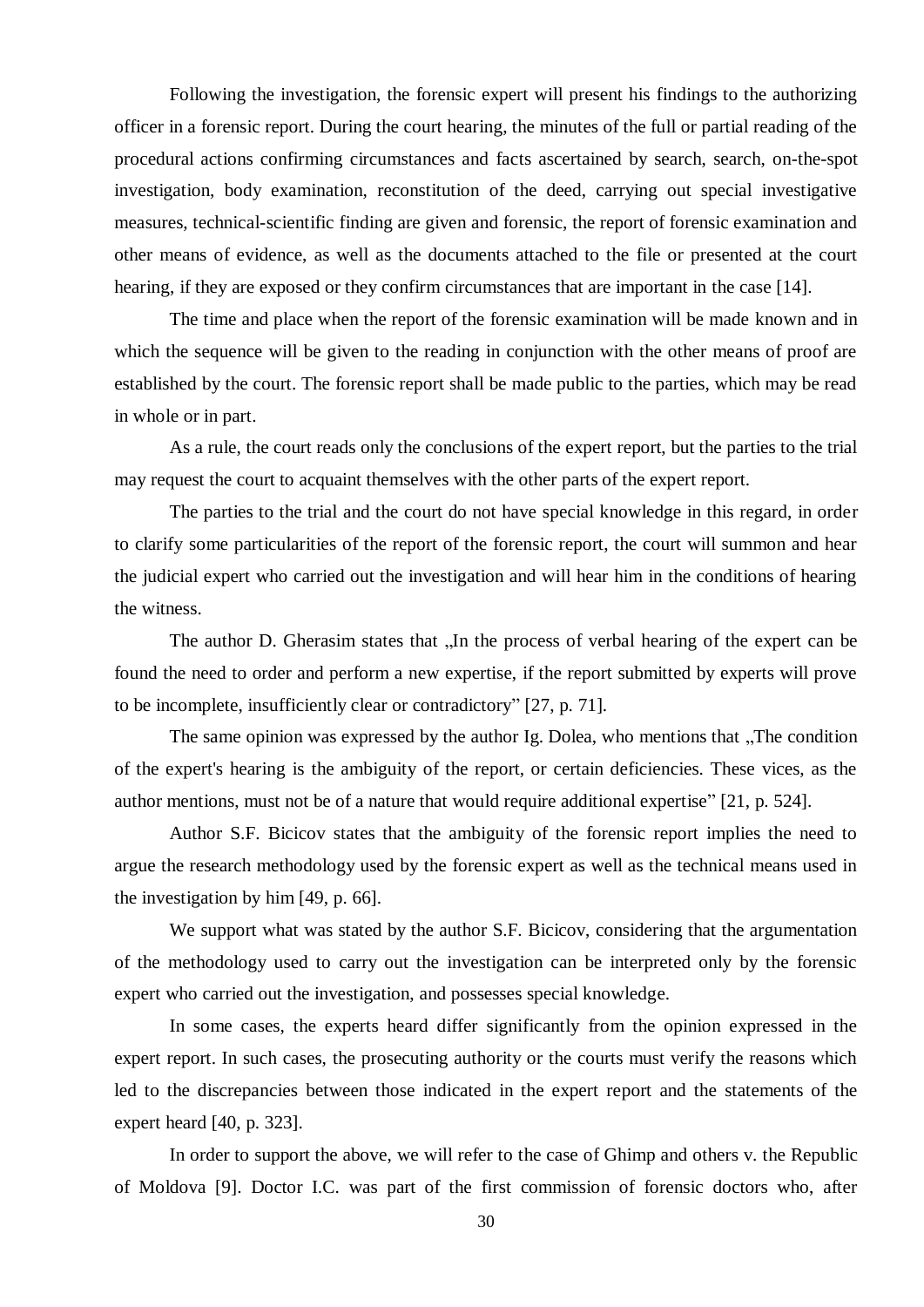examining the victim's body, came to a conclusion on the possible time at which the fatal injury was caused. Two years later, for reasons known only to him, I.C. he expressed an opinion before the Court of Appeal which tipped the balance of the charges against the three police officers quite differently. His new opinion was upheld by the Court of Appeal without being asked questions about the reasons behind the decision of Dr. I.C. to change his mind after such a long time. In addition, the judges who accepted the new opinion of I.C. they did not consider it necessary to state reasons for their preference for the new opinion to the detriment of the autopsy report and the opinion of the forensic commission which had the task of examining the victim's body. Subsequently, the Supreme Court overturned the acquittal of the defendants, which was based on the opinion of Dr. I.C. and ordered a re-examination of the case. The Supreme Court of Justice did not draw attention to the fundamental issues mentioned above, but only to a simple technicality, namely that the opinion of a single doctor was insufficient to challenge the findings of the medical commission of May 31, 2006.

In the case of Tomac v. The Republic of Moldova [13], the Court notes that the statements of the judicial expert are in contradiction with the report of the forensic expert report prepared by him, according to which I.T. he could have caused the injuries he found himself after his death. In this regard, it recalls that the internal regime for forensic expertise must be surrounded by sufficient guarantees capable of maintaining its credibility and effectiveness, in particular by asking experts to give their reasons. In view of the above considerations, the Court considers that, in the present case, the opinion of the judicial expert was not sufficiently reasoned and that the documents in the file do not show that there were sufficient guarantees.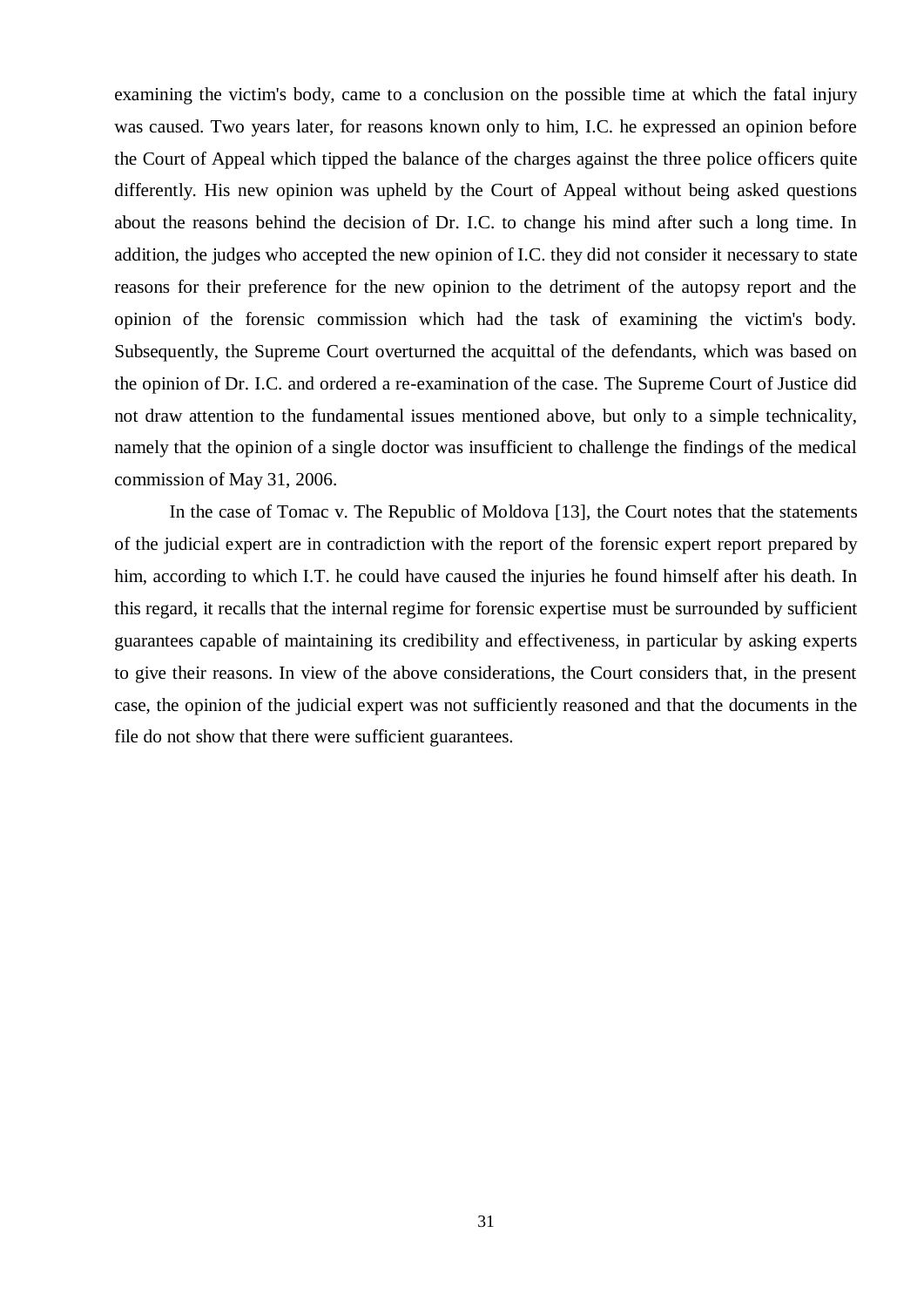## **General conclusions and recommendations**

Analyzing the legal provisions regarding the judicial expertise in the criminal process, some legislative gaps were identified, which inevitably create impediments in the activity of the criminal investigation bodies and the courts. The subject of judicial expertise in the procedural aspect was not addressed in the national doctrine, but some topics related to this evidentiary procedure were examined tangentially, but we consider that those fragmentary approaches reflected in the local literature do not reveal all the legislative gaps of the expertise judicial.

Thus, in order to achieve the proposed objectives of this doctoral thesis, the specialized literature was examined both nationally and abroad. At the same time, the empirical basis of the paper is characterized by examining the practice of the ECtHR, the Constitutional Court of the Republic of Moldova, the Criminal College of the SCJ, court rulings, etc., which created an image of the applicability of procedural rules and errors committed by the body criminal prosecution and the courts in the process of disposing of judicial expertise and assessing the report of judicial expertise.

According to the purpose and objectives of the paper, as well as the judicial practice highlighted in this doctoral thesis, we formulate the following conclusions:

 Judicial expertise, as a probative procedure in the criminal process, has several stages of development, which have had a positive effect on the process of both legal and methodical improvement of this institution. However, with the entry into force of the Law on Judicial Expertise and the Status of Judicial Experts, as well as subsequent amendments to the CPC, as well as the Constitutional Court Decisions, some issues encountered by the competent bodies have been resolved, but legislative omissions persists and creates impediments to the observance of the procedural guarantees of the parties to the trial.

 In the national doctrine, the institution of judicial expertise lacks a procedural study in which to be reflected, as a whole, all the particularities of this institution. In the works, in the field of criminal proceedings, some particularities of this institution were tangentially addressed and researched, but in this paper, due to the evolution of national judicial practice, the practice of the ECtHR as well as scientific materials, created the possibility to identify those elements that define this institution. of the criminal procedural law and to highlight its particularities arising from the phase of the criminal process when for the clarification of some circumstances special knowledge is necessary.

• No matter how well a legal rule is drafted, there will always be room for interpretation, but for clarity, the margin for interpretation must be minimal. In the case of the judicial expertise, the legislator left room for interpretation that directly influences the procedure for disposing of the judicial expertise both in the criminal investigation phase and in the trial phase. The ambiguous interpretation of the law directly affects the rights and freedoms of the person to dispose of the forensic examination: the recusal of the forensic expert, the hearing of the forensic officer by the criminal investigation officer, etc., as well as the communication of the parties' expert report. the statements of the expert who according to art. 93 The CPC is not a means of proof in criminal proceedings.

 The lack of clarity of the norm of criminal procedure was also established in the provisions of art. 374 CPC, which does not make any difference between the procedure of disposing of the judicial expertise in the trial phase with the criminal investigation phase. The provisions of art. 374 CPC leaves no room for interpretation, these provisions are absolutely erroneous, because, in order not to complicate things, the legislator only refers to the provisions of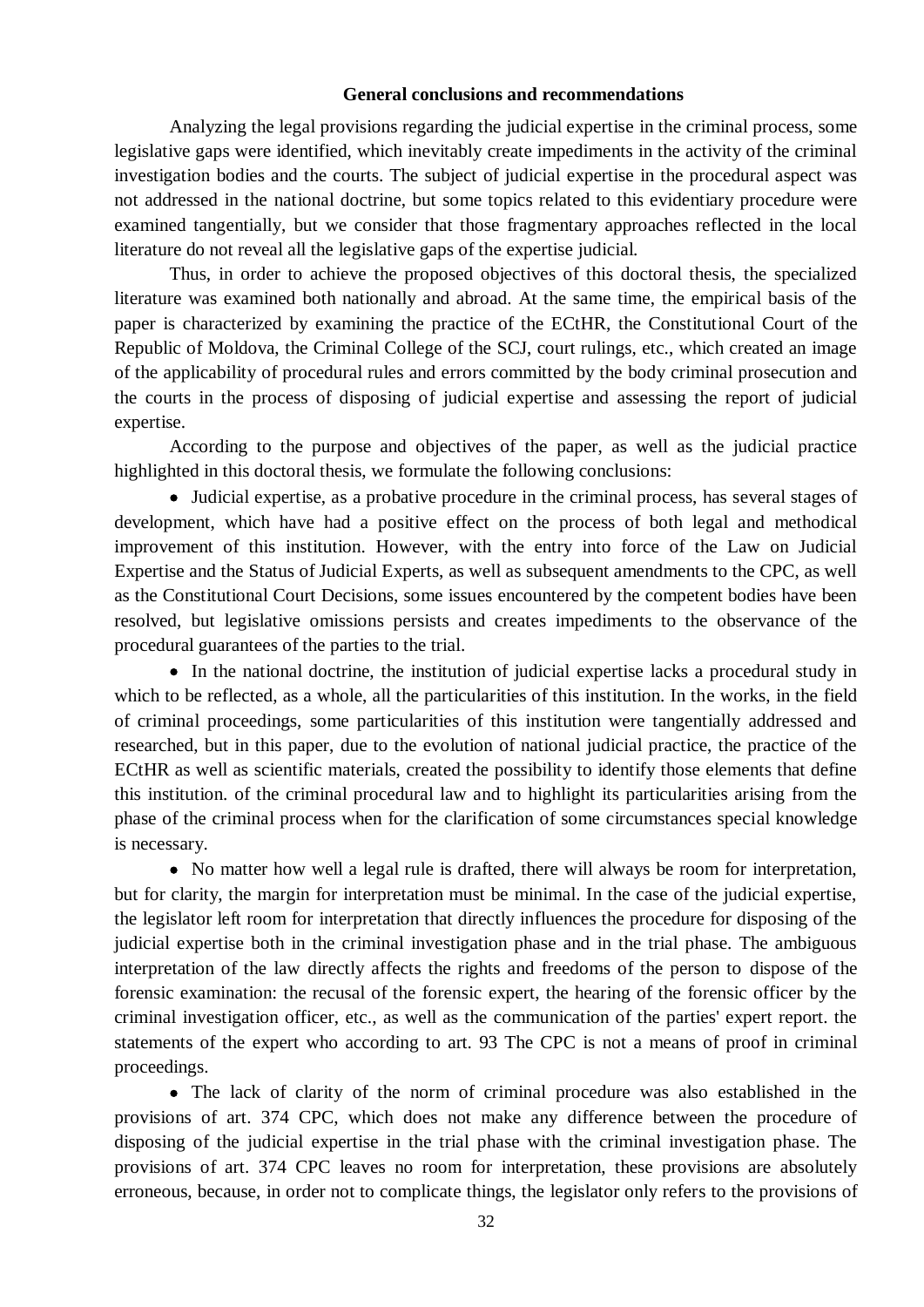art. 142-153 of the CPC, not taking into account that the court is not entitled to order the performance of judicial expertise ex officio, which results from the principles governing the trial phase.

• The assessment of the forensic report as a means of proof in the criminal process is a positive obligation of the judge and the person conducting the criminal investigation, which consists in examining it and assessing it in collaboration with other evidence administered in the criminal process. Compared to other means of proof, the process of assessing it is a complex one and in some cases requires the application of special knowledge by the person who possesses it.

• In the process of elaborating this doctoral thesis, the author examined the judicial practice of the Criminal College of the SCJ, as well as the Decisions of the Constitutional Court of the Republic of Moldova. Due to the practice of the Criminal College of the SCJ, we have identified some legislative gaps regarding the procedure for both the disposition and the communication of the forensic report. The Constitutional Court, in turn, checked the constitutionality of some expressions that are part of the procedural norms that regulate the field of judicial expertise. With regard to the disposition of judicial expertise on behalf of the parties, the Constitutional Court mentions that this is an additional guarantee that the parties benefit from the trial.

• In the doctrine of criminal procedural law, as well as in judicial practice, the question regarding the judicial expenses incurred following the performance of the judicial expertise is debatable. In this regard, the High Court reiterated that if the forensic examination is ordered to clarify the circumstances relevant to the criminal case, the costs will be borne by the State, but if the forensic examination is ordered at the initiative of the parties and on their behalf, the party whoever requested it will bear the costs.

 In case of contradictions between the forensic report and the expert's statements regarding the report, the national court gave priority to the expert's statements, which do not even constitute a means of proof in the criminal proceedings.

Following the study, some legislative omissions were identified which in our opinion do not correspond to the requirements of a fair trial. Therefore, we make a series of recommendations that would contribute to the uniform application of criminal procedural law in the process of ordering, assessing and hearing the judicial expert:

• To be renamed Section VII of Chap. I of Title I of the CPC in "Judicial Expertise".

• Currently, the 7th Section of Chap. I of Title I of the CPC is entitled "Carrying out judicial expertise", but we claim that Sec. VII does not regulate the actual performance of the forensic examination, but provides some procedural aspects of the forensic examination.

 Article 93 para. 2 point 1 of the CPC to be amended in the following wording: statements of the suspect, the accused, the defendant, the injured party, the civil party, the civilly responsible party, the witness, the forensic expert, the specialist.

The judicial expert is heard on the forensic report submitted by him if the expert report is not clear or has some shortcomings, but there is no need for further investigations. The expert's statements contribute to the fair assessment of this means of proof, as well as influence his assessment by the person conducting the criminal investigation or the judge, but the expert's statements are not included by the legislator in the category of evidence.

 -Article 57 para. 2 point 5 of the CPC to be amended in the following wording: cites and hears persons as suspects, injured party, witness, forensic expert.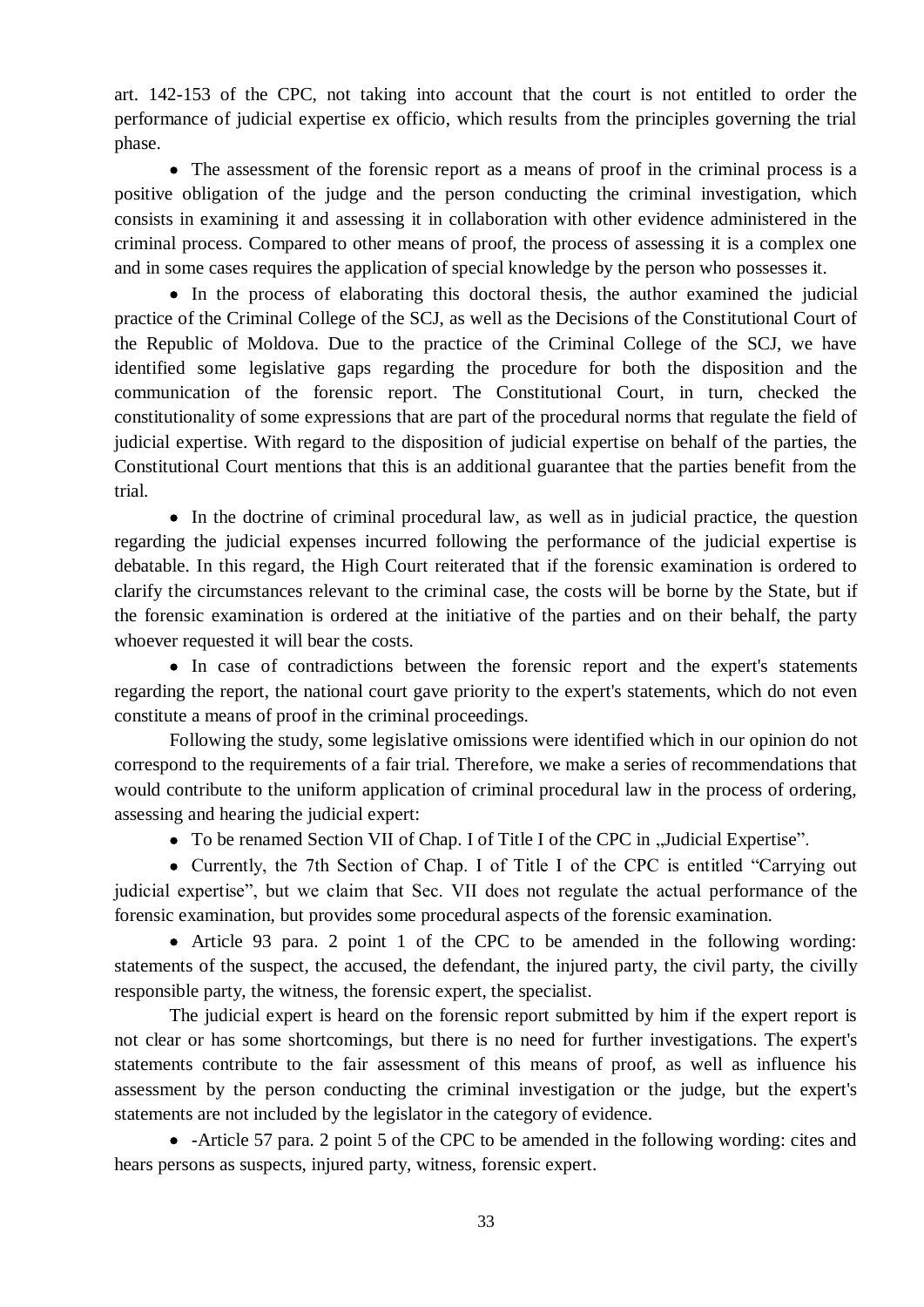Art. 153 of the CPC offers the possibility to the criminal investigation officer to hear the expert regarding the submitted report, but in his attributions it is not indicated that he can hear the expert regarding the presented forensic report.

 Article 64 para. 2 point 14 of the CPC to be amended in the following wording: to request the recusal of the person conducting the criminal investigation, the investigating judge, the interpreter, the translator, the judicial expert.

Proceeding from art. 64 para. 2 point 14 of the CPC, the suspect is not offered the right to request the recusal of the judicial expert, thus affecting his right to defense, the right to defense consists of all prerogatives and possibilities that the person enjoys, according to the law, to defend his interests , we therefore consider that the above rule should be amended.

 Art. 153 of the CPC to be completed with par. 3 with the following content: In case of deficiencies or ambiguities of the forensic report, the parties to the trial are entitled to participate in the hearing of the expert.

In order to respect the principle of equality of arms at trial, the parties are created equal conditions for the realization of their interests; therefore, we support the opinion that in case of hearing the expert will participate only the representative of the criminal prosecution body. the opinion that at the hearing of the expert by the representative of the criminal investigation body, the participation of the suspect, the accused and his defense counsel will contribute to the observance of his right to defense.

 Art. 374 CPC regulates the procedure for disposing of the judicial expertise in the trial phase, in the given norm, the legislator only referred to the provisions of art. 142-155 CPC, but did not take into account the specifics of the trial phase. In this sense, we are of the opinion that the provisions of art. 374 of the CPC are to be amended in the following wording:

The ordering by the court of the performance of the judicial expertise and the hearing of the expert in the court hearing are made in the cases and under the conditions provided in art. 142-155, respecting the principles of directness, orality and adversariality.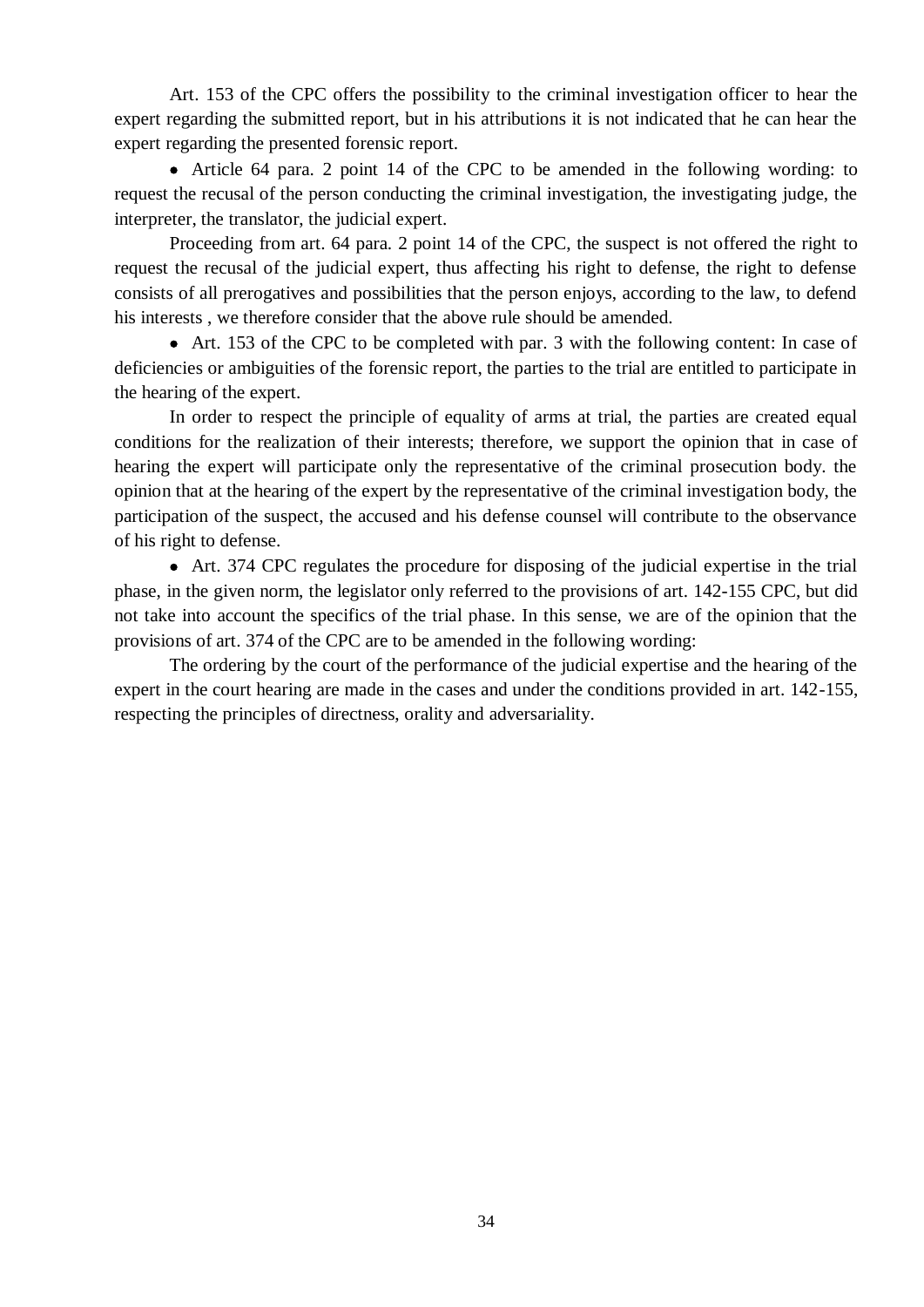## **BIBLIOGRAPHY**

- 1. Aioniţoaie C., Bercheşan V., Dumitraşcu I.N., Pletea C. Tratat de metodică criminalistică. V. I. Craiova: Ed. "Carpați". 376 p. ISBN 973-95706-2-3.
- 2. Arnoux Y. Le recours a l'expert en matiere penale. Presses Universitaires d'Aix-Marseille, Aix-en-Provence, 2004.
- 3. Baltaga E. Aplicarea cunoştinţelor speciale medicale la cercetarea cauzelor penale. Teză de doctorat. Chişinău: 2012.198 p.
- 4. Bohlander M. Principles of German Criminal Procedure. Oregon: Hart Publishing, 2012.
- 5. Bowers M. Forensic Testimony: Science, Law and Evidence. USA: Elsevier. 2014.
- 6. Cauza Beraru c. României. Hotărârea din 18 martie 2014. Par. 32 [Citat la 02.02.2021]. Disponibil: [http://hudoc.echr.coe.int/eng?i=001-141910.](http://hudoc.echr.coe.int/eng?i=001-141910)
- 7. Cauza Brandstetter c. Austriei. Hotărârea din 27 august 1991. Par. 46 [Citat la 05.04.2021] Disponibil: [http://hudoc.echr.coe.int/eng?i=001-57683.](http://hudoc.echr.coe.int/eng?i=001-57683)
- 8. Cauza Ciobanu c. Republicii Moldova. Hotărârea din 24 mai 2015. [Citat la 02.02.2021]. Disponibil: [http://hudoc.echr.coe.int/eng?i=001-152427.](http://hudoc.echr.coe.int/eng?i=001-152427)
- 9. Cauza Ghimp și alții c. Republicii Moldova. Hotărârea din 30 octombrie 2012. Par. 14 [Citat la 11.02.2021] Disponibil: [http://hudoc.echr.coe.int/rus?i=001-](http://hudoc.echr.coe.int/rus?i=001-124597http://hudoc.echr.coe.int/rus?i=001-124597) [124597http://hudoc.echr.coe.int/rus?i=001-124597.](http://hudoc.echr.coe.int/rus?i=001-124597http://hudoc.echr.coe.int/rus?i=001-124597)
- 10. Cauza Mantovanelli c. Franței. Hotărârea din 18 martie 1997. Par. 33 [Citat la 02.02.2021]. Disponibil: [http://hudoc.echr.coe.int/eng?i=001-58023.](http://hudoc.echr.coe.int/eng?i=001-58023)
- 11. Cauza Mirilashvili c. Rusiei. Hotărârea din 10.07.2007. Par. 180 [Citat la 29.01.2021]. Disponibil: [http://hudoc.echr.coe.int/eng?i=001-90099.](http://hudoc.echr.coe.int/eng?i=001-90099)
- 12. Cauza Sara Lind Eggertsdottir c. Islandei. Hotărârea din 05.10.2007. Pct 31 [Citat la 21.08.2020]. Disponibil: [http://hudoc.echr.coe.int/eng?i=001-81432.](http://hudoc.echr.coe.int/eng?i=001-81432)
- 13. Cauza Tomac c. Republicii Moldova. Hotărârea din 16.03.2021. Par. 60 [Citat la 18.03.2021]. Disponibil: [http://hudoc.echr.coe.int/eng?i=001-208953.](http://hudoc.echr.coe.int/eng?i=001-208953)
- 14. Cod de procedură penală al Republicii Moldova: nr. 122 din 14 martie 2003. În: Monitorul Oficial al Republicii Moldova, 2003, nr. 104-110.
- 15. Cușnir V., Rusu V. Expertizele judiciare și constatările tehnico-științifice în procesul penal. În: Culegerea de articole realizate în cadrul proiectului: "Dezvoltarea cadrului juridic al Republicii Moldova în contextul necesităților de securitate și asigurare a parcursului european." Chişinău: Institutul de Cercetări Juridice, Politice şi Sociologice, 2019. 579 p. ISBN 978-9975-3298-2-8.
- 16. Decizia Colegiului Penal al CSJ din 17.11.2020. Dosarul nr. 1ra-759/2020. Pct. 8 [Citat 31.03.2020]. Disponibil: [http://jurisprudenta.csj.md/search\\_col\\_penal.php?id=17422.](http://jurisprudenta.csj.md/search_col_penal.php?id=17422)
- 17. Decizia Colegiului Penal al CSJ din 21.10.2020. Dosarul nr. 1ra1624/2020. [Citat 31.03.2021]. Disponibil: [http://jurisprudenta.csj.md/search\\_col\\_penal.php?id=16993.](http://jurisprudenta.csj.md/search_col_penal.php?id=16993)
- 18. Decizia Curţii Constituţionale a Republicii Moldova nr. 38 din 14.03.2019 privind excepţia de neconstituționalitate a unor prevederi din Codul de procedură penală (invocarea nulității probelor la ședința preliminară). (Sesizarea nr. 50g/2019). Pct. 24 [Citat la 02.04.2021]. Disponibil: [https://constcourt.md/public/ccdoc/decizii/d\\_38\\_2019\\_50g\\_2019\\_rou.pdf.](https://constcourt.md/public/ccdoc/decizii/d_38_2019_50g_2019_rou.pdf)
- 19. Decizia Curţii Constituţionale a Republicii Moldova: nr. 98 din 6.09.2018 de inadmisibilitate a sesizării nr. 116g/2018 privind excepția de neconstituționalitate a unor dispoziții din articolul 142 alin. (2) din Codul de procedură penală (plata pentru efectuarea expertizei în cauzele penale). În: Monitorul Oficial al Republicii Moldova, 2018, nr. 441-447. [Citat la 18.08.2020]. Disponibil: [https://www.legis.md/cautare/getResults?doc\\_id=111127&lang=ro.](https://www.legis.md/cautare/getResults?doc_id=111127&lang=ro)
- 20. Decizia Curţii Constituţionale a României nr. 336 din 30.04.2015. [citat la 20.11.2021] Disponibil: [http://legislatie.just.ro/Public/DetaliiDocumentAfis/168078.](http://legislatie.just.ro/Public/DetaliiDocumentAfis/168078)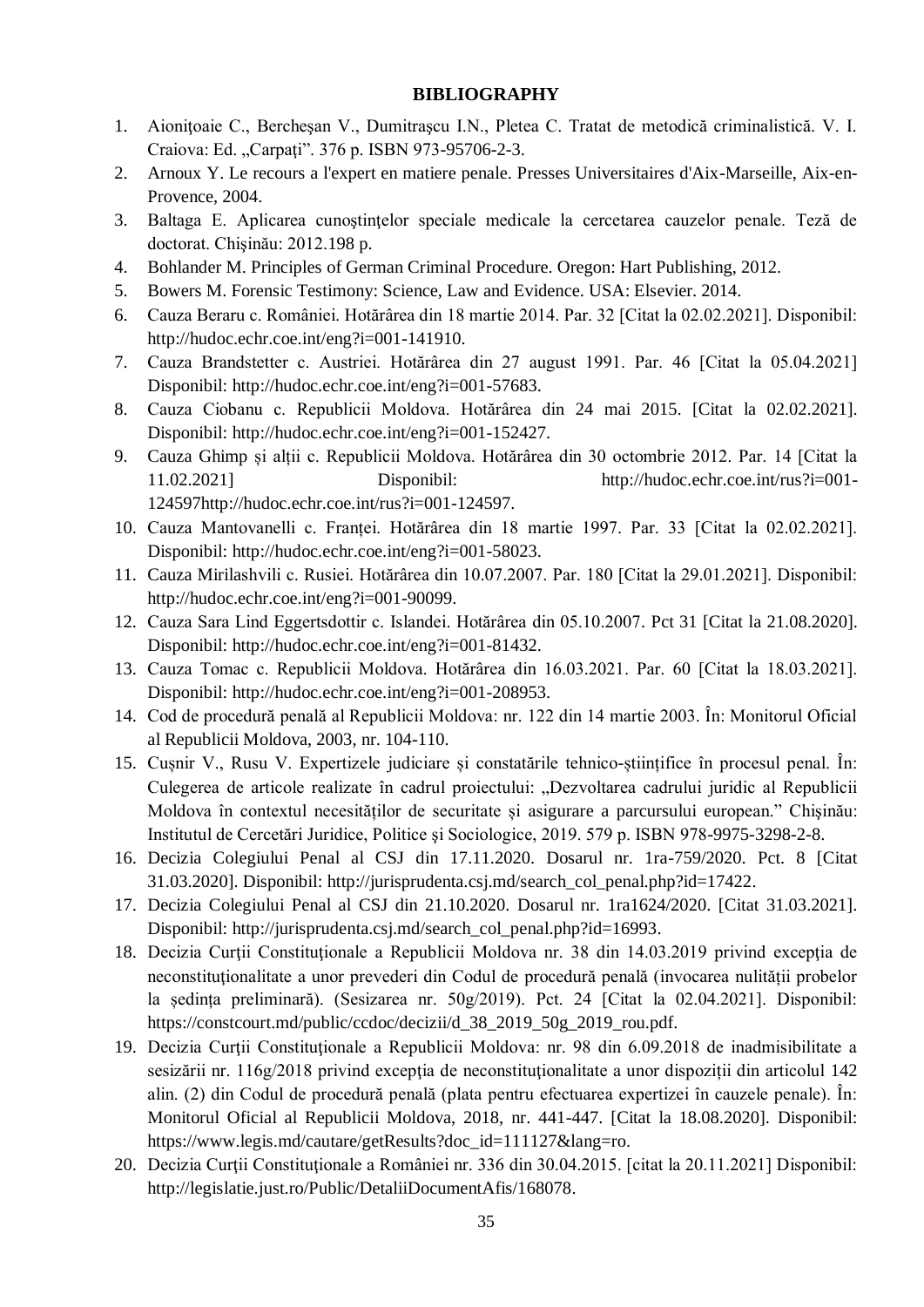- 21. Dolea Ig. Cod de procedură penală. Comentariu aplicativ. Ediția II. Chișinău: "Cartea Juridică", 2020. 1408 p. ISBN 978-9975-3418-0-6.
- 22. Dolea Ig., Roman D., Sedlețchi I., Vîzdoagă T. Drept procesual penal. Chișinău: Cartier Juridic, 2005. 960 p. ISBN 9975-79-343-6.
- 23. Dongoroz V., Kahane S., Antoniu G., Bulai C. Explicații teoretice ale codului de procedură penală român. București: ALL BECK, 2003. 431 p.
- 24. Extras din Hotărârea Judecătoriei Chişinău, sediul Buiucani din 30.07.2018. [Citat la 30.03.2021] Cauza nr. 1- 326/2018. Disponibil: [https://jc.instante.justice.md/apps/pdf\\_generator/base64/create\\_pdf.php.](https://jc.instante.justice.md/apps/pdf_generator/base64/create_pdf.php)
- 25. Furnică Lucian. Unele considerente privind noțiunea și importanța declarațiilor martorului și ale părții vătămate în procesul penal. În: Analele Științifice ale Universității de Stat din Moldova. Ediție Jubiliară. Seria "Științe socioumanistice". Vol. I. Chișinău, 2006, p. 627.
- 26. Gheorghiță M. Tratat de criminalistică. Chișinău: "Tipografia Centrală", 2017. 872 p. ISBN 978-9975-53-834-3.
- 27. Gherasim D. Particularitățile audierii expertului în cadrul cercetării judecătorești. În: "Legea și Viața". Chișinău, 2015, nr. 12, pp. 71-75. ISSN 1810-309X.
- 28. Golubenco Gh., Chiotici D. Noțiunea "Cunoștințe specializate" în dreptul procesual penal al României și Republicii Moldova. În: Revista "Studii juridice universitare". Chișinău: 2016. p. 105-116. ISSN 1857-4122.
- 29. Hotărârea Curţii Constituţionale a Republicii Moldova nr. 18 din 22.05.2017 privind excepţia de neconstituţionalitate a unor prevederi din Codul de procedură penală (intima convingere a judecătorului). (Sesizarea nr. 27g/2017).
- 30. Hotărârea de Guvern nr. 195 din 24.03.2017 privind aprobarea Nomenclatorului expertizelor judiciare. În Monitorul Oficial nr. 109-118 art. 274 din 07.04.2017.
- 31. <http://asociatiadidactica.ro/wp-content/uploads/2020/10/Expertiza-judiciara.pdf> (Citat 10. 08.2020).
- 32. <https://english.nrgd.nl/find-an-expert/> [citat 09.10.2021].
- 33. Încheierea din 17.02.2020 (dosar 1-154/18) emisă de Judecătoria Chișinău, sediul Buiucani.
- 34. Legea cu privire la expertiza judiciară şi statutul expertului judiciar: nr. 68 din 14 aprilie 2016. În: Monitorul Oficial al Republicii Moldova, 2016, nr. 157-162.
- 35. Mateuţ Gh. Procedură penală. Partea generală. Bucureşti: Ed. Universul Juridic. 1197 p.
- 36. Neagu I. Tratat de procedură penală, vol. I. Bucureşti: Ed. "Global Lex", 2004. 487 p. ISBN 973- 86207-4-0.
- 37. Neicuțescu O. Obiectivitate și subiectivism în expertiza criminalistică. Tz. de dr. în drept. Chișinău, 2009.
- 38. Odagiu Iu., Luchin L. Expertize judiciare. Ghid practic. Chișinău: Print-Caro, 2011. 132 p. ISBN 978-9975-935-83-8.
- 39. Osoianu T. Desăvârşirea reglementării actelor de urmărire penală în procesul penal al Republicii Moldova. Chişinău, 2000. 112 p.
- 40. Osoianu T., Odagiu Iu., Ostavciuc D., Rusnac C. Tactica acțiunilor de urmărire penală. Chișinău: Editura "Cartea Militară", 2020. 338 p. ISBN 978-9975-3366-0-4.
- 41. Osoianu T., Ostavciuc D. Urmărire penală. Chișinău: "Tipografia Centrală", 2021, 494 p. ISBN 978-9975-157-58-2.
- 42. Pilat A. Procedura de dispunere a expertizei judiciare în faza de urmărire penală. În: Proceedings of the 7<sup>th</sup> International Scientific and Practical Conference "Scientific Horizon in the Context of Social Crises", Tokyo, Japan, 6-8.02.2021. p. 558. 1218 p. ISBN 978-4-272-00922-0.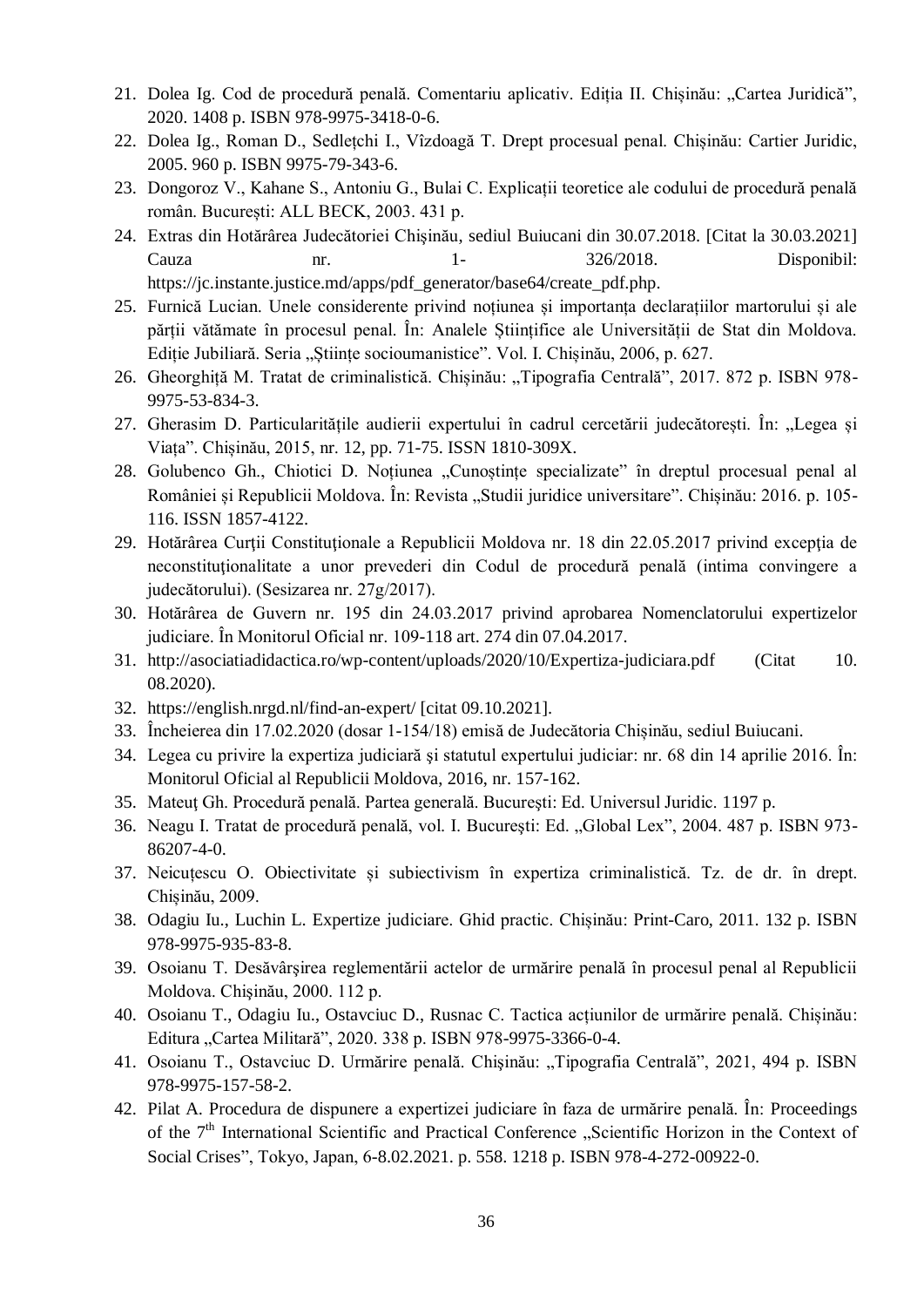- 43. Ross M., Chalmers J., Walker and walker: the law of evidence in Scotland.  $3<sup>rd</sup>$  ed. Edinburgh: Tottel, 2009.
- 44. Sentința Judecătoria Chișinău cu sediul la Buiucani nr. 1-326/2018.
- 45. Sesizare nr. 21g, privind excepţia de neconstituţionalitate a prevederilor art. 64, 66, 68 şi 149 a CPP prezentată în conformitate cu art. 135 din Constituţie. Disponibil: [https://www.constcourt.md/public/ccdoc/sesizari/21g\\_2021.02.04.pdf.](https://www.constcourt.md/public/ccdoc/sesizari/21g_2021.02.04.pdf)
- 46. Stancu E., Manea T. Tactică criminalistică (I). Curs universitar. București: Ed. Universul juridic, 2017. 224 p. ISBN 978-606-39-0115-7.
- 47. Бозров В.М. Судебное следствие. Екатеринбург. 1992. 286 p.
- 48. Быков В.М. Заключение и показание специалиста как новый вид доказательств. В: Материалы 2-й Всероссийской научно-практической конференции по криминалистике и судебной экспертизе «Криминалистические средства и методы в раскрытии и расследовании преступлений» в 3 т. - М.: ЭКЦ МВД России, 2004. Т.1.
- 49. Бычкова С.Ф. Уголовно-процессуальный кодекс Республики Казахстан. Институт специальных знаний. Научно-практический комментарий. Алматы, 2000.
- 50. Головко Л.В. Материалы к построению сравнительного уголовно-процессуального права: источники, доказательства, предварительное производство. Кн. 11, Москва: Правоведения.
- 51. Дулов А.В. Права участников судебной экспертизы. Минск, 1963. 407 p.
- 52. Кивалов С.Н., Мишенко С.Н., Захарченко Д.Ю. "Уголовный процессуальный кодекс Украины: Научно-практический комментарий". Харьков: Одиссей, 2013.
- 53. Кирица В., Пилат А. Судебная экспертиза в уголовном судопроизводстве. În: Modern scientific challenges and trends. Collection of Scientific Works. Part 2. Warsaw: Poland. 2018. pp. 112-116. ISBN 978-83-949403-3-1.
- 54. Кореневский Ю.В. Доказывание в уголовном процессе (закон, теория, практика). Москва: Юристъ, 2000. 272 p. ISBN 5-7975-0318-2.
- 55. Кудрявцева А.В. Заключения и показания специалиста как вид доказательств в уголовном процессе России. В: Актуальные проблемы теории и практики уголовного судопроизводство и криминалистики. Москва: Академия управления МВД России, 2004. ISSN 2072-9391.
- 56. Лифшиц Е.М., Михайлов В.А. Назначение и производство экспертизы. Волгоград: 1977. 124 p.
- 57. Михайлов В.А. Судебная экспертиза в уголовном судопроизводстве. Москва: Изд.-во Российской таможенной академии. 2013. 210 с. ISBN 978-5-9590-0726-3.
- 58. Мухин И.И. Объективная истина и некоторые вопросы оценки судебных доказательств. Ленинград, 1971. p.97. 183 p.
- 59. Осояну Т., Пилат А. Соблюдения прав участников уголовного процесса переназначение экспертизы и исследования эксперта. В: Материалах международной научно-практической конференции. Алматы, 2020. 240 с. ISBN 978-601-8078-30-3.
- 60. Палиашвили А.Я. Экспертиза в суде по уголовным делам. Москва: Юрид. Лит., 1973. C. 73. 144 с.
- 61. Рыжаков А.П. Следственные действия и иные способы собирания доказательств. Москва, ИИД «Филинъ», с. 77 336 с.
- 62. Самутичева Е. Ю. Заключения эксперта и его оценка в уголовном процессе. (сравнительноправовое исследование). дис. К.Ю.Н. Москва, 2015.
- 63. Стойко Н.Г., Семухина О.Б. Уголовный процесс в США. Красноярск, 2000. 315 ст.
- 64. Стойко Н.Г., Шагинян А.С. Уголовный процесс Англии и Уэльса, Бельгии и Дании: сравнительно-правовой аспект. Красноярск. 1997. 81 ст.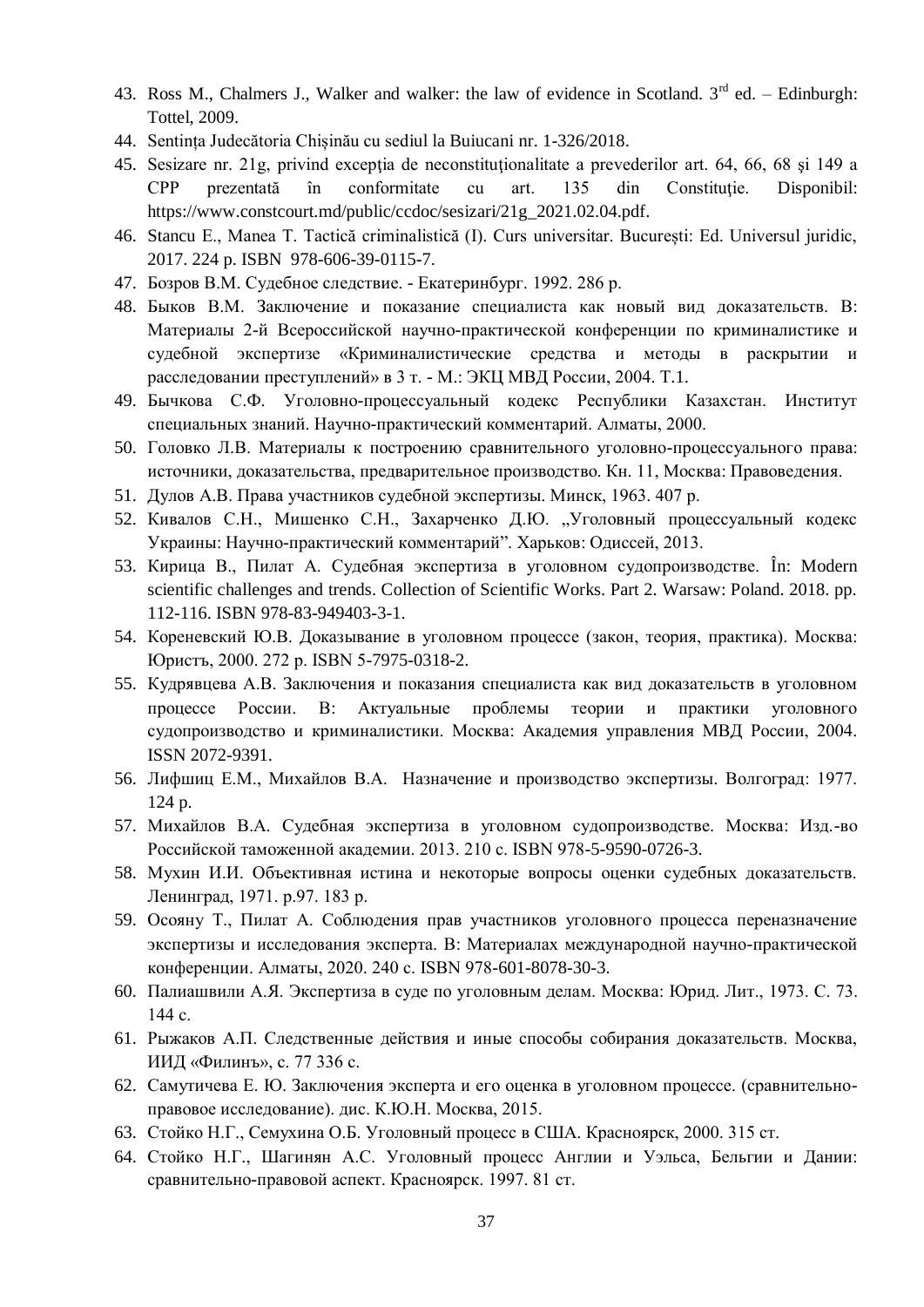- 65. Уголовный процессуальный кодекс Украины от 13 апреля 2012 года № 4651-VI. [citat la 11.10.2021]. Disponibil: [http://continent-online.com/Document/?doc\\_id=31197178#pos=7;-144.](http://continent-online.com/Document/?doc_id=31197178#pos=7;-144)
- 66. Федеральный закон "О государственной судебно-экспертной деятельности в Российской Федерации" от 31.05.2001 N 73-ФЗ. Принят Государственной Думой 5 апреля 2001 года. [Citat la 15.03.2021]. Disponibil: [http://base.garant.ru/12123142/.](http://base.garant.ru/12123142/)
- 67. Филимонов Б.А. Основы теории доказательств в германском уголовном процессе. Москва: Спартак, 1994. 175 ст.
- 68. Харченко Д.А. Судебная экспертиза в российском уголовном судопроизводстве. дис. К.Ю.Н. Иркутск, 2006.
- 69. Шляхов А.Р. Правовые основы организации и деятельности судебно-экспертных учреждений СССР// Правовые проблемы судебной экспертизы. Вып. 22. М., 1976.
- 70. Шляхов А.Р. Судебная экспертиза: организация и проведения. Москва, Юридическая литература, 1979. 168 с.
- 71. Эйсман А.А. Заключение эксперта: Структура и научное обоснование. Москва: Юрид.лит., 1967.
- 72. Юрков Ю.К. Проведение экспертизы в суде. Правовые и организационно-практические вопросы. Москва: Юрид. Лит., 1975. 160 с.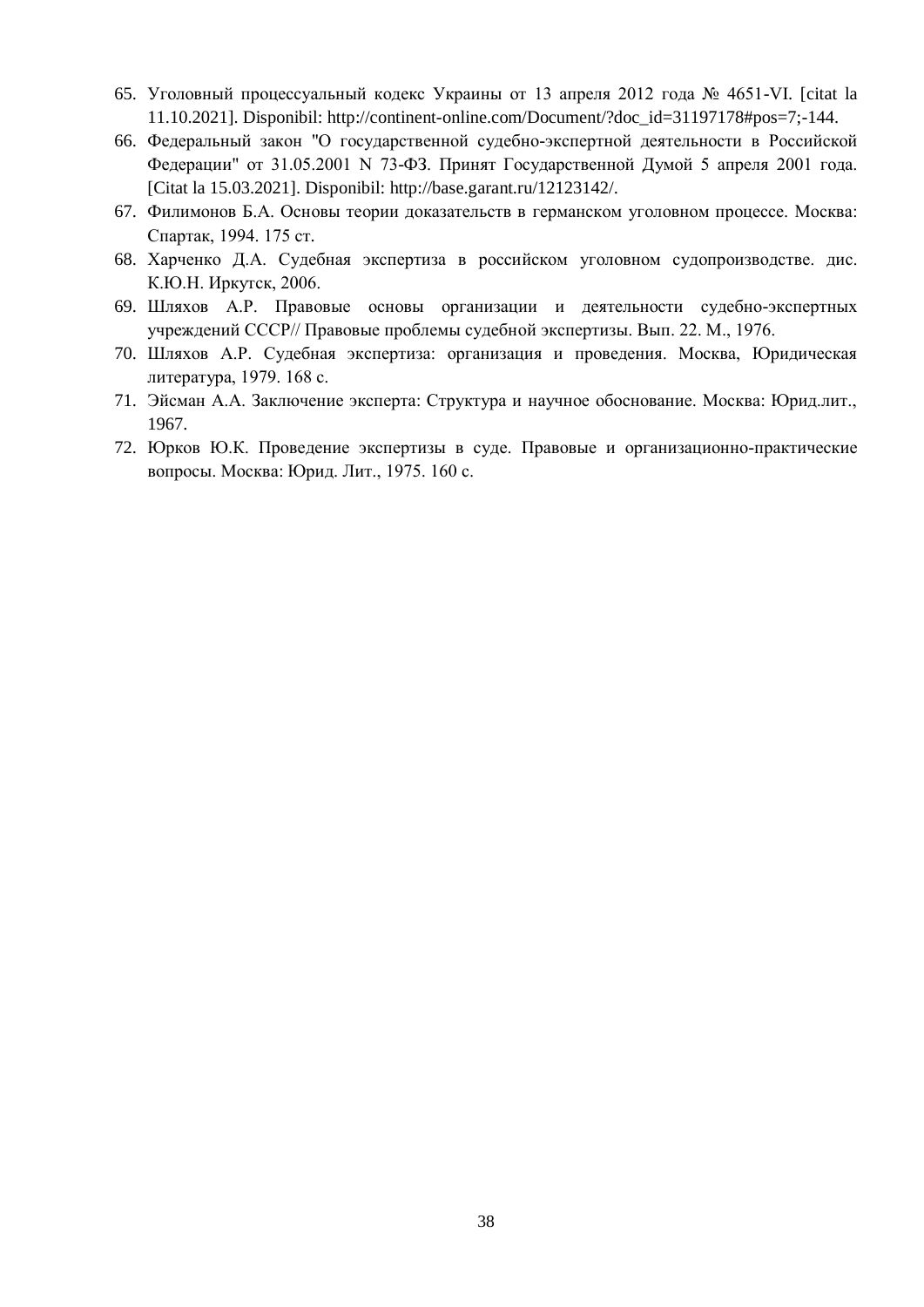## **LIST OF THE AUTHOR'S SCIENTIFIC PUBLICATIONS ON THE THEME OF THESIS**

#### **Articles in national and international scientific journals**

1. ФЛОРЯ, Василий, ПИЛАТ, София, ПИЛАТ, Артём. Судебно-медицинская экспертиза по делам о «врачебных преступлениях». В: *Федеральный научно-практический журнал "Медицинское право"* № 4 (80), 25.07.2018, Москва. 55 c., c. 50-54. ISSN 1813-1239.

2. PILAT, Artiom, PILAT, Sofia. Cooperarea internaţională în domeniul dispunerii şi efectuării expertizei judiciare. În: Anale științifice ale Academiei "Stefan cel Mare" a Ministerului Afacerilor Interne al Republicii Moldova. Științe socioumane. Ediția a XVII-a, nr.2. Chișinău: Academia "Stefan cel Mare" a MAI al Republicii Moldova, 2017. 84 p.,

3. PILAT, Artiom. Condiţiile de validare a raportului de expertiză judiciară. În: Revista științifico-practică "Legea și viața" nr. 2 (314) 2018. 56 p., pp. 37-40. ISSN 1810-309X,

4. PILAT, Artiom. Efectuarea expertizei judiciare în temeiul comisiei rogatorii internationale. În: Revista științifico-practică "Legea și viața" nr. 8 (320) 2018. 56 p., pp. 26-29. ISSN 1810-309X,

5. PILAT, Artiom. Procedura dispunerii expertizei judiciare în faza de urmărire penală. (Procedure for disposal of judicial expertise in the criminal prosecution phase). În: Analele stiintifice ale Academiei "Stefan cel Mare" a Ministerului Afacerilor Interne al Republicii Moldova. Stiințe juridice. Nr. 14 (Scientific annals of the Academy "Ștefan cel Mare" of the Ministry of Internal Affairs of the Republic of Moldova. Legal Sciences. Nr. 14). Chişinău: Departamentul Editorial-Poligrafic al Academia "Stefan cel Mare", 2021. 326 p.,

6. PILAT, Artiom. Raportul de constatare tehnico-ştiinţifică sau medico-legală şi corelaţia acestuia cu expertiza judiciară. În: Revista Naţională de drept. Publicaţie periodică ştiinţificopractică. Domenii de cercetare: ştiinţe juridice Nr. 3 (245), anul 2022 (2021). 159 p., pp. 68-74.

7. ODAGIU, Iurie, PILAT, Artiom. Respectarea dreptului la apărare la dispunerea expertizei judiciare. În: Revista Naţională de drept. Publicaţie periodică ştiinţifico-practică. Domenii de cercetare: stiinte juridice Nr. 4 (246), anul 2022 (2021). 154 p., pp. 81-88. ISSN 1811-0770.

## **Articles/ theses in conference proceedings**

1. PILAT, Artiom. Raport de expertiză ca mijloc de probă în cadrul procesului penal. În: Revista științifico-practică "Legea și viața", Ediție specială, aprilie 2018, elaborată în baza materialelor Conferintei științifico-practice internaționale "Argumentarea științifică a rapoartelor de expertiză judiciară" din 13 aprilie 2018, mun. Chişinău. 141 p., pp. 107-110. ISSN 1810-309X.

2. PILAT, Artiom. Relația dintre raportul de expertiză judiciară și raportul de constatare tehnico-științifică sau medico-legală ca mijloc de probă. În: Revista științifico-practică "Legea și viața", Ediție specială, ianuarie 2020, elaborată în baza materialelor Conferinței științifice a studenților-doctoranzi "Prevenirea și combaterea criminalității – probleme, soluții și perspective", 24 ianuarie 2020, mun. Chişinău. 96 p., pp. 61-63. ISSN 1810-309X. 0,57 c.a.

3. PILAT, Artiom. Contradictorialitatea și corelația acesteia cu instituția expertizei judiciare. În: Revista științifico-practică "Legea și viața", Ediție specială, august 2020, elaborată în baza materialelor Conferinței științifice a studenților-doctoranzi "Prevenirea și combaterea criminalității – probleme, soluții și perspective" – ediția a II-a, 26 iunie 2020, mun. Chişinău.

4. OSOIANU, Tudor, PILAT, Artiom. Dispunerea expertizei judiciare în faza de judecată. În: Revista științifico-practică "Legea și viața", Ediție specială nr. 2, aprilie 2021, elaborată în baza materialelor Conferinței științifice a studenților-doctoranzi "Prevenirea și combaterea criminalității – probleme, soluții și perspective", Ediția a III-a, 25 martie 2021, mun. Chişinău. 132 p., pp. 67-72.

5. ПИЛАТ, Артём. Заключение эксперта, средство доказывания в уголовном судопроизводстве Республики Молдова. В: Научно-методическое обеспечение деятельности правоохранительных органов Республики Казахстан. Материалы международной научнопрактической конференции, 20 июня 2018 г., г. Алматы, Республика Казахстан. Алматы: ҚР ІІМ М. Есболатов атындағы Алматы академиясының ҒЗжРБЖҰБ, 2018. 359 с., с. 303-313.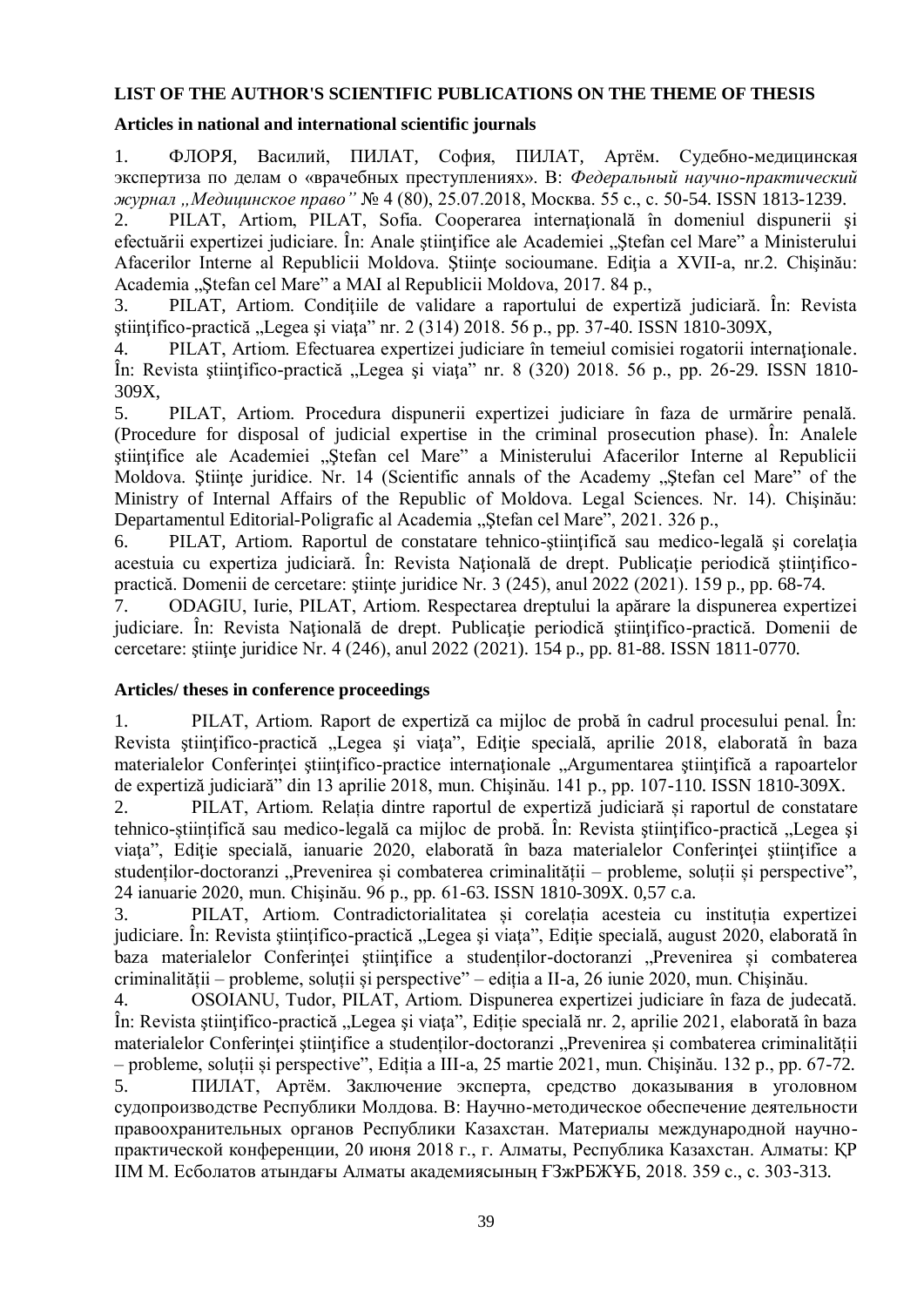6. ОСОЯНУ, Тудор, ПИЛАТ, Артём. Соблюдение прав участников уголовного процесса при назначении экспертизы и исследования эксперта. В: Аубакировские чтения. Материалы международной научно-практической конференции, 19 февраля 2020 г., г. Алматы, Республика Казахстан. Алматы: Қазақстан Республикасы ІІМ М. Есболатов атындағы Алматы академиясының ҒЗжРБЖҰБ, 2020. 240 с., с. 172-174. ISBN 978-601-8078- 30-3. УДК 343. ББК 67.408. К 80. 0,25 c.a.

7. ОДАЖИУ, Юрий, ПИЛАТ, Артём. Исследование заключения эксперта в рамках судебного следствия. În: Забезпечення правопорядку та протидії злочинностiв України та у свiтi: проблеми та шляхи їх вирішення. Матеріали І Міжнародної науково-практичної конференції, 17 червня 2021 року, м. Дніпро, Україна. Дніпро: ВНПЗ «Дніпровський гуманітарний університет», 2021. 266 с., c. 66-69. УДК 34. З-12. 0,25 c.a.

8. PILAT, Artiom. Aspecte procesuale privind recuzarea expertului judiciar în faza de urmărire penală. În: Conferința internațională "Interdisiciplinaritate și cooperare în cercetarea transfrontalieră", 02-04 decembrie 2021, Chişinău, Republica Moldova.

9. PILAT, Artiom. Respectarea dreptului la apărare la dispunerea expertizei judiciare. În: Conferința științifică cu participare internațională: "Protecția drepturilor și libertăților fundamentale ale omului în procesul asigurării ordinii şi securităţii publice", (în regim de videoconferinţă), 09 decembrie 2021, Academia "Ștefan cel Mare" a MAI al Republicii Moldova.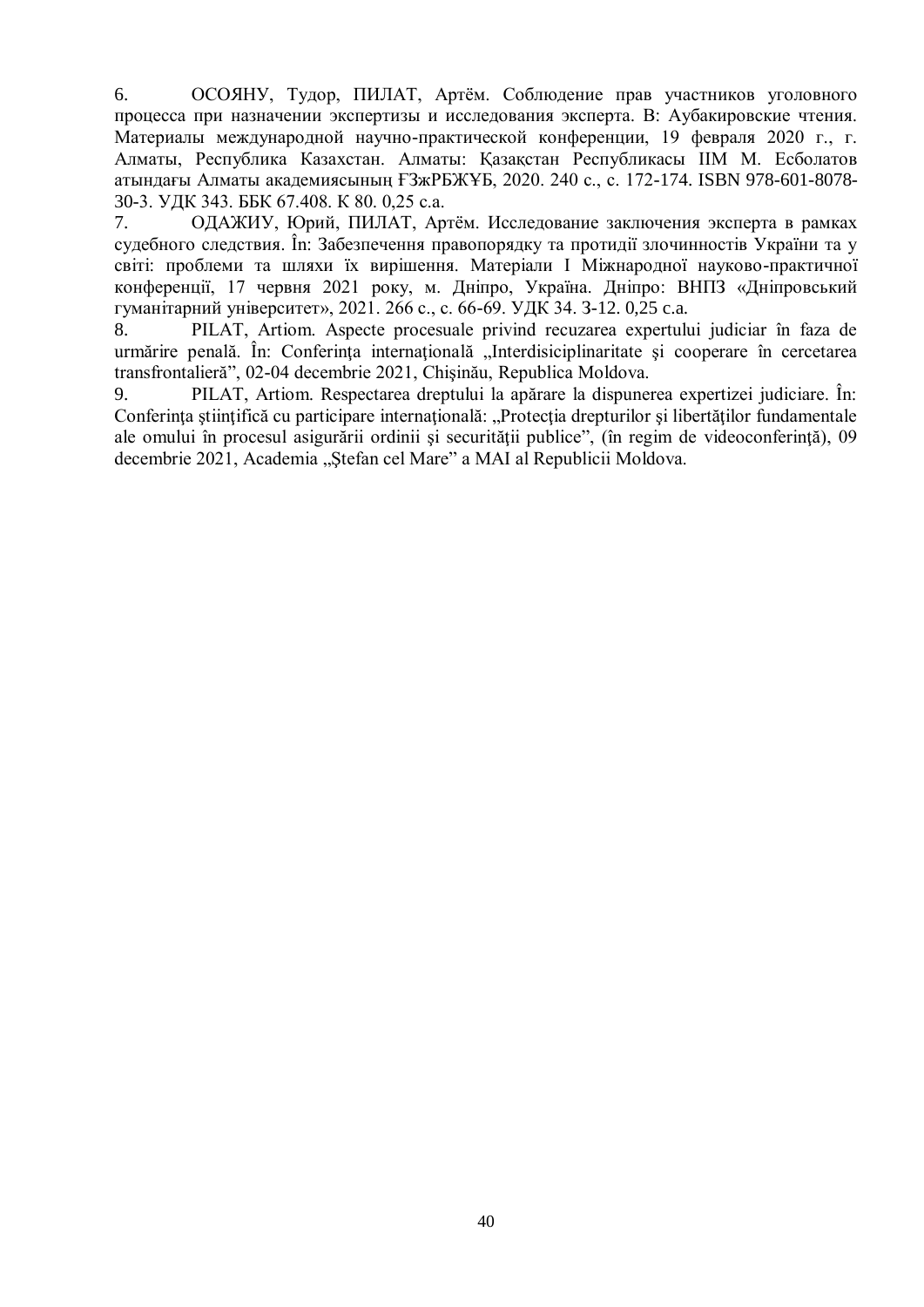#### **ADNOTARE**

## **Pilat Artiom, Expertiza judiciară în procesul penal. Teza de doctor în drept. Chişinău 2022.**

**Structura tezei:** introducere, trei capitole, concluzii generale şi recomandări, bibliografie din 219 de surse, text de bază 150 pagini. Rezultatele obţinute au fost publicate în 16 lucrări stiintifice.

**Cuvinte-cheie:** expertiză judiciară, dispunerea expertizei judiciare, aprecierea raportului de expertiză judiciară, organul de urmărire penală, cunoștințe speciale, expert judiciar, cercetare, instanță de judecată, instituția de expertiză judiciară.

**Scopul lucrării:** Scopul prezentei lucrări constă în consolidarea prevederilor legale care reglementează activitatea instituţiei expertizei judiciare în vederea înlăturării caracterului interpretativ al normelor de procedură care reglementează activitatea instituţiei de expertiză judiciară precum şi prevenirea aplicării neuniforme a legislaţiei naţionale cu privire la expertiza judiciară de către organele de urmărire penală și instanțele judecătorești.

**Obiectivele cercetării:** în vederea realizării scopului propus, este necesar de a fi realizate următoarele obiective: analiza multiaspectuală a cadrului normativ national care reglementează domeniul instituției expertizei judiciare în cadrul procesului penal; cercetarea și evoluția materialelor ştiinţifice referitoare la expertiza judiciară în procesul penal; identificarea cauzelor care determină aplicarea eronată sau arbitrară a normelor de procedură cu privire la instituţia expertizei judiciare; cercetarea criteriilor de apreciere a raportului de expertiză judiciară de către organul de urmărire penală și instanța de judecată; examinarea practicii Curții Constituționale și a Colegiului Penal al CSJ cu privire la practica aplicării legislației care reglementează activitatea în domeniul expertizei judiciare; identificarea cauzelor de condamnare a Republicii Moldova la CtEDO, pe segmentul nerespectării drepturilor părţilor în cazul dispunerii sau aprecierii eronate a raportului de expertiză judiciară.

**Noutatea şi originalitatea ştiinţifică:** Prezenta teză de doctor constituie prima cercetare complexă şi multiaspectuală a reglementărilor procedurale din momentul intrării în vigoare a prezentului CPP, care vizează instituţia expertizei judiciare. Pentru a reda unele particularităţi de aplicare a normelor de procedură penală cu privire la expertiza judiciară, autorul a examinat unele abordări doctrinare naţionale cât şi străine. De asemenea, a fost cercetată practica judiciară a Colegiului Penal al CSJ, a Curtii Constitutionale a RM, precum și practica CtEDO. Noutatea ştiinţifică a tezei de doctor constă în formularea unui set de recomandări de lege ferenda care vor contribui la perfectarea cadrului legal şi aplicarea uniformă a legii procesuale penale.

**Problema ştiinţifică soluţionată:** constă în elucidarea unor aspecte procesuale ale expertizei judiciare, precum şi înaintarea unui set de recomandări de *lege ferenda*, pentru a perfecta activitatea organului de urmărire penală și a instanțelor judecătorești în procesul dispunerii și aprecierii raportului de expertiză judiciară.

**Semnificaţia teoretică:** semnificaţia teoretică a lucrării este caracterizată prin analiza literaturii de specialitate autohtonă precum și a practicii judiciare a Curții Constituționale, CSJ și CtEDO, care vor contribui la identificarea cauzelor de aplicarea neuniformă şi arbitrară a normelor de procedură penală în domeniul expertizei judiciare.

**Valoarea aplicativă:** se exprimă prin formularea propuneri de *lege ferenda* care ar perfecta şi îmbunătăţi activitatea în domeniul dispunerii şi aprecierii raportului de expertiză judiciară, care va uniformiza aplicatibilitatea legii procesuale penale de către organele de urmărire penală şi instanţele judecătoreşti.

**Implementarea rezultatelor stiintifice:** rezultatele cercetării vor contribui la perfectionarea activității organelor de urmărire penală, procuraturii, instanțelor de judecată precum şi a altor participanţi în procesul dispunerii şi aprecierii rezultatelor expertizei judiciare. De asemenea, rezultatele obţinute pot fi folosite pentru instruirea studenţilor din ciclul I, II şi III precum și a audienților ai cursurilor de formare inițială și continuă.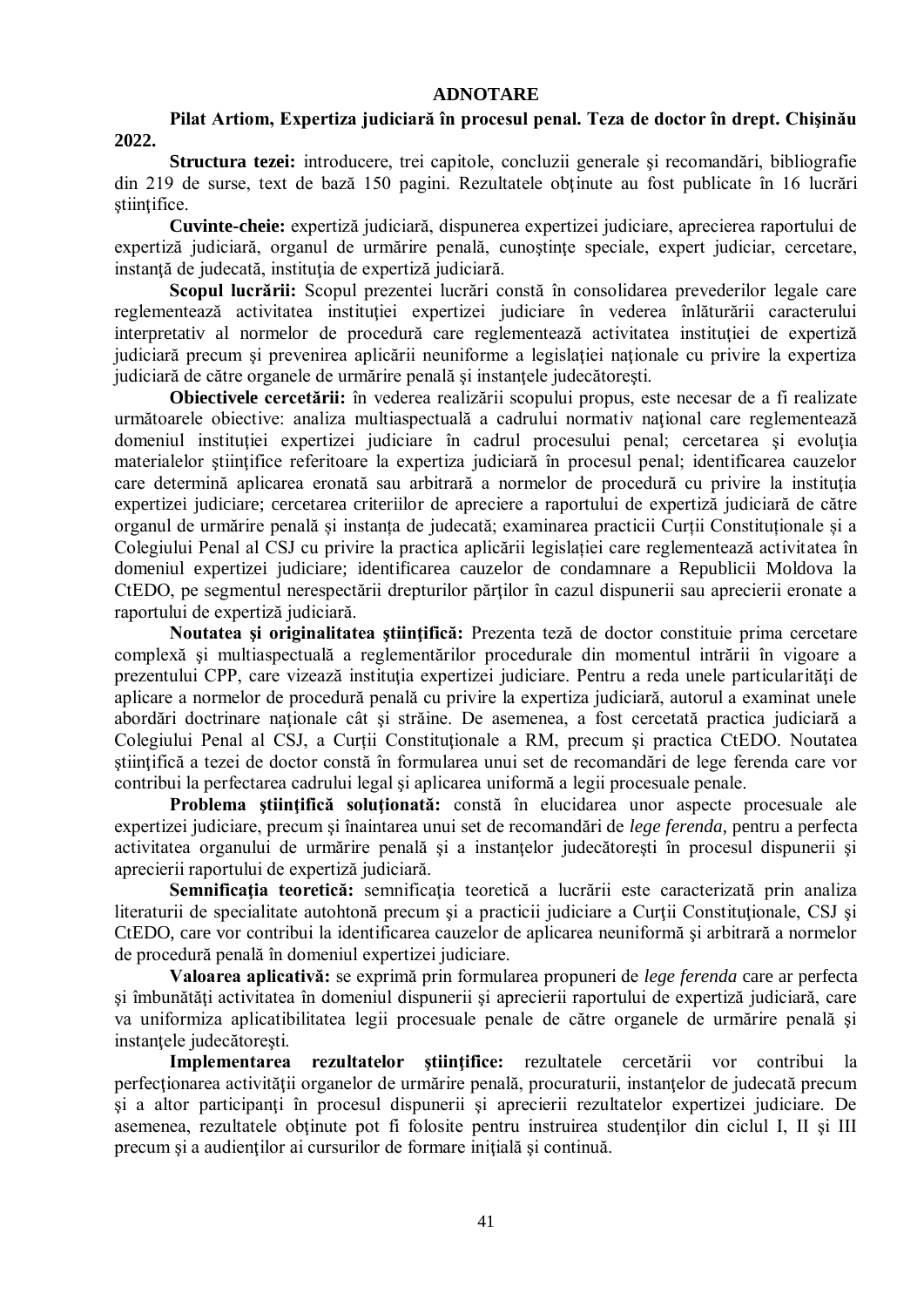#### **РЕЗЮМЕ**

**Пилат Артём. Судебная экспертиза в уголовном судопроизводстве. Докторская диссертация. Кишинэу, 2022.**

**Структура диссертации:** введение, три главы, общие выводы и рекомендации, библиография из 219 источников, основной текст 150 страниц. Результаты опубликованы в 16 научных статьях.

**Ключевые слова:** судебная экспертиза, распоряжение о производстве судебной экспертизой, оценка заключения эксперта, орган уголовного преследования, специальные знания, судебный эксперт, следствие, суд, учреждение судебной экспертизы.

**Цель работы:** Целью настоящей работы является усовершенствование правовых норм, регулирующих деятельность учреждения судебной экспертизы, с целью устранения толкования норм процессуального права регулирующих деятельность учреждения судебной экспертизы, и недопущения незаконного применения норм национального законодательства регламентирующие институт судебной экспертизы.

**Задачи работы:** для достижения поставленной цели необходимо решить следующие задачи: анализ отечественной нормативной базы, регулирующей сферу института судебной экспертизы в уголовном процессе; исследование научных материалов, связанных с судебной экспертизой в уголовном процессе; выявление причин, обусловливающих ошибочное или произвольное применение процессуальных норм регламентирующие норм судебной экспертизы; исследование критериев оценки заключения судебной экспертизы органом уголовного преследования и судом; изучение практики Конституционного Суда и Уголовной коллегии ВСП по практике применения норм уголовно процессуального права, регулирующего деятельность в сфере судебной экспертизы; выявление дел об осуждении Республики Молдова ЕСПЧ, в части несоблюдения прав сторон в случае ошибочного постановления или оценки заключения судебной экспертизы.

**Научное новшество и оригинальность:** Настоящая докторская диссертация является первым комплексным и многоплановым исследованием процессуальных норм с момента вступления в силу настоящего УПК, который регламентирует институт судебной экспертизы. Для демонстрации применения некоторых особенностей уголовнопроцессуальных норм в части судебной экспертизы автором были рассмотрены некоторые отечественные и зарубежные доктринальные подходы, а также судебная практика Уголовной коллегии ВСП, Конституционного Суда Республики Молдова и практика ЕСПЧ. Научная новизна докторской диссертации заключается в формулировке комплекса рекомендаций lege ferenda, которые будут способствовать совершенствованию правовой базы и единообразному применению уголовно-процессуального закона.

**Решенная научная проблема**: заключается в разъяснении некоторых процессуальных аспектов судебной экспертизы, а также представлении комплекса рекомендаций lege ferenda, в целях совершенствования деятельности органа уголовного преследования и судов при рассмотрении и оценке заключения судебной экспертизы.

**Теоретическая значимость**: Теоретическая значимость работы характеризуется анализом отечественной литературы, а также судебной практики Конституционного суда, ВСП и ЕСПЧ, что позволит выявить случаи неравномерного и произвольного применения уголовно-процессуальных норм в сфере судебной экспертизы.

**Прикладная ценность:** выражается в формулировании предложений lege ferenda, которые усовершенствуют и улучшат деятельность в области распоряжения и оценки заключения судебной экспертизы, что упорядочит применимость уголовно-процессуального закона органами уголовного преследования и судами.

**Внедрение научных результатов:** Результаты исследования будут способствовать совершенствованию деятельности органов уголовного преследования, прокуратуры, судов, а также иных участников процесса, кроме того, они могут быть использованы в процессе преподавания студентам I, II и III циклов обучения в высших учебных заведениях с юридическим профилем и слушателей курсов по переподготовки кадров.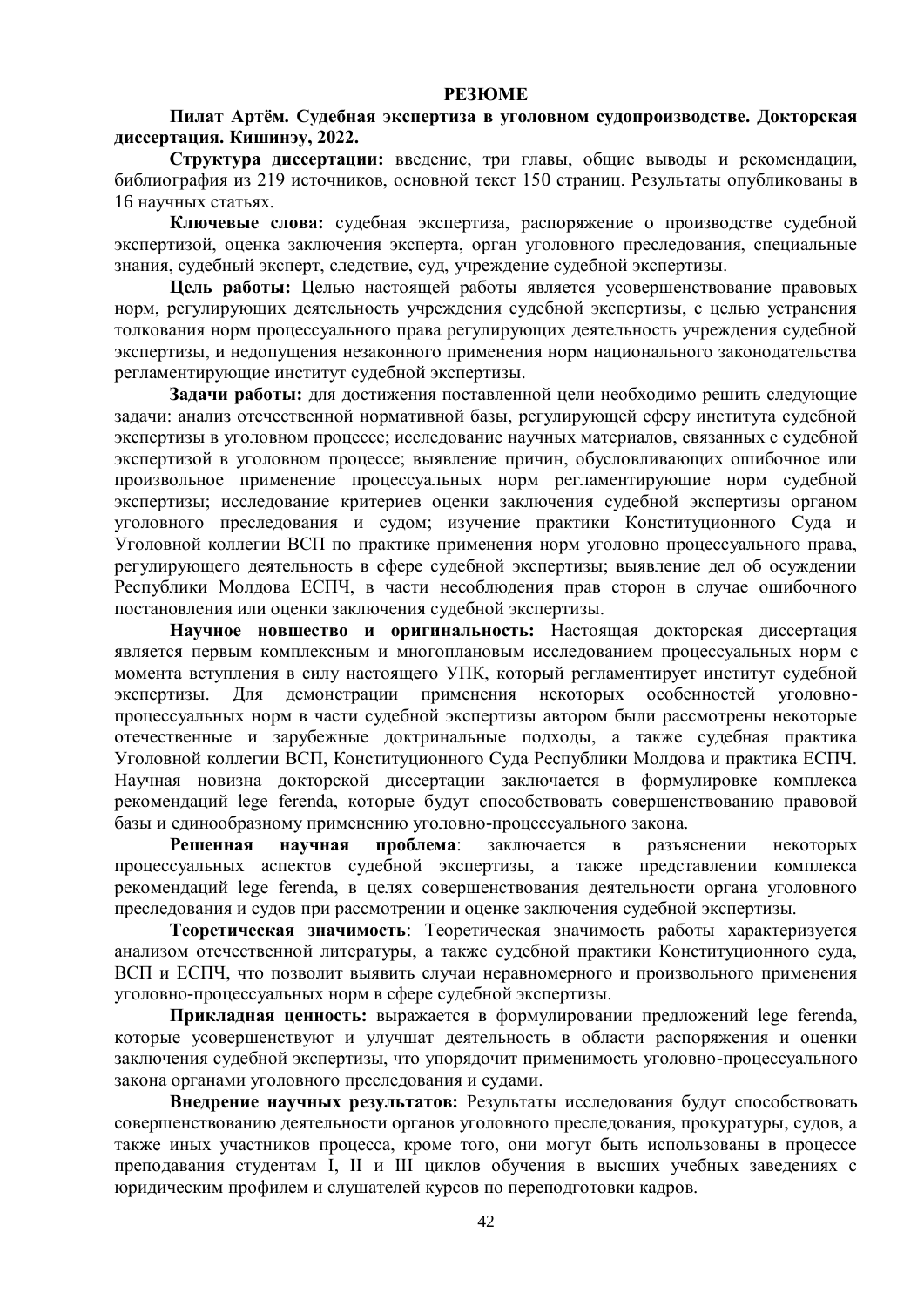#### **ANNOTATION**

## **Pilat Artiom, Judicial Expertise in Criminal Proceedings. Doctoral Thesis in Law. Chisinau, 2022.**

**Thesis structure**: introduction, three chapters, general conclusions and recommendations, bibliography from 219 sources, basic text 150 pages. The results were published in 16 scientific papers.

**Keywords**: judicial expertise, disposition of judicial expertise, assessment of judicial expertise report, criminal investigation body, special knowledge, judicial expert, investigation, court, institution of judicial expertise.

**The purpose of the thesis:** The purpose of this paper is to strengthen the legal provisions governing the activity of the institution of judicial expertise in order to remove the interpretative nature of the rules of procedure governing the activity of the institution of judicial expertise and to prevent uneven application of national law on judicial expertise by prosecutors.

**Research objectives**: In order to achieve the proposed goal, it is necessary to achieve the following objectives: the multifaceted analysis of the national normative framework that regulates the field of the institution of judicial expertise in the criminal process; research and evolution of scientific materials related to judicial expertise in criminal proceedings; identification of the causes that determine the erroneous or arbitrary application of the procedural norms regarding the institution of judicial expertise; the investigation of the criteria for assessing the report of judicial expertise by the criminal investigation body and the court; examination of the practice of the Constitutional Court and the Criminal College of the SCJ regarding the practice of applying the legislation governing the activity in the field of judicial expertise; identification of the cases of conviction of the Republic of Moldova to the ECtHR, on the segment of non-compliance with the rights of the parties in case of erroneous disposition or assessment of the forensic report.

**Scientific novelty and originality**: This doctoral dissertation is the first complex and multifaceted investigation of the procedural regulations since the entry into force of the current CPP., which aims at the institution of judicial expertise. In order to reproduce some particularities of the application of the criminal procedure norms regarding the judicial expertise, the author examined some national and foreign doctrinal approaches, as well as the judicial practice of the Criminal College of the SCJ, the Constitutional Court of the Republic of Moldova and the ECtHR practice. The scientific novelty of the doctoral thesis consists of the formulation of a set of recommendations of lex ferenda that will contribute to the improvement of the legal framework and the uniform application of the criminal procedural law.

**The scientific problem solved:** consists of elucidating some procedural aspects of the judicial expertise as well as submitting a set of recommendations of lex ferenda, in order to perfect the activity of the criminal investigation body and the courts in the process of disposing and assessing the report of judicial expertise.

**Theoretical significance**: The theoretical significance of the paper is characterized by the analysis of local literature and judicial practice of the Constitutional Court, SCJ and ECtHR, which will help identify cases of non-uniform and arbitrary application of criminal procedure in the field of judicial expertise.

**Applicable value:** is expressed by formulating proposals of lex ferenda that would perfect and improve the activity in the field of disposition and appreciation of the report of judicial expertise, which will standardize the applicability of the criminal procedural law by the criminal prosecution bodies and the courts.

**Implementation of scientific results**: the results of the research will contribute to the improvement of the activity of the criminal investigation bodies, the prosecutor's office, the courts as well as other participants in the process of arranging and assessing the results of the forensic expertise, as well as audiences of initial and continuing education courses.